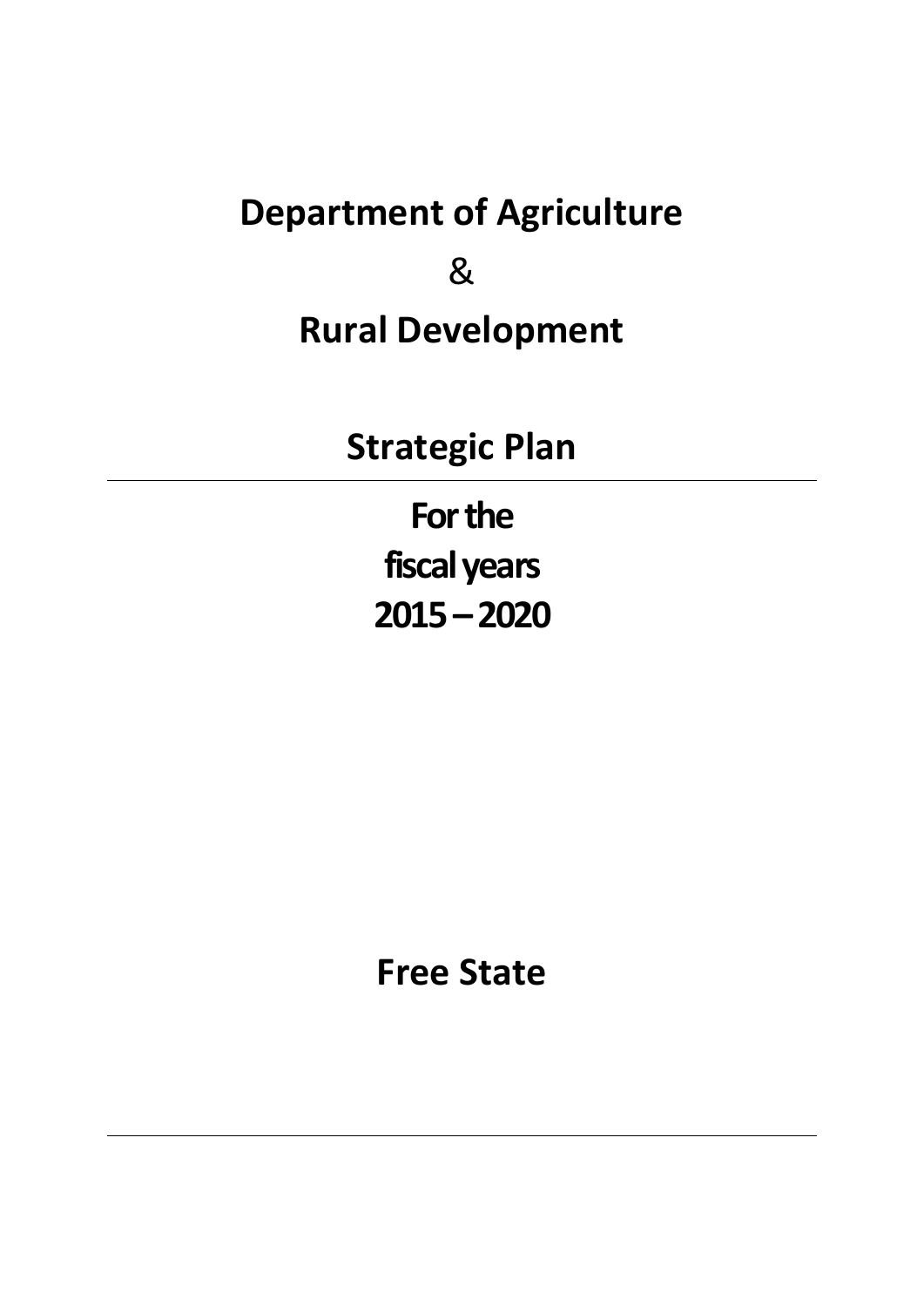#### **FOREWORD BY THE MEC OF AGRICULTURE AND RURAL DEVELOPMENT**

## **FOREWORD**

I am proud to present the Strategic Plan 2015-20, as a product of intensive consultation with farmers, farmers' organisation and commodity organisations.

The Strategic direction as articulated in the National Development Plan **(NDP) Vision 2030** and the sector Medium Term Strategic Framework **(MTSF)** 2015-2020, allows the Department of Agriculture and Rural Development to reposition itself as a catalyst in the promotion of economic growth, development and job creation as espoused in in the Free State Growth and Development Strategy **(FSGDS).**

Our targeted support to commercial and smallholder farmers creates an opportunity for the intensification of primary production and the enhancement of vertical integration and value adding that we have already initiated through the implementation of **Mohoma Mobung.**

Ensuring access to nutrition and food security, enable us to have a targeted approach for our indigent households through the implementation community household gardens through our programme called **Re Kgaba ka Diratswana** aimed at achieving national objectives of Fetsa Tlala.

**Fetsa Tlala integrated food production intervention** focuses on supporting subsistence and smallholder farmers to increase the production of staples with particular attention to bring under-utilised arable land into production. The intervention rest on land capability, mechanisation support services, production inputs and infrastructure, agro-processing and markets development and capacity building. This programme **will target 27 000 hectares** to produce dry beans, sorghum, sunflower, and maize in the Free State.

The South African **Aquaculture sector** is relatively new and expected to grow in the future. We have identified Xhariep District as our aquaculture hub and in partnership with Chinese government and have invested in the development of the hatchery, which will also serve as the training centre for South Africa and the SADC countries. Fish production farms were established to support subsistent and smallholder farmers in the Xhariep District.

The implementation of Comprehensive Rural Development Programme **(CRDP)** at Makgolokoeng, Diyatalawa and Jacobsdal, will allow us an opportunity to roll out the programme across the province targeting municipalities in an integrated manner to foster sustainable local economic development.

Climate change challenges in the form of droughts, veld fires, floods and animal diseases outbreaks allowed us to refocus our approach and be more proactive with regard to **disaster mitigation strategies**.

Informed by the above, I am presenting the Department of Agriculture and Rural Development as a changed and reengineered organisation that will provide the innovative direction during 2015-2020.

I have confidence in the capable and competent management, under the leadership of Head of Department Peter Thabethe, to ensure the movement towards **an Inclusive Rural Economy by 2030.**

**MS. M.G QABATHE EXECUTIVE AUTHORITY AGRICULTURE AND RURAL DEVELOPMENT** 

**\_\_\_\_\_\_\_\_\_\_\_\_\_\_\_\_\_\_\_\_\_\_\_**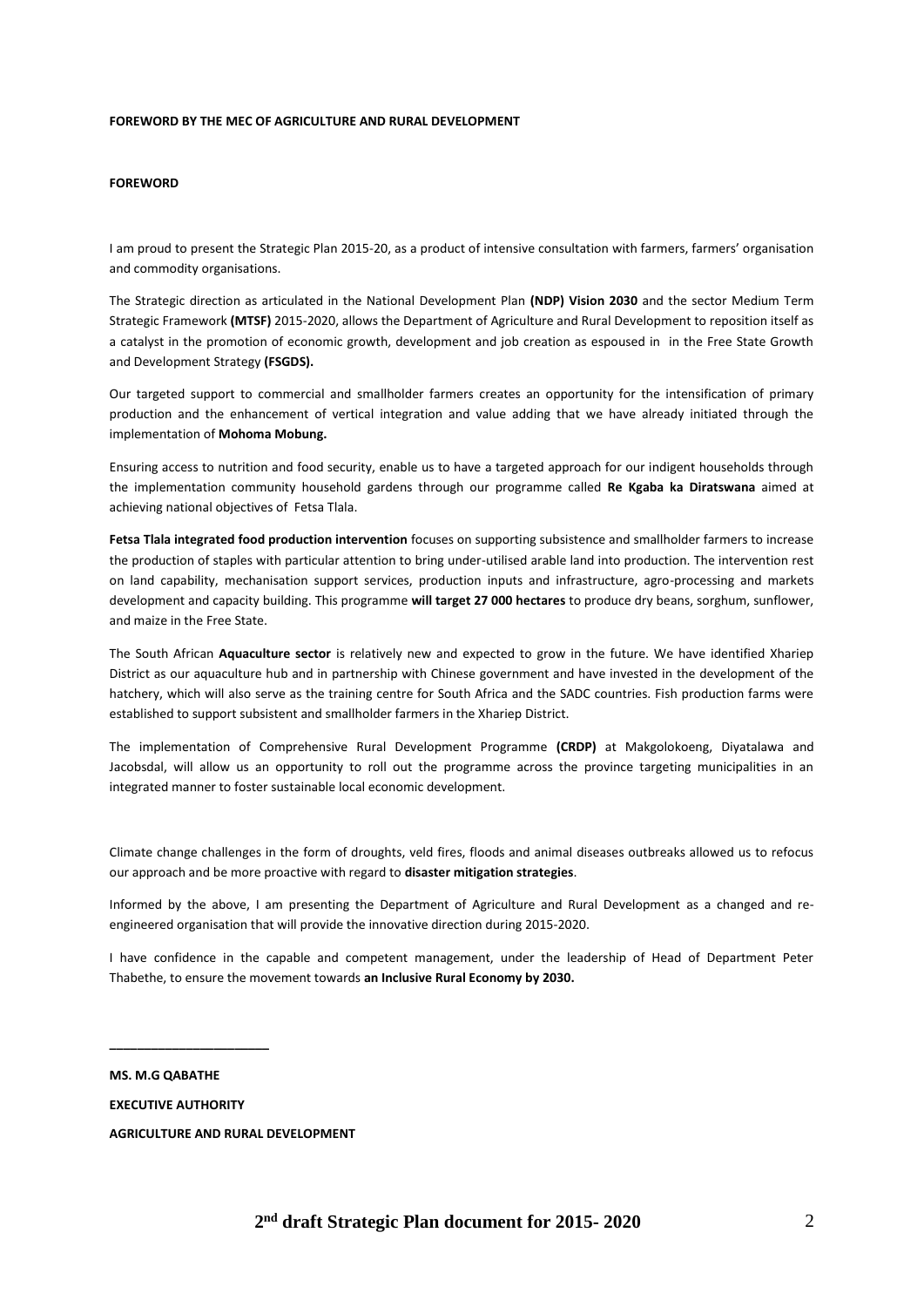# **OFFICIAL SIGN-OFF**

It is certified that this Strategic Plan:

Was developed by management of the Department of Agriculture and Rural Development under the guidance of Honourable Member of the Executive Council, Ms MG Qabathe.

It takes into account all the relevant policies, legislations and other mandates for which the Department of Agriculture and Rural Development is responsible.

In addition, it accurately reflects the strategic goals and objectives which the Department of Agriculture and Rural Development will endeavour to achieve over the period 2014 to 2019

| <b>MR MM TSOAMETSI</b>            |                                  |
|-----------------------------------|----------------------------------|
| <b>DEPUTY DIRECTOR GENERAL:</b>   | SIGNATURE: _____________________ |
| AGRICULTURE AND RURAL DEVELOPMENT |                                  |
|                                   |                                  |
|                                   |                                  |
| <b>MS S DHLAMINI</b>              |                                  |
| <b>CHIEF FINANCIAL OFFICER:</b>   | SIGNATURE: ____________________  |
| AGRICULTURE AND RURAL DEVELOPMENT |                                  |
|                                   |                                  |
|                                   |                                  |
| <b>MR MP THABETHE</b>             |                                  |
| <b>HEAD OF DEPARTMENT:</b>        | SIGNATURE: ____________________  |
| AGRICULTURE AND RURAL DEVELOPMENT |                                  |
|                                   |                                  |
|                                   |                                  |
| <b>APPROVED BY:</b>               |                                  |
| <b>MS MG QABATHE</b>              |                                  |
| <b>EXECUTIVE AUTHORITY:</b>       | SIGNATURE: ____________________  |
| AGRICULTURE AND RURAL DEVELOPMENT |                                  |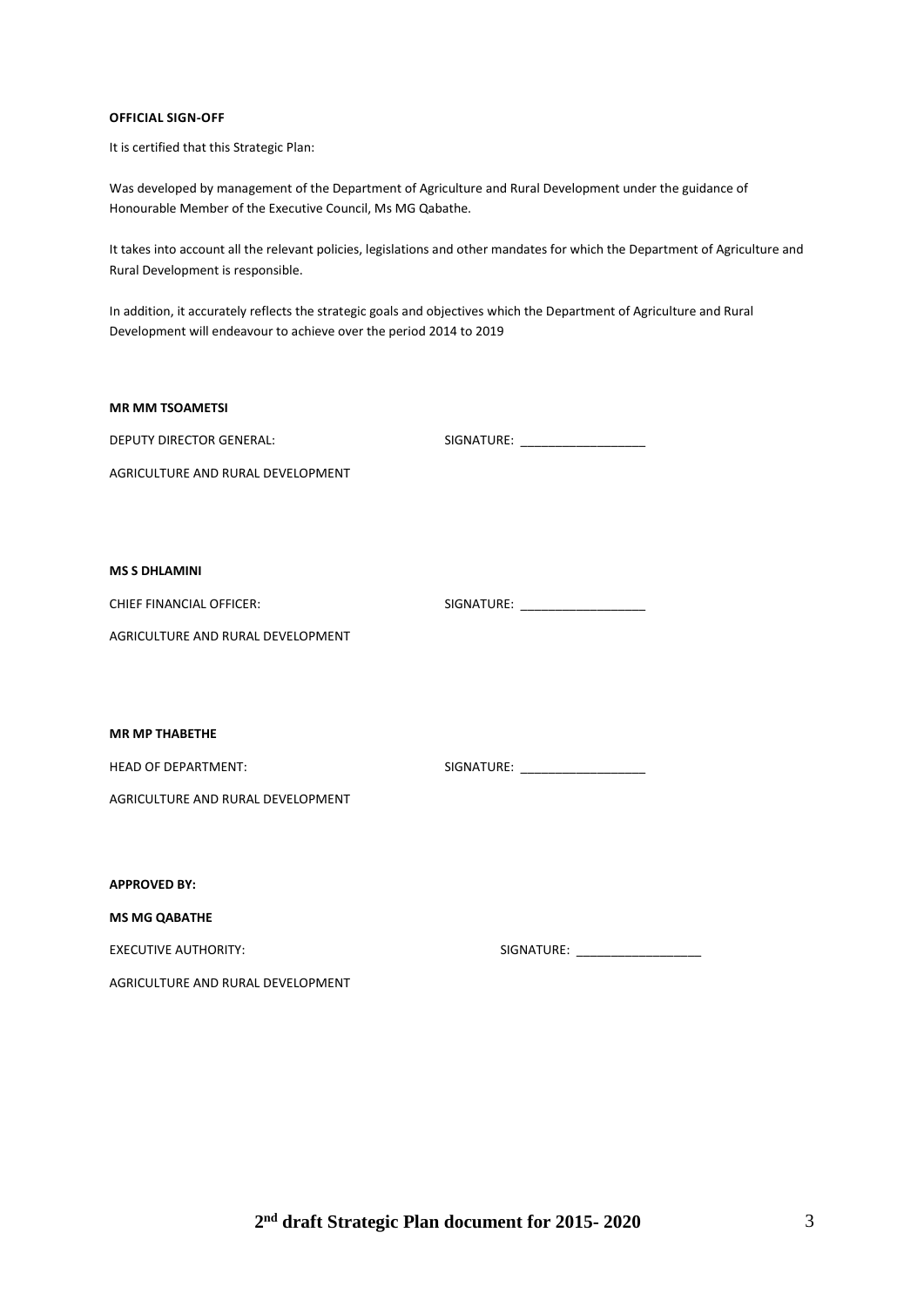# **CONTENTS**

| <b>PART A: STRATEGIC OVERVIEW</b>                                                                                                 | х        |
|-----------------------------------------------------------------------------------------------------------------------------------|----------|
| 1 Vision                                                                                                                          | х        |
|                                                                                                                                   | x        |
| 3 Values<br><u> 1989 - Johann Harry Harry Harry Harry Harry Harry Harry Harry Harry Harry Harry Harry Harry Harry Harry Harry</u> | х        |
| 4 Legislative and other mandates                                                                                                  | Х        |
| 4.1 Constitutional Mandates                                                                                                       | Х        |
| 4.2 Legislative Mandates                                                                                                          | Χ        |
| 4.3 Policy Mandates                                                                                                               | X        |
|                                                                                                                                   | X        |
| 4.5 Planned Policy Initiatives                                                                                                    |          |
| <b>5 Situational analysis</b>                                                                                                     | X        |
| 5.1 Performance Environment                                                                                                       | X        |
| 5.2 Organisational Environment                                                                                                    |          |
| 5.3 Description of the strategic planning process                                                                                 | <u>x</u> |
| 5.4 MTSF Indicator Alignment: 2015-2020                                                                                           | <u>x</u> |
| 6. Vision 2030 and Strategic Goals                                                                                                |          |
| 6.1 Vision 2030<br>$\mathsf{x}$                                                                                                   |          |
| 6.2 Agriculture                                                                                                                   |          |
| 6.3 Inclusive Rural Development by 2030                                                                                           |          |
| <b>PART B: STRATEGIC OBJECTIVES ALIGNED TO GOALS</b><br>$\mathsf{X}$                                                              |          |
| 7 Programmes                                                                                                                      | X        |
| 7.1 Programme 1: Administration                                                                                                   | X        |
| 7.2 Programme 2: Sustainable Resource Management                                                                                  | X        |
| 7.3 Programme 3: Farmer Support and Development                                                                                   | х        |
|                                                                                                                                   | x        |
|                                                                                                                                   | х        |
| 7.6 Programme 6: Agricultural Economics<br><u> 1980 - Johann Barn, mars an t-Amerikaansk politiker (* 1908)</u>                   | X        |
| 7.7 Structured Education and Training 7:                                                                                          |          |
| 7.8 Rural Development 8:                                                                                                          |          |
| <b>PART C: LINKS TO OTHER PLANS</b>                                                                                               |          |
| 13 Links to the long-term infrastructure and other capital plans                                                                  |          |
| 14 Conditional grants                                                                                                             |          |
|                                                                                                                                   |          |
| 16 Public-private partnerships                                                                                                    |          |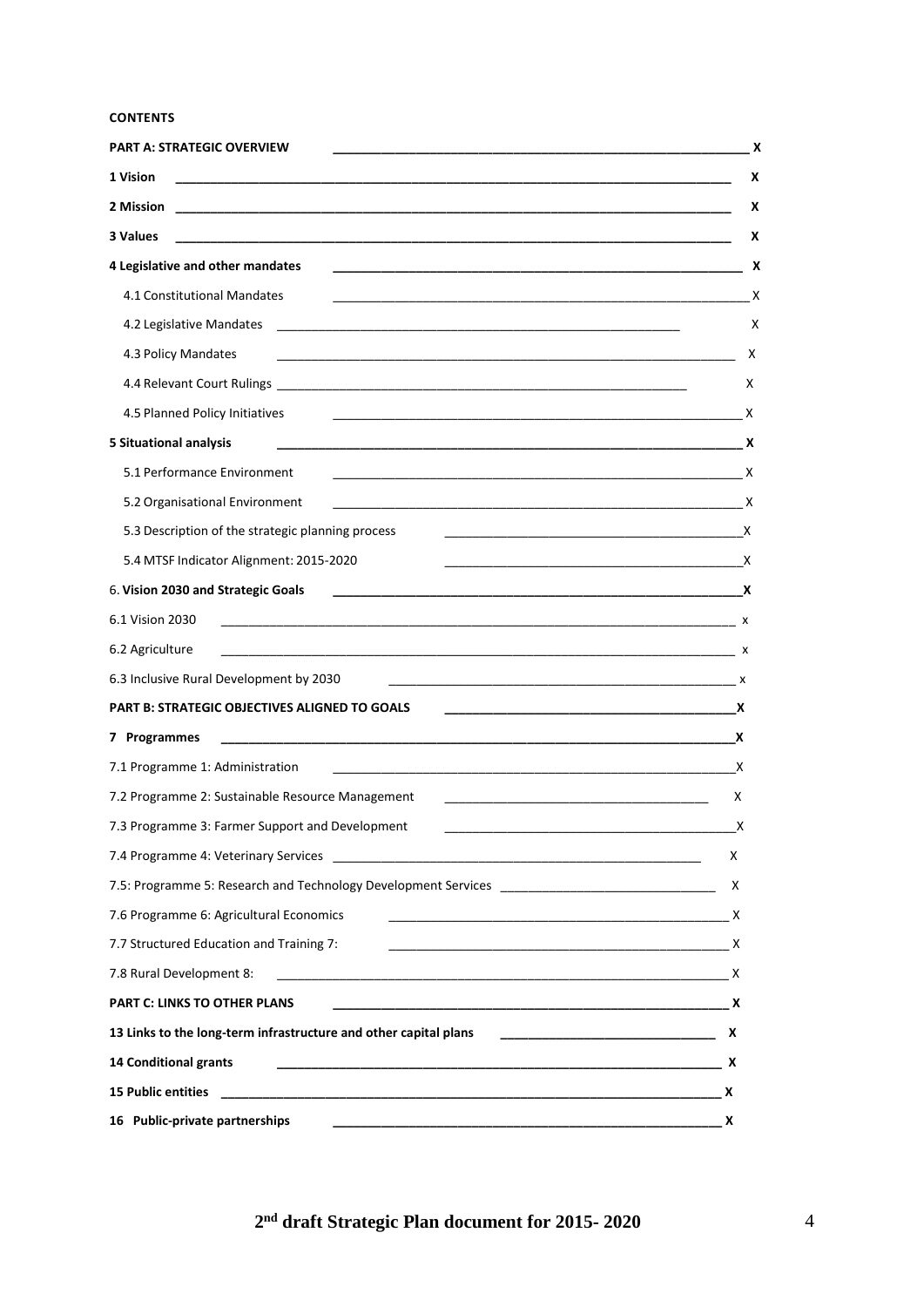# **PART A: STRATEGIC OVERVIEW**

## **1. VISION**

"A dynamic and prosperous agricultural sector and a better life for rural communities"

## **2. MISSION**

"To empower the agricultural sector through the provisioning and facilitation of efficient agricultural development support and investment solutions in order to ensure rural development, constant economic growth and sustainable livelihoods"

## **3. VALUES**

- Transparency
- Accountability
- Good governance
- Dedication
- Integrity
- Professionalism
- Passion
- Confidentiality

## **4. LEGISLATIVE AND OTHER MANDATES**

## **4.1 Constitutional mandates**

The Department of Agriculture and Rural Development is an integral part of the South African Public Service established in terms of section 197 of the Constitution as read with section 7(1) and 7(2) of the Public Service Act (Act No. 103 of 1994).

## **4.2 Legislative mandates**

#### **A. Transformation legislation**

- The Constitution of the Republic of South Africa Act, 1996 (Act No. 108 of 1996)
- Basic Conditions of Employment Act, 1997 (Act No. 75 of 1997)
- Skills Development Levies Act, 1999 (Act No. 9 of 1999)
- General and Further Education and Training Quality Assurance Act, 2001 (Act No. 58 of 2001)
- Higher Education and Training Act, 1997 (Act No. 101 of 1997)
- Adult Basic Education Training Act, 2000 (Act No. 52 of 2000)
- Designated Areas Development Act, 1997 (Act No. 87 of 1997)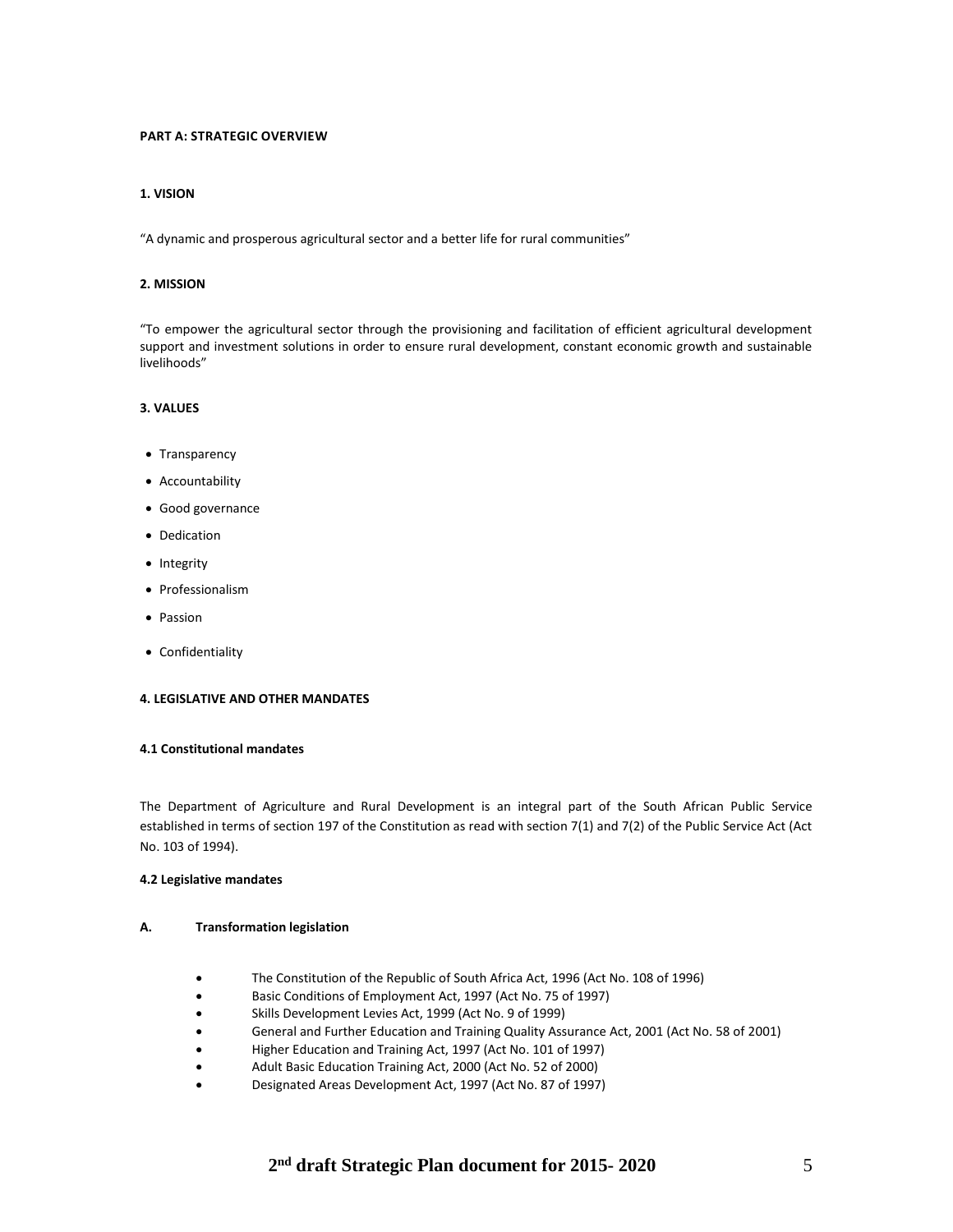## **B. Veterinary and animal health related legislation**

- Veterinary and Para-Veterinary Professions Act, 1982 (Act No.19 of 1982)
- Animal Diseases Act, 1984 (Act No. 35 of 1984)
- Abattoir Hygiene Act, 1992
- Problem Animals Control Ordinance, 1978 (ORD No. 38 of 1965)
- Livestock Brands Act, 1962 (Act No. 87 of 1962)
- Livestock Improvement Act, 1977 (Act No. 25 of 1977)
- Meat Safety Act, 2000 (Act No. 40 of 2000)
- Animal Improvement Act, 1998 (Act No. 62 of 1998)
- South African Medicines and Medical Devices Regulatory Authority Act, 1998 (Act No.132 of 1998)
- The International Code for Laboratory Diagnostic Procedure for Animal Diseases of the World Organisation for Animal Health

# **C. Plant and Crop related legislation**

- Agricultural Pests Act, 1983 (Act No. 36 of 1983)
- Agricultural Research Act, 1990 (Act No. 86 of 1990)
- Agricultural Products Standards Act, 1990
- Fertilisers, Farm feeds, Agricultural remedies and Stock remedies Act, 1947
- Plant Breeder's Right Act (Act No. 15 of 1976)
- Plant Improvement Act, 1976 (Act No. 53 of 1976)
- National Veld and Forest Fire Act, 1998 (Act No. 101 of 1998)

# **D. Soil Conservation and Land Care**

- Engineering Services Act (Act No. 46 of 2000)
- Designated Areas Development Act, 1997 (Act No. 87 of 1979)
- Soil user planning ordinance (Ordinance 15 of 1985)
- Conservation of Agricultural Resources Act, 1983
- National Environmental Management Act, (Act No. 107 of 1998)
- Environment Conservation Act (Act No. 73 of 1989)
- Genetically Modified Organisms Act, 1997 (Act No. 15 of 1997)

# **E. Land and land reform**

- Land Reform Act, 1997 (Act No. 3 of 1997)
- Subdivision of Agricultural Land Act, 1970 (Act No. 70 of 1970) (pending repeal)
- Provision of Land and Assistance Act, 1993 (Act No. 126 of 1993)
- Nature and Environmental Conservation Ordinance 19 of 1974
- Nature Reserve Validation Ordinance, Ordinance 3 of 1982

# **F. Administrative Legislation**

A number of national transversal laws and regulations the Department of Agriculture and Rural Development's administrative functions:

Employment Equity Act (Act No. 55 of 1998)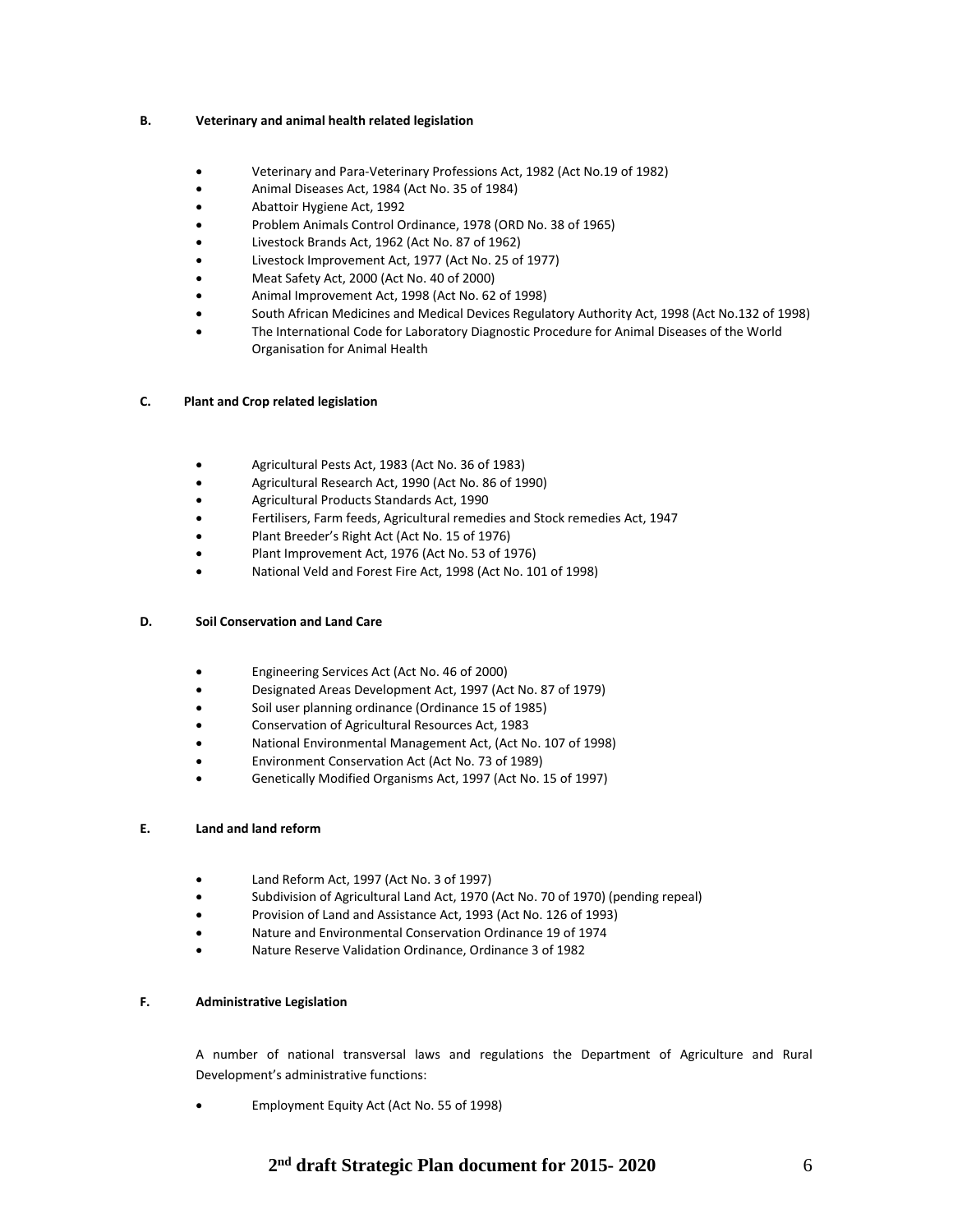- Local Government: Municipal Property Rates Act, (Act No. 6 of 2004)
- Public Finance Management Act (Act No. 1 of 1999 as amended by Act No. 29 of 1999)
- Division of Revenue Act (Annually)
- Public Service Act (Act No. 103 of 1994) and Regulations, 2001
- Labour Relations Act (Act No. 66 of 1995)
- Basic Conditions of Employment Act (Act No. 75 of 1997)
- Skills Development Act (Act No. 97 of 1998)
- Promotion of Access to Information Act (Act No. 2 of 2000)
- Occupational Health and Safety Act (Act No. 85 of 1993)
- Skills Development Act (Act No. 98 of 1998)
- Skills Development Levies Act (Act No. 9 of 1999)
- General and Further Education and Training Quality Assurance Act (Act No. 58 of 2001)
- Employment of Education and Training Act (Act No. 76 of 1998)
- SITA Act (No. 88 of 1998, as amended by Act 38 of 2002)

## **4.3 Policy Mandates**

- White Paper on Agriculture 1995
- White Paper on Sustainable Forest Development in South Africa, 1996
- White Paper on Marine Fisheries Policy for South Africa
- **New Growth Path**
- **Free State Growth and Development Strategy**
- 2009/14 Strategic Plan of the Department of Agriculture
- Mohoma Mobung
- National Infrastructure Plan Strategic Integrated Projects
- Accelerated and Shared Growth Initiative for South Africa
- National Industrial Policy Framework
- **Medium Term Strategic Framework**
- **Land Reform Policy**
- **Implementation Framework for the Land Care Programme**
- **Policy on sustainable agricultural development**
- Comprehensive Rural Development Programme (CRDP)
- Integrated Strategy on the Promotion of Entrepreneurship and Small Enterprises, 2005
- **The Integrated Food Security Strategy for South Africa**
- **EXEC** Livelihoods Development Support Programme
- Agricultural Policy in South Africa (1998)
- **Drought Management Plan (2005)**
- AgriBEE Framework for Agriculture
- **Competition Act**
- NEPAD and CAADP
- SADC Trade Protocols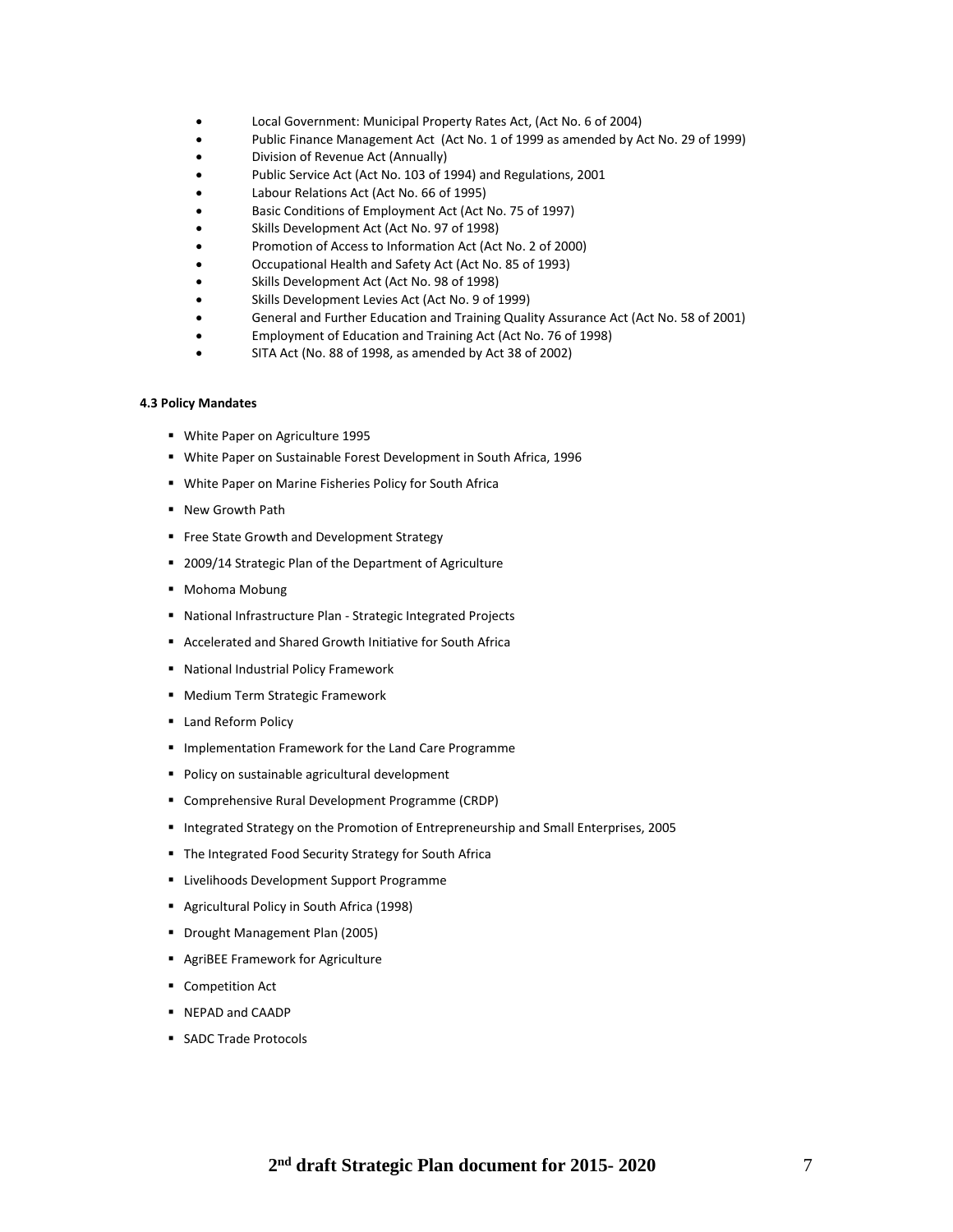#### **4.4 Relevant court rulings**

No court rulings.

#### **4.5 Planned policy initiatives**

The following are additional policy documents, which will be guiding the activities of the Department during the period 2012 to 2017:

- National Development Plan Vision 2030
- **Medium Term Strategic Framework (MTSF)**
- 2015/20 Strategic Plan for the Department of Agriculture and Rural Development
- Draft Animal Improvement Policy for South Africa
- **Experiential Training and Internship Policy**
- **Implementation Framework for the Land Care Programme**
- Land Redistribution for Agricultural Development
- **MAFISA Credit Policy**

#### **5. SITUATION ANALYSIS**

#### **5.1 Performance Environment**

The Free State Province is rural, with agriculture being traditionally and historically one of the key drivers of the economy. Despite other sectors having surpassed agriculture in their contribution to the province's economic growth in the recent past, the sector continues to dominate the Free State landscape with cultivated land, natural veld and grazing land. Natural veld and grazing dominates the agricultural landscape with 87 000 square kilometres with cultivated land covering 32 000 square kilometres of the province.

However, the province is faced with several challenges in achieving its growth and development targets. Foremost amongst these challenges are the social imbalance of the province, the unsatisfactory performance of its municipalities, and financial stability. The overview provided is important in understanding the interrelation linkages between the socio-economic and economic profile needed to ensure economic growth and prosperity for the population of the Free State.

The National Census of 2011 puts the population at approximately 2.745 million in the Free State. The comparable figure of 2.63 million recorded in the 1996 Census suggests that the population is relatively stagnant. The 2011 Census indicates that on the other hand, the unemployment rate in the province has been on the increase, from 30% in 1996 to 32.6% in 2011. According to Global insight database (2012), the unemployment rate per district is indicated in the Figure 1 below, Thabo Mofutsanyane (37%), Lejweleputswa (31%), Fezile Dabi (25%), and Xhariep (7%).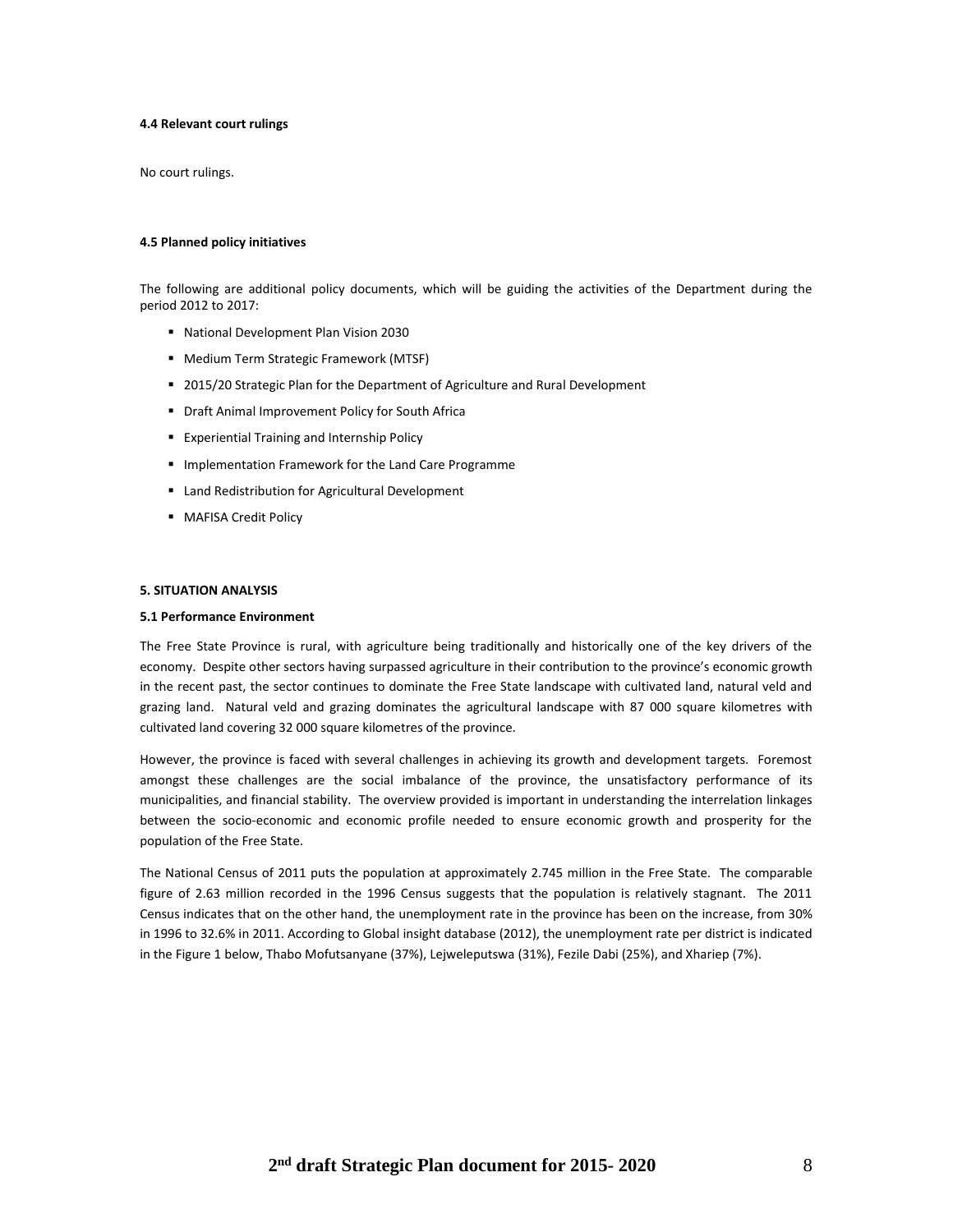

# **Figure 1: Unemployment rate per district**

*Source: Global Insight Base data (2012)*

This high rate of unemployment, together with lack of access to basic amenities such as clean water, electricity and social facilities, poor road and other socio-economic infrastructure and services, low literacy and skills levels, and high rural-urban migration rates, among others, pose very serious challenges for, and define the performance delivery environment for the Department of Agriculture and Rural Development. There is a need for a community and peoplecentred development approach in addressing these challenges.

Figure 2 shows the Province's contribution to national field crops production; Maize (41%), Sunflower (53%), Soyabeans (32%), Groundnuts (36%), Sorghum (47%), Dry Beans (32%) and Wheat (14%) respectively. Wine production is also significant and 90% of the country's cherry crop comes from the province. Potatoes also comprise a large part of the production in the area because of access to irrigation. Overall, 100 000t of vegetables and 40 000t of fruits are produced in the Free State annually (UFS, 2012). Adding value to locally produced agricultural products will accelerate our movement towards import substitution and a higher growth trajectory.

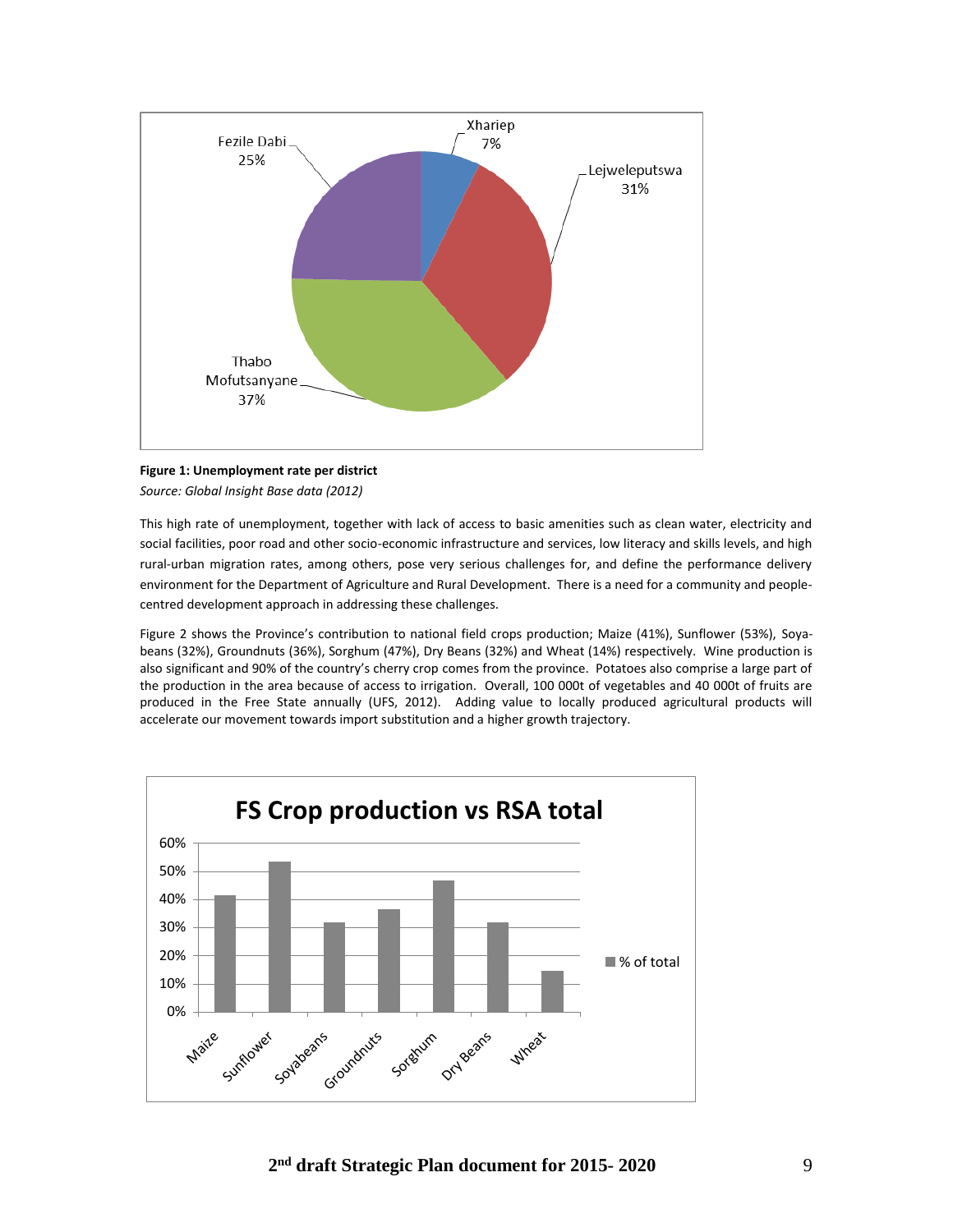#### **Figure 2: Field crops produced in the Free State province for year 2013/14**

*Source: Authors calculations based on data from DAFF (2014)*

As a result of the resources available for agricultural purposes, about 57% of the land is used for stock farming, including beef and dairy cattle and sheep and 33% is for crop production, including maize, sorghum, wheat, groundnuts, sunflowers and soybeans. The increase in the profitability of game farming has resulted in many farms changing into game farms, especially in the western and southern regions of the province. Sheep farming mostly dominates the southern area of the province. The Free State Province plays an important role in the livestock sector of South Africa, contributing 16% of the total cattle numbers and 17% of the total small stock numbers. Although the national stock numbers had remained constant for some time, the Free State Province showed an increase in stock numbers. Stock numbers are however under pressure due to many challenges, such as, drought, animal disease, stock theft and predation (UFS, 2012). Predation in the Free State amounts to almost 6% of the total stock losses per year and stock theft increased by almost 9% of small stock losses in South Africa (RPO, 2011).

The agricultural sector in the Free State consists of a well‐developed commercial sector and a rapidly expanding small-scale sector. In 2011 agriculture contributed about 2.5% to the economic growth of the Free State, but represented the fourth largest of the provinces, about 9%, of the total agricultural sector in the country. Livestock production is the biggest contributor to gross farm income (GFI) in the Free State in 2007 with 41% followed by field crops (39%) and animal products with 12%.

Agriculture is labour intensive and generates about 13 per cent of all formal employment opportunities in the Free State. In many rural areas of the Province, agriculture could be considered as the "backbone" of the economy, and the associated forward and backward economic linkages significantly contribute to the economy of the Province (UFS, 2012). The recent inflation trends have a significant bearing on the profitability of the sector, both on and off farm in the value chain. This will manifest in higher food price inflation, affecting affordability of food and ultimately household food security.

Although the province has in recent times been variously referred to in glowing terms as 'the granary of the country and the breadbasket of South Africa,' some analysts and commentators are increasingly suggesting that these accolades may now be more historical than current. Whatever the reality may be in this regard, what is indisputable is the need to secure the future of the industry at all times. Globalization, climate change, and increase in administrated prices (e.g. electricity, fuel, minimum wages), are increasingly posing significant threats to the sustainable development of agriculture in the province however, and cannot be wished away. Agriculture need to focus on becoming more efficient to remain competitive in the global economy.

## **5.2 Organisation Environment**

As from 1 April 2012, a new independent Department of Rural Development was established within the Ministry of Agriculture and Rural Development.

The administrative support services (Financial Management, Internal Audit and Corporate Services) function was shared between the two departments within the Ministry of Agriculture and Rural Development as a cost saving measure.

A subsequent resolution was taken by the Executive Council of the Free State (EXCO) to merge the two departments of Agriculture and Rural Development again with effect from 1 April 2013. The function of Rural Development was thus incorporated as programme 8 into the Department of Agriculture and Rural Development.

The Department of Agriculture and Rural Development has an establishment of 1410 approved posts, of with 1224 posts filled, and 45 funded posts are vacant.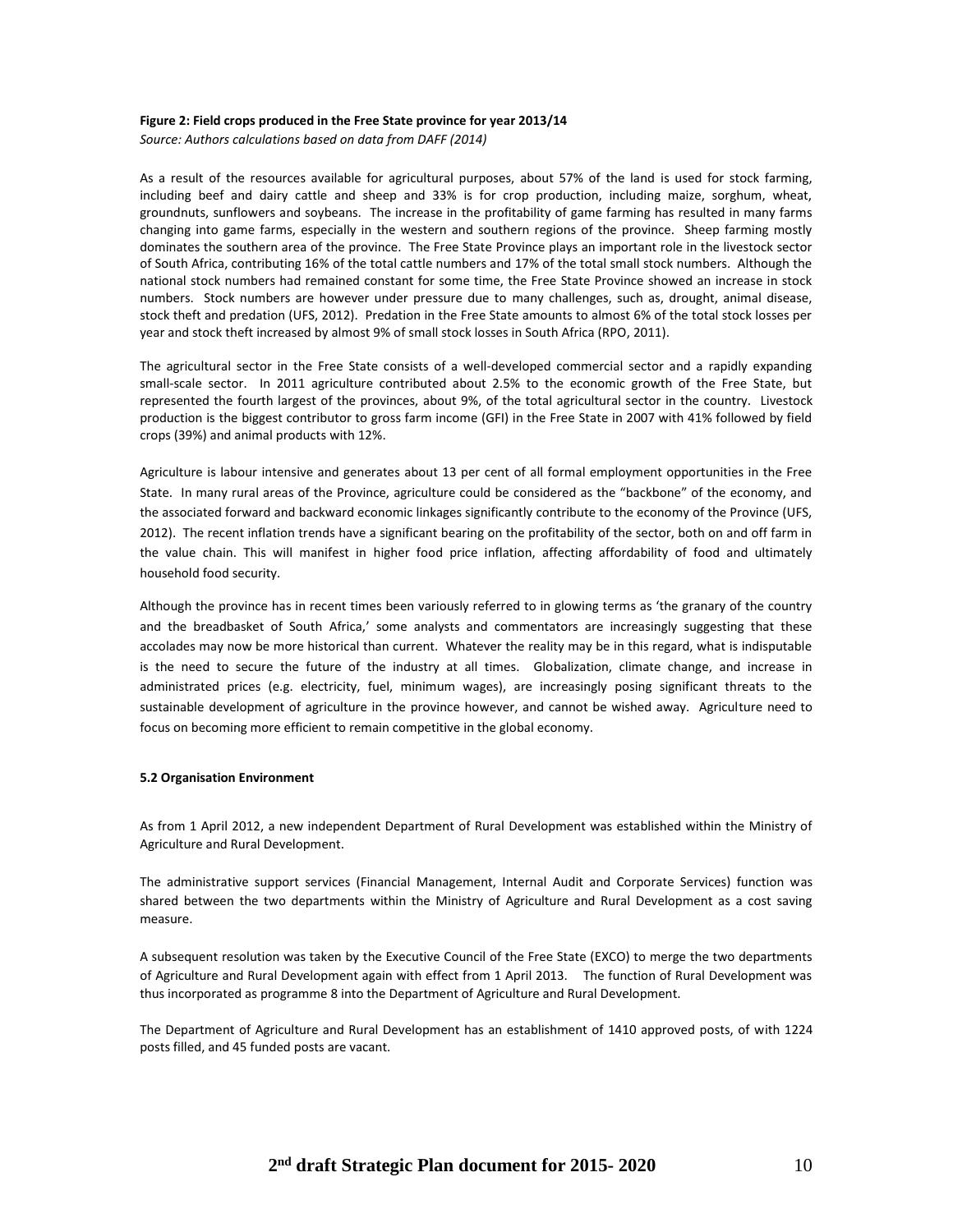#### **5.3 Description of the strategic planning process**

This Strategic Plan follows the guidelines and generic formats provided by the National Treasury and the Department of Agriculture, Forestry and Fisheries (DAFF).

The Department of Agriculture and Rural Development is committed to ensuring alignment between National Development Plan (NDP), Free State Growth and Development Strategy (FSGDS), Sector Medium Term Strategic Framework (MTSF) and all other relevant government policies and frameworks.

#### **5.3.1 Strategic Planning Session**

A strategic planning alignment session was convened on the **26th September 2013** and received presentations from the Presidency, Office of the Premier, DAFF, DTEEA and DRDLR. The presentations dealt with the strategic direction and focus from the NDP, alignment with FSGDS, MTSF, and Monitoring and Evaluation.

Informed by the outcome of the alignment session, the department initiated internal consultation with Programmes from  $3^{rd}$  to  $8^{th}$  October 2013 to review and confirm strategic goals, strategic objectives and indicators.

A strategic planning stakeholder engagement session was held on the 8<sup>th</sup> to 9<sup>th</sup> November 2013 and received presentations on sector outlook and performance, spatial development framework, water management and irrigation, disaster management, production of ostrich, fish, poultry, pork, vegetables, large and small livestock. Stakeholders represented included University of the Free State (UFS), AFASA, NAFU, Agri FS, SAPoultry, Pork SA, DAFF, Klein Karoo Ostrich and Hygrotech.

The strategic planning and consultation with stakeholders allowed the department to ensure alignment to National Development Plan Vision 2030 and Medium Term Strategic Framework 2014-2019 of Agriculture and Rural Development.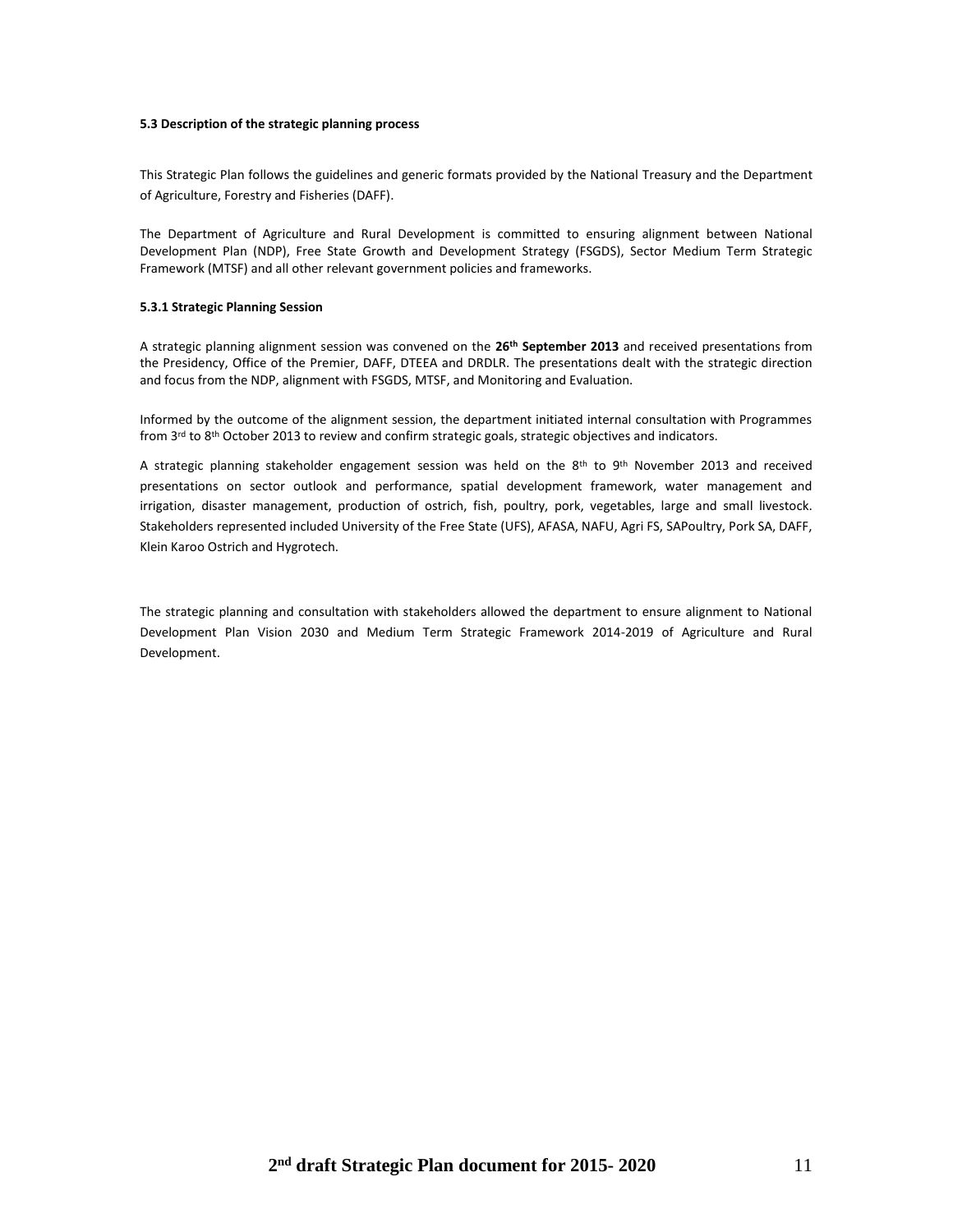## **MTSF INDICATOR ALIGNMENT: 2015-2020**

# **AGRICULTURE**

# NATIONAL DEVELOPMENT PLAN: Chapter 6

FSGDS PILLAR: Inclusive economic growth and sustainable job creation

OUTCOME 7: Vibrant, equitable and sustainable rural communities contributing towards food security for all

SUB-OUTCOME (STRATEGIC GOAL 1): Improved food security and sustainable agrarian transformation

ACTION (STRATEGIC OBJECTIVE 2): Provide support to subsistence and smallholder producers to ensure production

BUDGET PROGRAMME 3: Farmer Support and Development

| <b>INDICATOR</b>                                                                    | DAFF/DRDLR                                         | <b>DARD</b>                                                                 | 2015/16        | 2016/17        | 2017/18        | 2018/19         | 2019/20        |
|-------------------------------------------------------------------------------------|----------------------------------------------------|-----------------------------------------------------------------------------|----------------|----------------|----------------|-----------------|----------------|
| of<br>Number<br>producers<br>benefiting<br>from<br>animal<br>improvement<br>schemes | 1300                                               | 144                                                                         | 28             | 29             | 29             | $\overline{29}$ | 29             |
| Number of farmers<br>benefiting<br>from<br>plant improvement<br>schemes             | 200                                                | 22                                                                          | 4              | 4              | $\overline{4}$ | 5               | 5              |
| Number of vets<br>deployed.                                                         | 120                                                | 10                                                                          | $\overline{2}$ | $\overline{2}$ | $\overline{2}$ | $\overline{2}$  | $\overline{2}$ |
| Number<br>of<br>subsistence<br>farmers supported                                    | 130 000                                            | 15 000                                                                      | 3000           | 3000           | 3000           | 3000            | 3000           |
| of<br>Number<br>commercial<br>producers<br>supported                                | 16 000                                             | 500                                                                         | 100            | 100            | 100            | 100             | 100            |
| Policies promoting<br>of<br>support<br>smallholder<br>producers<br>implemented      | Implement<br>Food Security<br>Household<br>Gardens | Indigent<br>Households<br>Total: 142 000<br>------------------<br>Mangaung: | 28 400         | 28 400         | 28 400         | 28 400          | 28 400         |
|                                                                                     |                                                    | 10826                                                                       | 2 1 6 5        | 2 1 6 5        | 2 1 6 5        | 2 1 6 5         | 2 1 6 6        |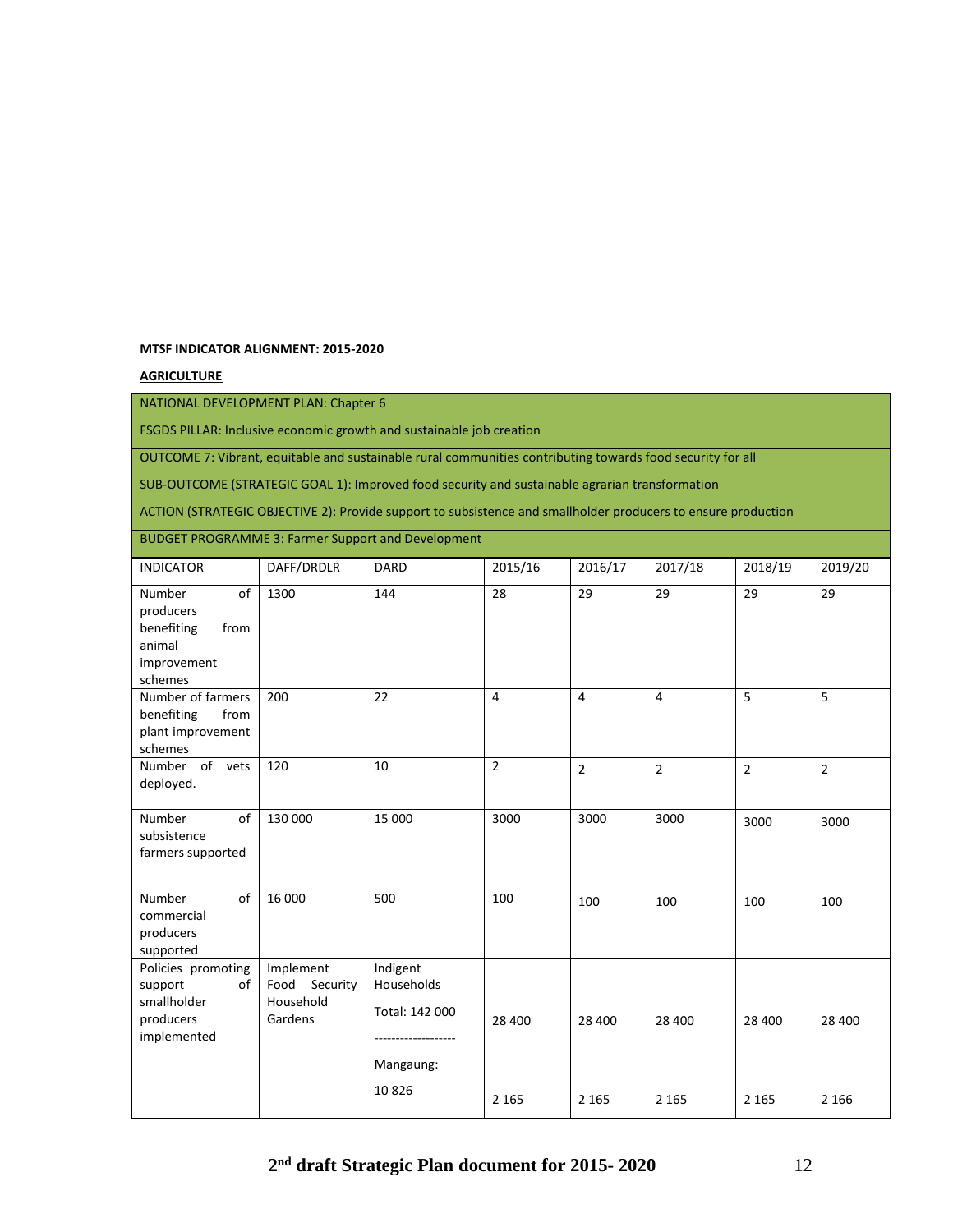| <b>INDICATOR</b>                                                                                                                                                                            | DAFF/DRDLR  | DARD                                                           | 2015/16        | 2016/17        | 2017/18        | 2018/19        | 2019/20        |
|---------------------------------------------------------------------------------------------------------------------------------------------------------------------------------------------|-------------|----------------------------------------------------------------|----------------|----------------|----------------|----------------|----------------|
|                                                                                                                                                                                             |             | ------------------<br>Xhariep:<br>12 9 55<br>----------------- | 2 5 9 1        | 2 1 6 5        | 2 1 6 5        | 2 1 6 5        | 2 1 6 5        |
|                                                                                                                                                                                             |             | T Mofutsanyane:<br>25 8 54<br>Lejweleputswa:                   | 5 1 7 0        | 5 1 7 1        | 5 1 7 1        | 5 1 7 1        | 5 1 7 1        |
|                                                                                                                                                                                             |             | 40 229<br>Fezile Dabi:                                         | 8045           | 8046           | 8046           | 8046           | 8046           |
|                                                                                                                                                                                             |             | 53 5 23                                                        | 10 704         | 10 704         | 10 705         | 10 705         | 10 705         |
| Number<br>of<br>infrastructure<br>anchor<br>projects<br>established<br>(will<br>include<br>also<br>irrigation schemes<br>as anchor projects<br>from FRNM will<br>talk<br>about<br>hectares) | $5^{\circ}$ | 10                                                             | $\overline{2}$ | $\overline{2}$ | $\overline{2}$ | $\overline{2}$ | $\overline{2}$ |
| of<br>Number<br>hectares in under-<br>utilised<br>areas<br>cultivated<br>for<br>production                                                                                                  | 1 000 000   | 27 000                                                         | 5 4 0 0        | 5 4 0 0        | 5 4 0 0        | 5 4 0 0        | 5 4 0 0        |
| NATIONAL DEVELOPMENT PLAN: Chapter 5                                                                                                                                                        |             |                                                                |                |                |                |                |                |
| FSGDS PILLAR: Education, innovation and skills development                                                                                                                                  |             |                                                                |                |                |                |                |                |
| OUTCOME 7: Vibrant, equitable and sustainable rural communities contributing towards food security for all                                                                                  |             |                                                                |                |                |                |                |                |
| SUB-OUTCOME (STRATEGIC GOAL 3): Sustainable ecosystems and use of natural resources                                                                                                         |             |                                                                |                |                |                |                |                |
| ACTION (STRATEGIC OBJECTIVE 1): Ensure conservation, protection and sustainable use of ecosystems and natural resources                                                                     |             |                                                                |                |                |                |                |                |
| <b>BUDGET PROGRAMME 2: Sustainable Resource Management</b><br>BUDGET PROGRAMME 5: Research and Technology Development Services                                                              |             |                                                                |                |                |                |                |                |
| Number<br>of                                                                                                                                                                                | 10          | 10                                                             | $\overline{2}$ | $\overline{2}$ | $\overline{2}$ | $\overline{2}$ | $\overline{2}$ |
| indigenous<br>agricultural genetic<br>resources<br>conserved                                                                                                                                |             |                                                                |                |                |                |                |                |
|                                                                                                                                                                                             |             |                                                                |                |                |                |                |                |
| NATIONAL DEVELOPMENT PLAN: Chapter 12 and 14                                                                                                                                                |             |                                                                |                |                |                |                |                |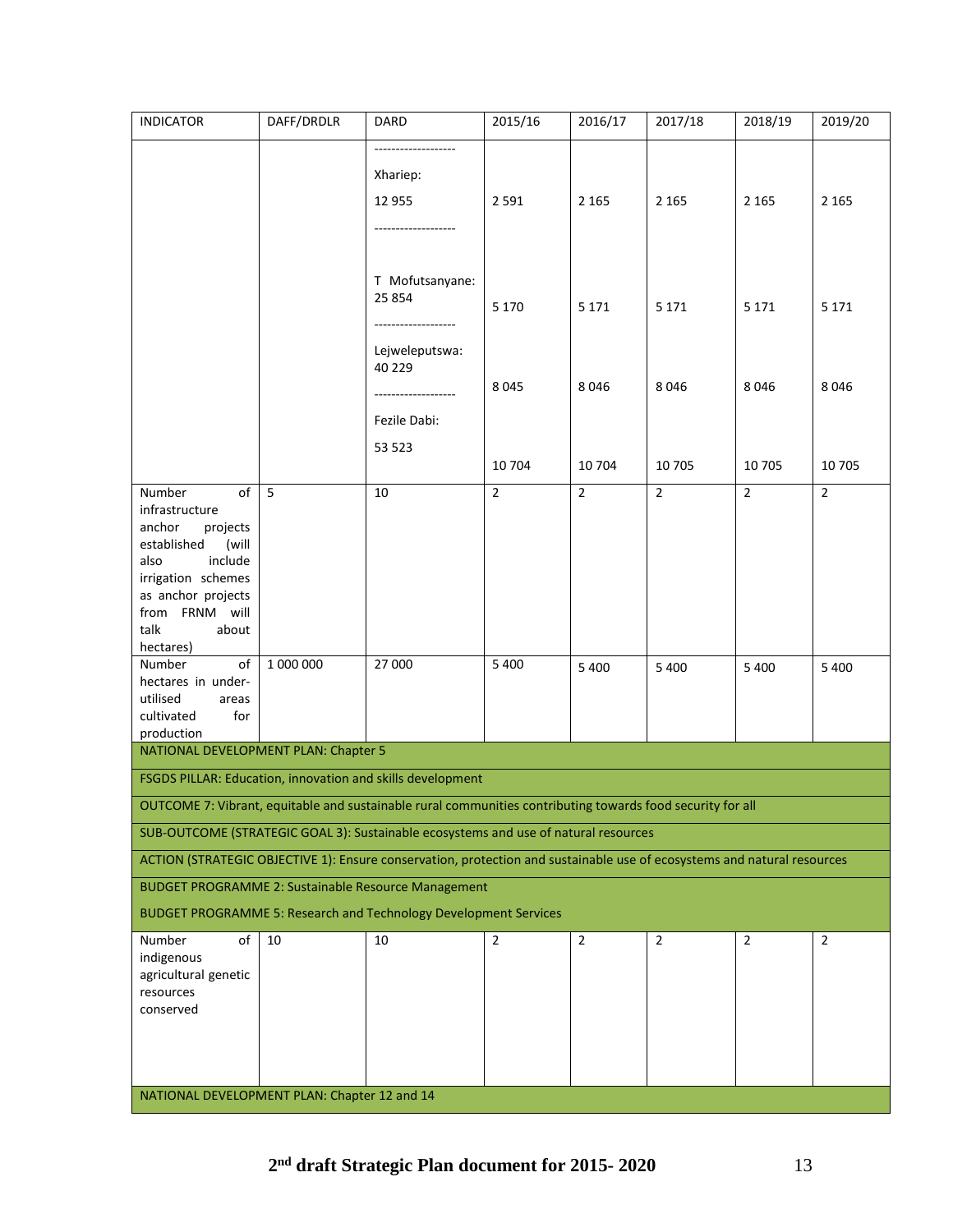| <b>INDICATOR</b>                                                                                                                                                                           | DAFF/DRDLR                                                                                         | <b>DARD</b>                                                                         | 2015/16                                                                                               | 2016/17                                                                                        | 2017/18                                                                                            | 2018/19                                                                                        | 2019/20                                                                                        |  |
|--------------------------------------------------------------------------------------------------------------------------------------------------------------------------------------------|----------------------------------------------------------------------------------------------------|-------------------------------------------------------------------------------------|-------------------------------------------------------------------------------------------------------|------------------------------------------------------------------------------------------------|----------------------------------------------------------------------------------------------------|------------------------------------------------------------------------------------------------|------------------------------------------------------------------------------------------------|--|
| FSGDS PILLAR: Education, innovation and skills development                                                                                                                                 |                                                                                                    |                                                                                     |                                                                                                       |                                                                                                |                                                                                                    |                                                                                                |                                                                                                |  |
| OUTCOME 7: Vibrant, equitable and sustainable rural communities contributing towards food security for all                                                                                 |                                                                                                    |                                                                                     |                                                                                                       |                                                                                                |                                                                                                    |                                                                                                |                                                                                                |  |
| SUB-OUTCOME (STRATEGIC GOAL 4): Effective national regulatory services and risk management systems                                                                                         |                                                                                                    |                                                                                     |                                                                                                       |                                                                                                |                                                                                                    |                                                                                                |                                                                                                |  |
| ACTION (STRATEGIC OBJECTIVE 1): Manage the level of risks associated with bio-security, diseases, pests, climate change and<br>natural disasters impacting on production and food security |                                                                                                    |                                                                                     |                                                                                                       |                                                                                                |                                                                                                    |                                                                                                |                                                                                                |  |
| <b>BUDGET PROGRAMME 4: Veterinary Services</b>                                                                                                                                             |                                                                                                    |                                                                                     |                                                                                                       |                                                                                                |                                                                                                    |                                                                                                |                                                                                                |  |
| Planned                                                                                                                                                                                    | 2 surveillance                                                                                     | for<br>5.<br>surveys                                                                | $\mathbf{1}$<br>surveys                                                                               | <b>1surveys</b>                                                                                | $\mathbf{1}$<br>surveys                                                                            | 1 surveys                                                                                      | 1 surveys                                                                                      |  |
| Surveillance<br>conducted                                                                                                                                                                  |                                                                                                    | diseases:<br>Bovine,<br>Tuberculosis,<br>Corridor<br>Diseases,<br>FMD<br>and Rabies | for<br>diseases:<br>Bovine,<br>Tuberculosi<br>s, Corridor<br>Diseases,<br><b>FMD</b><br>and<br>Rabies | for<br>diseases:<br>Bovine,<br>Tuberculo<br>sis,<br>Corridor<br>Diseases,<br>FMD and<br>Rabies | for diseases:<br>Bovine,<br>Tuberculosi<br>s, Corridor<br>Diseases,<br><b>FMD</b><br>and<br>Rabies | for<br>diseases:<br>Bovine,<br>Tuberculo<br>sis,<br>Corridor<br>Diseases,<br>FMD and<br>Rabies | for<br>diseases:<br>Bovine,<br>Tuberculo<br>sis,<br>Corridor<br>Diseases,<br>FMD and<br>Rabies |  |
|                                                                                                                                                                                            |                                                                                                    |                                                                                     |                                                                                                       |                                                                                                |                                                                                                    |                                                                                                |                                                                                                |  |
|                                                                                                                                                                                            | NATIONAL DEVELOPMENT PLAN: Chapter 6<br>FSGDS PILLAR: Education, innovation and skills development |                                                                                     |                                                                                                       |                                                                                                |                                                                                                    |                                                                                                |                                                                                                |  |
|                                                                                                                                                                                            |                                                                                                    |                                                                                     |                                                                                                       |                                                                                                |                                                                                                    |                                                                                                |                                                                                                |  |
| OUTCOME 4: Decent employment through inclusive economic growth                                                                                                                             |                                                                                                    |                                                                                     |                                                                                                       |                                                                                                |                                                                                                    |                                                                                                |                                                                                                |  |
| SUB-OUTCOME (STRATEGIC GOAL 2): Increase contribution of the sector to economic growth and development                                                                                     |                                                                                                    |                                                                                     |                                                                                                       |                                                                                                |                                                                                                    |                                                                                                |                                                                                                |  |
| ACTION (STRATEGIC OBJECTIVE): Increase investment in the sector value chain by 10% of gross value of AFF in GDP                                                                            |                                                                                                    |                                                                                     |                                                                                                       |                                                                                                |                                                                                                    |                                                                                                |                                                                                                |  |
| BUDGET PROGRAMME 7: Structured Agricultural Education and Training                                                                                                                         |                                                                                                    |                                                                                     |                                                                                                       |                                                                                                |                                                                                                    |                                                                                                |                                                                                                |  |
| Number<br>οf<br>agricultural<br>colleges accredited<br>by CHE                                                                                                                              | 12                                                                                                 | 1                                                                                   |                                                                                                       | ÷,                                                                                             |                                                                                                    | ÷,                                                                                             | $\mathbf{1}$                                                                                   |  |
| Number of tertiary<br>graduates<br>produced                                                                                                                                                | $\sim$                                                                                             | 186                                                                                 | 22                                                                                                    | 48                                                                                             | 58                                                                                                 | 58                                                                                             | 60                                                                                             |  |
| NATIONAL DEVELOPMENT PLAN: Chapter 6                                                                                                                                                       |                                                                                                    |                                                                                     |                                                                                                       |                                                                                                |                                                                                                    |                                                                                                |                                                                                                |  |
| FSGDS PILLAR: Inclusive economic growth and sustainable job creation                                                                                                                       |                                                                                                    |                                                                                     |                                                                                                       |                                                                                                |                                                                                                    |                                                                                                |                                                                                                |  |
| OUTCOME: 7 Vibrant, equitable and sustainable rural communities contributing towards food security for all                                                                                 |                                                                                                    |                                                                                     |                                                                                                       |                                                                                                |                                                                                                    |                                                                                                |                                                                                                |  |
| SUB-OUTCOME (STRATEGIC GOAL 2): Increase contribution of the sector to economic growth and development                                                                                     |                                                                                                    |                                                                                     |                                                                                                       |                                                                                                |                                                                                                    |                                                                                                |                                                                                                |  |
| ACTION (STRATEGIC OBJECTIVE 1): Increase smallholder producers linked to and accessing local and international markets                                                                     |                                                                                                    |                                                                                     |                                                                                                       |                                                                                                |                                                                                                    |                                                                                                |                                                                                                |  |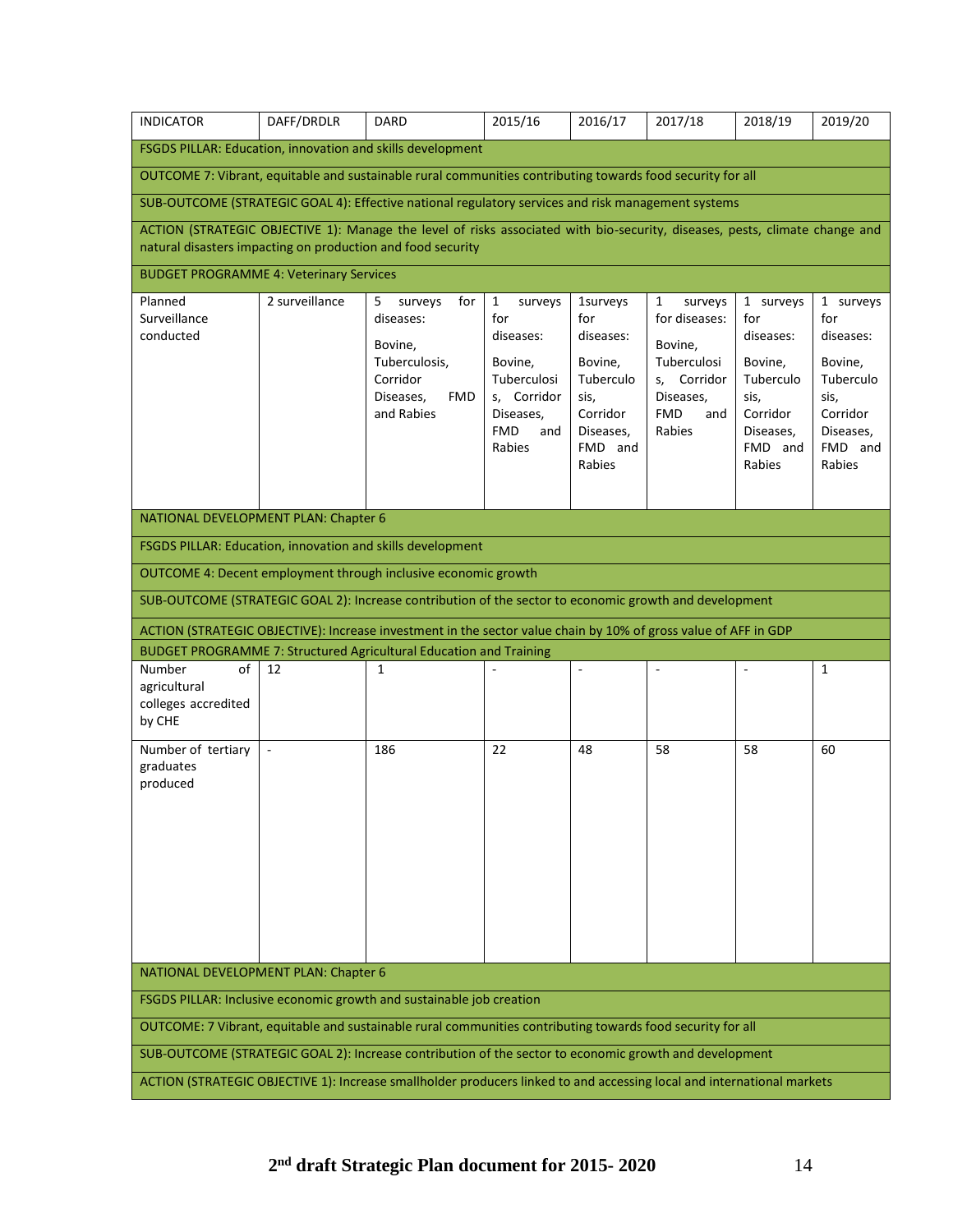| <b>INDICATOR</b>                                                                                                  | DAFF/DRDLR                           | <b>DARD</b>                       | 2015/16        | 2016/17        | 2017/18        | 2018/19        | 2019/20        |  |  |  |
|-------------------------------------------------------------------------------------------------------------------|--------------------------------------|-----------------------------------|----------------|----------------|----------------|----------------|----------------|--|--|--|
| <b>BUDGET PROGRAMME 3: Farmer Support and Development</b>                                                         |                                      |                                   |                |                |                |                |                |  |  |  |
| Number<br>of<br>smallholders<br>accessing<br>local<br>markets                                                     | 72                                   | 18                                | $\overline{3}$ | $\overline{3}$ | $\overline{4}$ | 4              | $\overline{4}$ |  |  |  |
| Number<br>of<br>commodities<br>marketed through<br>the<br>implementation of<br>marketing strategy                 |                                      | Provincial<br>10 x<br>Commodities | $\overline{2}$ | $\overline{2}$ | $\overline{2}$ | $\overline{2}$ | $\overline{2}$ |  |  |  |
|                                                                                                                   | NATIONAL DEVELOPMENT PLAN: Chapter 6 |                                   |                |                |                |                |                |  |  |  |
| FSGDS PILLAR: Inclusive economic growth and sustainable job creation                                              |                                      |                                   |                |                |                |                |                |  |  |  |
| OUTCOME: 7 Vibrant, equitable and sustainable rural communities contributing towards food security for all        |                                      |                                   |                |                |                |                |                |  |  |  |
| SUB-OUTCOME (STRATEGIC GOAL 2): Increase contribution of the sector to economic growth and development            |                                      |                                   |                |                |                |                |                |  |  |  |
| ACTION (STRATEGIC OBJECTIVE 2): Increase investment in the sector value chain by 10% of gross value of AFF in GDP |                                      |                                   |                |                |                |                |                |  |  |  |
| <b>BUDGET PROGRAMME 3: Farmer Support and Development</b>                                                         |                                      |                                   |                |                |                |                |                |  |  |  |
| <b>BUDGET PROGRAMME 6: Farmer Support and Development</b>                                                         |                                      |                                   |                |                |                |                |                |  |  |  |
| Number of Agro-<br>processing<br>Initiative<br>Supported                                                          | $\overline{2}$                       | 5                                 | $\mathbf{1}$   | $\mathbf{1}$   | $\mathbf{1}$   | $\mathbf{1}$   | $\mathbf{1}$   |  |  |  |
| NATIONAL DEVELOPMENT PLAN: Chapter 6                                                                              |                                      |                                   |                |                |                |                |                |  |  |  |
| FSGDS PILLAR: Inclusive economic growth and sustainable job creation                                              |                                      |                                   |                |                |                |                |                |  |  |  |
| OUTCOME: 7 Vibrant, equitable and sustainable rural communities contributing towards food security for all        |                                      |                                   |                |                |                |                |                |  |  |  |
| SUB-OUTCOME (STRATEGIC GOAL 2): Increase contribution of the sector to economic growth and development            |                                      |                                   |                |                |                |                |                |  |  |  |
| ACTION (STRATEGIC OBJECTIVE 3): Improve participation of smallholder producers in the formal economy              |                                      |                                   |                |                |                |                |                |  |  |  |
| <b>BUDGET PROGRAMME 3: Farmer Support and Development</b>                                                         |                                      |                                   |                |                |                |                |                |  |  |  |
| <b>BUDGET PROGRAMME 6: Farmer Support and Development</b>                                                         |                                      |                                   |                |                |                |                |                |  |  |  |
| Number<br>οf<br>initiatives<br>to<br>support                                                                      | Implementatio<br>n of CAADAP         | 1                                 | $\mathbf{1}$   | $\mathbf{1}$   | $\mathbf{1}$   | $\mathbf{1}$   | $\mathbf{1}$   |  |  |  |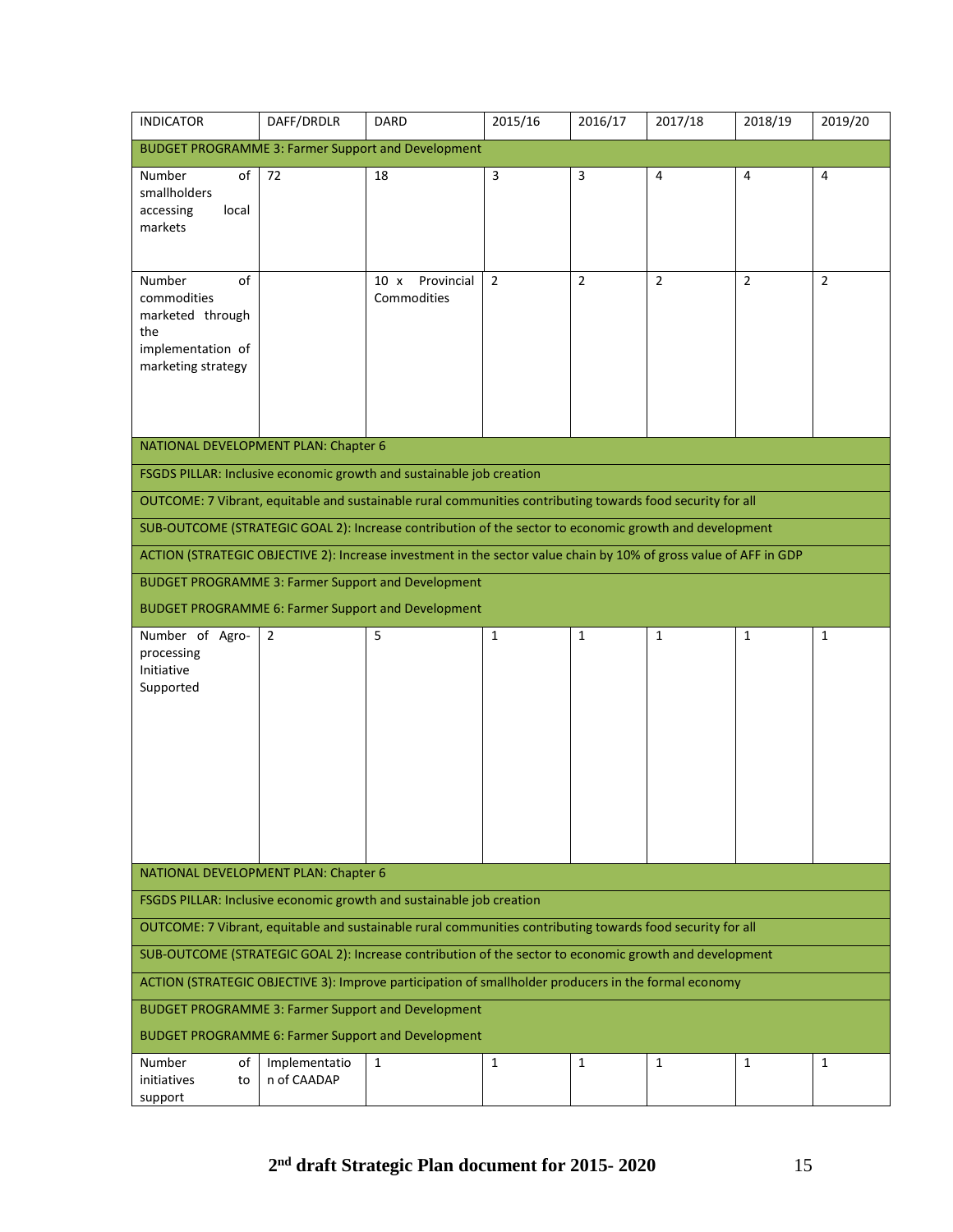| <b>INDICATOR</b>                                                                                                                        | DAFF/DRDLR                                                       | <b>DARD</b>  | 2015/16      | 2016/17      | 2017/18      | 2018/19      | 2019/20      |
|-----------------------------------------------------------------------------------------------------------------------------------------|------------------------------------------------------------------|--------------|--------------|--------------|--------------|--------------|--------------|
| smallholder<br>producers<br>access<br>international<br>markets<br>implemented                                                           |                                                                  |              |              |              |              |              |              |
| NATIONAL DEVELOPMENT PLAN: Chapter 6                                                                                                    |                                                                  |              |              |              |              |              |              |
| FSGDS PILLAR: Inclusive economic growth and sustainable job creation                                                                    |                                                                  |              |              |              |              |              |              |
| OUTCOME 7: Vibrant, equitable and sustainable rural communities contributing towards food security for all                              |                                                                  |              |              |              |              |              |              |
| SUB-OUTCOME (STRATEGIC GOAL 1): Improved food security and sustainable agrarian transformation                                          |                                                                  |              |              |              |              |              |              |
| ACTION (STRATEGIC OBJECTIVE 2): Expand irrigated agriculture to support production                                                      |                                                                  |              |              |              |              |              |              |
| <b>BUDGET PROGRAMME 3: Farmer Support and Development</b>                                                                               |                                                                  |              |              |              |              |              |              |
| <b>BUDGET PROGRAMME 2:Sustainable Resource Management</b>                                                                               |                                                                  |              |              |              |              |              |              |
| Number<br>of<br>hectares<br>under<br>irrigation                                                                                         | Develop<br>and<br>Implement<br>Irrigation<br>Schemes<br>Strategy | $\mathbf{1}$ | $\mathbf{1}$ | $\mathbf{1}$ | $\mathbf{1}$ | $\mathbf{1}$ | $\mathbf{1}$ |
| NATIONAL DEVELOPMENT PLAN: Chapter 5                                                                                                    |                                                                  |              |              |              |              |              |              |
| FSGDS PILLAR: Inclusive economic growth and sustainable job creation                                                                    |                                                                  |              |              |              |              |              |              |
| OUTCOME 10: Protect and enhance our environmental assets and natural resources                                                          |                                                                  |              |              |              |              |              |              |
| SUB-OUTCOME (STRATEGIC GOAL 3): Sustainable eco systems and use of natural resources                                                    |                                                                  |              |              |              |              |              |              |
| ACTION (STRATEGIC OBJECTIVE 1): Ensure conservation, protection and sustainable use of natural resources                                |                                                                  |              |              |              |              |              |              |
| ACTION (STRATEGIC OBJECTIVE 2): Ensure rehabilitation of degraded land, restoration and recovery of ecosystems and natural<br>resources |                                                                  |              |              |              |              |              |              |
| <b>BUDGET PROGRAMME 2: Sustainable Resource Management</b>                                                                              |                                                                  |              |              |              |              |              |              |
| of land<br>Hectors<br>through<br>restored<br>reforestation and<br>land rehabilitation<br>LC 150 000 ha<br>IF 2 500 ha                   | 30 000                                                           | 6350         | 1 2 7 0      | 1 2 7 0      | 1 2 7 0      | 1 2 7 0      | 1 2 7 0      |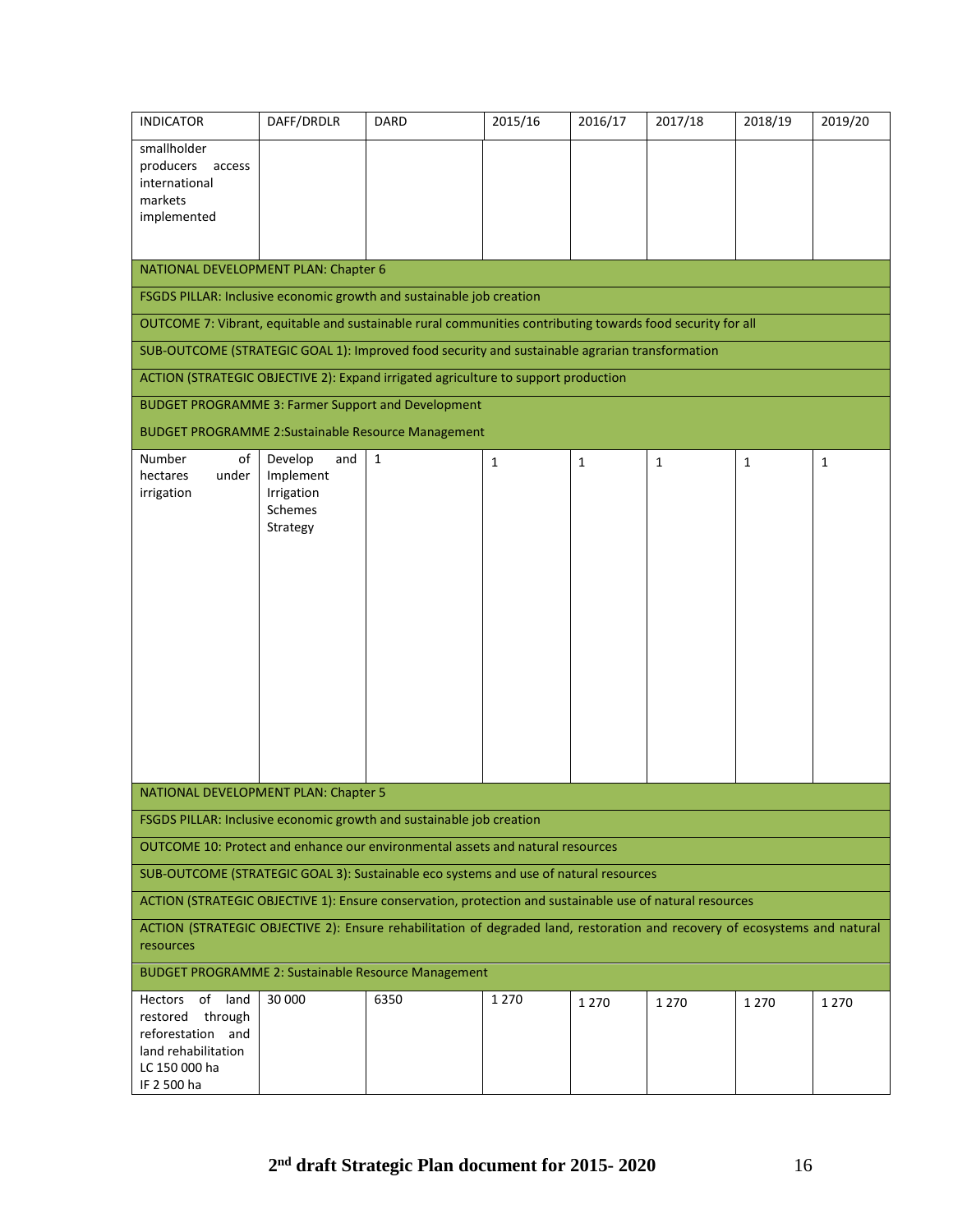| <b>INDICATOR</b>                                                                                                                                   | DAFF/DRDLR                                                                     | <b>DARD</b>                                    | 2015/16      | 2016/17      | 2017/18      | 2018/19      | 2019/20      |  |  |
|----------------------------------------------------------------------------------------------------------------------------------------------------|--------------------------------------------------------------------------------|------------------------------------------------|--------------|--------------|--------------|--------------|--------------|--|--|
| (152 000 ha                                                                                                                                        |                                                                                |                                                |              |              |              |              |              |  |  |
| NATIONAL DEVELOPMENT PLAN: Chapter 5                                                                                                               |                                                                                |                                                |              |              |              |              |              |  |  |
| FSGDS PILLAR: Inclusive economic growth and sustainable job creation                                                                               |                                                                                |                                                |              |              |              |              |              |  |  |
|                                                                                                                                                    | OUTCOME 10: Protect and enhance our environmental assets and natural resources |                                                |              |              |              |              |              |  |  |
| SUB-OUTCOME (STRATEGIC GOAL 3): Sustainable eco systems and use of natural resources                                                               |                                                                                |                                                |              |              |              |              |              |  |  |
| ACTION (STRATEGIC OBJECTIVE 3): Ensure adaption to climate change through implementation of appropriated (research<br>based/led) sector programmes |                                                                                |                                                |              |              |              |              |              |  |  |
| <b>BUDGET PROGRAMME 2: Sustainable Resource Management</b>                                                                                         |                                                                                |                                                |              |              |              |              |              |  |  |
| Climate<br>change<br>programmes<br>implemented<br>Develop<br>and<br>implement<br>a<br>disaster mitigating<br>strategy                              | Implement<br>climate change<br>mitigation and<br>capacity<br>building          | Climate<br>change<br>programmes<br>implemented | $\mathbf{1}$ | $\mathbf{1}$ | $\mathbf{1}$ | $\mathbf{1}$ | $\mathbf{1}$ |  |  |
| NATIONAL DEVELOPMENT PLAN: Chapter 6                                                                                                               |                                                                                |                                                |              |              |              |              |              |  |  |
| FSGDS PILLAR: Inclusive economic growth and sustainable job creation                                                                               |                                                                                |                                                |              |              |              |              |              |  |  |
| OUTCOME 7: Vibrant, equitable and sustainable rural communities contributing towards food security for all                                         |                                                                                |                                                |              |              |              |              |              |  |  |
| SUB-OUTCOME (STRATEGIC GOAL 2): Increased contribution of the sector to economic growth and development                                            |                                                                                |                                                |              |              |              |              |              |  |  |
| ACTION (STRATEGIC OBJECTIVE 3): Improve participation of smallholder producers in the formal economy                                               |                                                                                |                                                |              |              |              |              |              |  |  |
| <b>BUDGET PROGRAMME 3: Farmer Support and Development</b>                                                                                          |                                                                                |                                                |              |              |              |              |              |  |  |
| <b>BUDGET PROGRAMME 2: Sustainable Resource Management</b>                                                                                         |                                                                                |                                                |              |              |              |              |              |  |  |
| Reduced hectares<br>of<br>Temporary<br>Unplanted (TUPs)<br>areas<br>FO 11 500 ha                                                                   | <b>TUP 2300</b>                                                                | 1000                                           | 200          | 200          | 200          | 200          | 200          |  |  |
| NATIONAL DEVELOPMENT PLAN: Chapter 6                                                                                                               |                                                                                |                                                |              |              |              |              |              |  |  |
| FSGDS PILLAR: Improved quality of life                                                                                                             |                                                                                |                                                |              |              |              |              |              |  |  |
| OUTCOME 4: Decent employment through inclusive economic growth                                                                                     |                                                                                |                                                |              |              |              |              |              |  |  |
| SUB-OUTCOME (STRATEGIC GOAL 2): Increased contribution of the sector to economic growth and development                                            |                                                                                |                                                |              |              |              |              |              |  |  |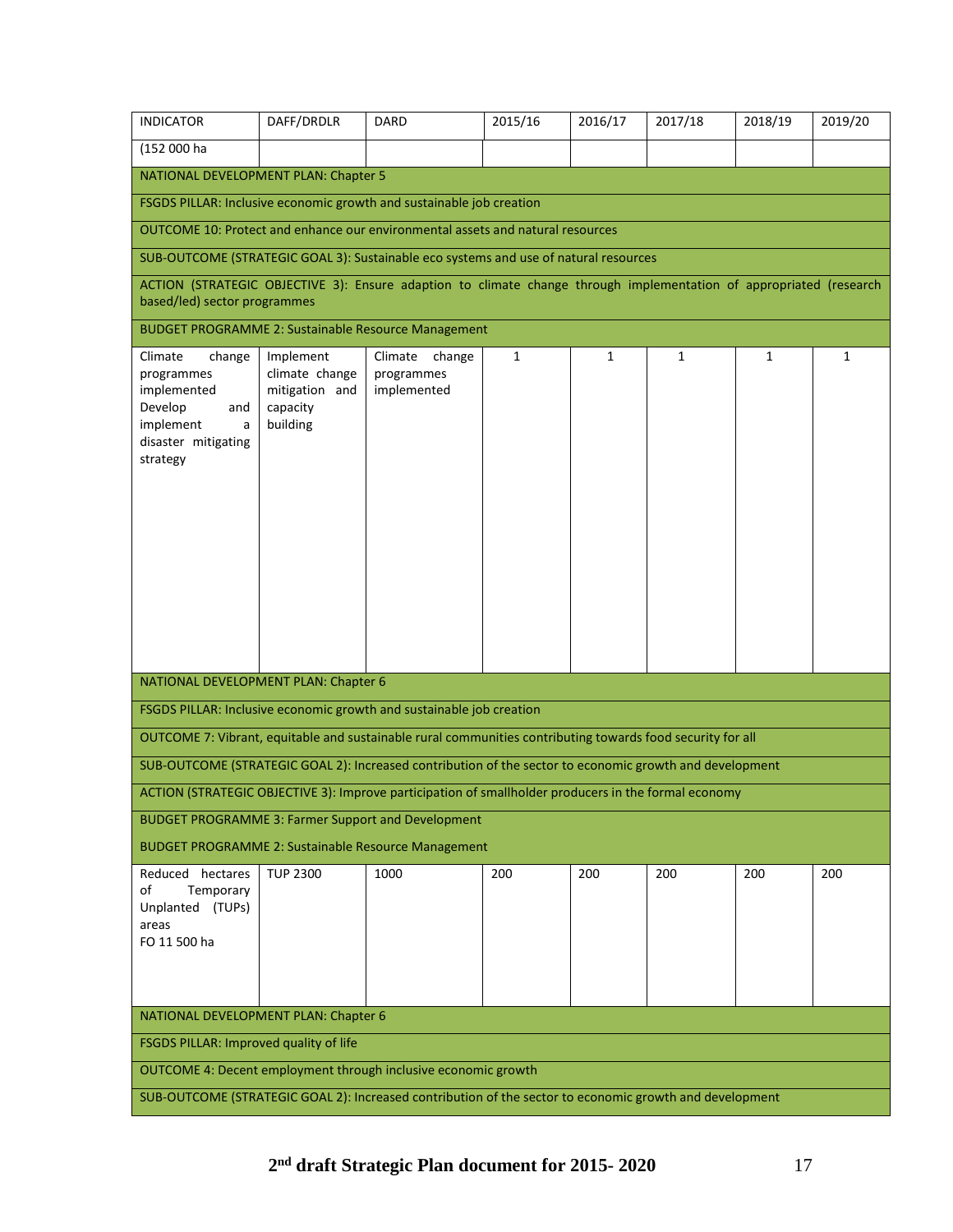| <b>INDICATOR</b>                                                                                               | DAFF/DRDLR                                                | <b>DARD</b>                                               | 2015/16                            | 2016/17                            | 2017/18                            | 2018/19                            | 2019/20                            |  |
|----------------------------------------------------------------------------------------------------------------|-----------------------------------------------------------|-----------------------------------------------------------|------------------------------------|------------------------------------|------------------------------------|------------------------------------|------------------------------------|--|
| ACTION (STRATEGIC OBJECTIVE 3): Improve participation of smallholder producers in the formal economy           |                                                           |                                                           |                                    |                                    |                                    |                                    |                                    |  |
| <b>BUDGET PROGRAMME 2: Sustainable Resource Management</b>                                                     |                                                           |                                                           |                                    |                                    |                                    |                                    |                                    |  |
| Number of Land<br>(4800<br>Care jobs<br>Full<br>Time<br>Equivalents)                                           | <b>900 FTE</b>                                            | 140                                                       | 28                                 | 28                                 | 28                                 | 28                                 | 28                                 |  |
| NATIONAL DEVELOPMENT PLAN: Chapter 6                                                                           |                                                           |                                                           |                                    |                                    |                                    |                                    |                                    |  |
| <b>FSGDS PILLAR: Education, innovation and skills development</b>                                              |                                                           |                                                           |                                    |                                    |                                    |                                    |                                    |  |
| OUTCOME 7: Vibrant, equitable and sustainable rural communities contributing towards food security for all     |                                                           |                                                           |                                    |                                    |                                    |                                    |                                    |  |
| SUB-OUTCOME (STRATEGIC GOAL 1): Improved food security and sustainable agrarian transformation                 |                                                           |                                                           |                                    |                                    |                                    |                                    |                                    |  |
| ACTION (STRATEGIC OBJECTIVE 2): Provided support to subsistence and smallholder producers to ensure production |                                                           |                                                           |                                    |                                    |                                    |                                    |                                    |  |
| <b>BUDGET PROGRAMME 3: Farmer Support and Development</b>                                                      |                                                           |                                                           |                                    |                                    |                                    |                                    |                                    |  |
| BUDGET PROGRAMME 5: Research and Technology Development Services                                               |                                                           |                                                           |                                    |                                    |                                    |                                    |                                    |  |
| of fish<br>Number<br>farms supported                                                                           | 15                                                        | 1 x Hatchery<br>1 x Processing<br>Plant and<br>50 x Farms | $\mathbf{1}$<br>$\mathbf{1}$<br>10 | $\mathbf{1}$<br>$\mathbf{1}$<br>10 | $\mathbf{1}$<br>$\mathbf{1}$<br>10 | $\mathbf{1}$<br>$\mathbf{1}$<br>10 | $\mathbf{1}$<br>$\mathbf{1}$<br>10 |  |
| NATIONAL DEVELOPMENT PLAN: Chapter 6                                                                           |                                                           |                                                           |                                    |                                    |                                    |                                    |                                    |  |
| FSGDS PILLAR: Inclusive economic growth and sustainable job creation                                           |                                                           |                                                           |                                    |                                    |                                    |                                    |                                    |  |
| OUTCOME 7: Vibrant, equitable and sustainable rural communities contributing towards food security for all     |                                                           |                                                           |                                    |                                    |                                    |                                    |                                    |  |
| SUB-OUTCOME (STRATEGIC GOAL 2): Increased contribution of the sector to economic growth and development        |                                                           |                                                           |                                    |                                    |                                    |                                    |                                    |  |
| ACTION (STRATEGIC OBJECTIVE 3): Improve participation of smallholder producers in the formal economy           |                                                           |                                                           |                                    |                                    |                                    |                                    |                                    |  |
|                                                                                                                | <b>BUDGET PROGRAMME 3: Farmer Support and Development</b> |                                                           |                                    |                                    |                                    |                                    |                                    |  |
| <b>BUDGET PROGRAMME 6: Agricultural Economics</b>                                                              |                                                           |                                                           |                                    |                                    |                                    |                                    |                                    |  |
| Develop<br>and<br>Implement<br>a<br>marketing strategy<br>for the products in<br>support of SMME               | Increased<br>support<br>to<br>SMMEs within<br>the sector  | $\mathbf{1}$                                              | 1                                  | $\mathbf{1}$                       | 1                                  | $\mathbf{1}$                       | $\mathbf{1}$                       |  |

RURAL DEVELOPMENT AND SUPPORT TO DRDLR

NATIONAL DEVELOPMENT PLAN: Chapter 6

FSGDS PILLAR: Sustainable rural development

OUTCOME: 7 Vibrant, equitable and sustainable rural communities contributing towards food security for all

SUB-OUTCOME (STRATEGIC GOAL 1): Improved land administration and spatial planning for integration development with a bias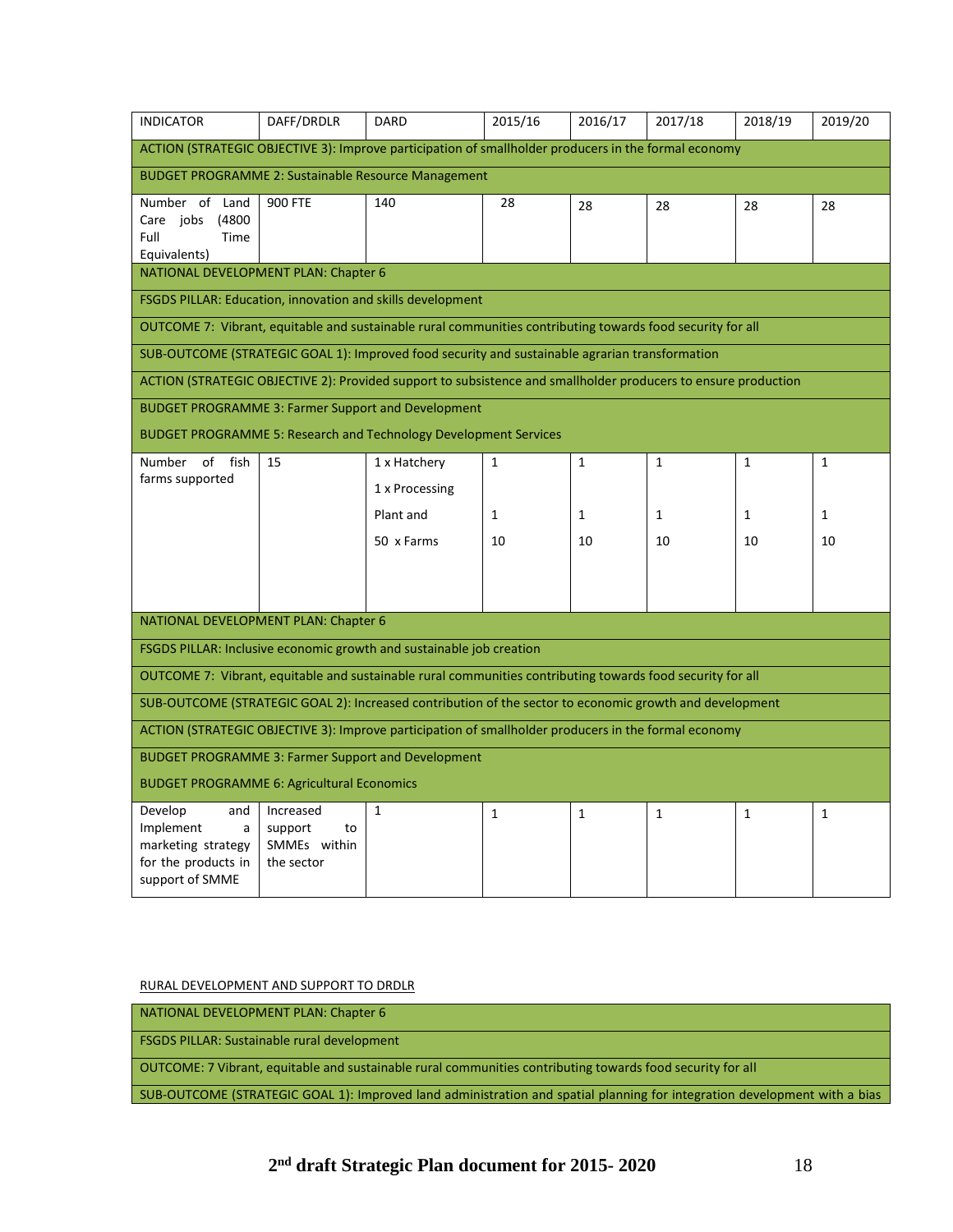| towards rural areas                                                                                                           |                                                                                                                                                                                         |   |   |   |   |   |
|-------------------------------------------------------------------------------------------------------------------------------|-----------------------------------------------------------------------------------------------------------------------------------------------------------------------------------------|---|---|---|---|---|
|                                                                                                                               | ACTION (STRATEGIC OBJECTIVE 1): Develop and implement spatial development frameworks as the basis to guide rural land use<br>planning and development and to address spatial inequities |   |   |   |   |   |
|                                                                                                                               | <b>BUDGET PROGRAMME 8: Rural Development Coordination</b>                                                                                                                               |   |   |   |   |   |
|                                                                                                                               | <b>BUDGET PROGRAMME 2: Sustainable Resource Management</b>                                                                                                                              |   |   |   |   |   |
| Provincial<br>Rural<br>spatial<br>Development<br>Frameworks<br>in<br>place                                                    | <b>DRDLR</b>                                                                                                                                                                            | 1 | 1 | 1 | 1 | 1 |
| Number<br>οf<br>municipalities<br>supported<br>to<br>implement<br>Rural<br>Spatial<br>Development<br>Frameworks               | <b>DRDLR</b>                                                                                                                                                                            | 3 | 5 | 5 | 5 | 5 |
|                                                                                                                               | NATIONAL DEVELOPMENT PLAN: Chapter 6                                                                                                                                                    |   |   |   |   |   |
|                                                                                                                               | FSGDS PILLAR: Sustainable rural development                                                                                                                                             |   |   |   |   |   |
|                                                                                                                               | OUTCOME: 7 Vibrant, equitable and sustainable rural communities contributing towards food security for all                                                                              |   |   |   |   |   |
| towards rural areas                                                                                                           | SUB-OUTCOME (STRATEGIC GOAL 1): Improved land administration and spatial planning for integration development with a bias                                                               |   |   |   |   |   |
| initiatives                                                                                                                   | ACTION (STRATEGIC OBJECTIVE 2): Institutionalise regulatory framework for land use to guide and support development                                                                     |   |   |   |   |   |
|                                                                                                                               | <b>BUDGET PROGRAMME 8: Rural Development Coordination</b>                                                                                                                               |   |   |   |   |   |
| Number<br>οf<br>municipalities<br>supported<br>to<br>implement Spatial<br>Planning and Land<br>Use Management<br>Act (SPLUMA) | <b>DRDLR</b>                                                                                                                                                                            | 3 | 5 | 5 | 5 | 5 |
|                                                                                                                               | NATIONAL DEVELOPMENT PLAN: Chapter 6                                                                                                                                                    |   |   |   |   |   |
|                                                                                                                               | FSGDS PILLAR: Sustainable rural development                                                                                                                                             |   |   |   |   |   |
|                                                                                                                               | OUTCOME 7: Vibrant, equitable and sustainable rural communities contributing towards food security for all                                                                              |   |   |   |   |   |
|                                                                                                                               | SUB-OUTCOME (STRATEGIC GOAL 2): Up-scaled rural development as a result of coordinated and integrated planning, resource<br>allocation and implementation by stakeholders               |   |   |   |   |   |
| three spheres of government                                                                                                   | ACTION (STRATEGIC OBJECTIVE 1): Finalise the government-wide rural development framework to guide seamless planning by the                                                              |   |   |   |   |   |
|                                                                                                                               | <b>BUDGET PROGRAMME 8: Rural Development Coordination</b>                                                                                                                               |   |   |   |   |   |
| Government-wide<br>rural development<br>framework in place<br>and implemented                                                 | <b>DRDLR</b>                                                                                                                                                                            |   |   | 1 |   |   |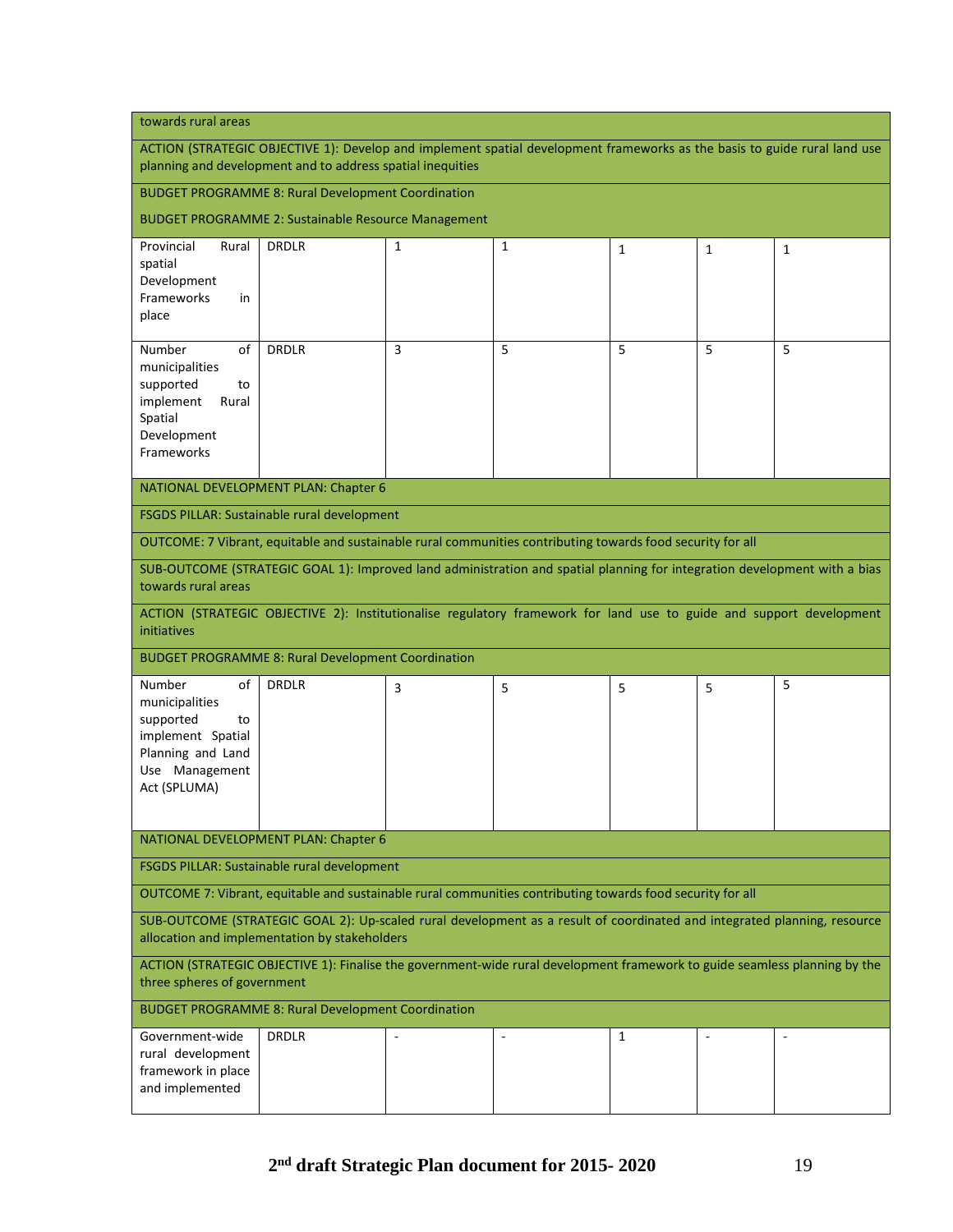| Uniform approach<br>rural<br>to<br>development<br>planning<br>and<br>implementation                        | Implementation<br>Plan<br>for<br>Comprehensive<br>Rural Development<br>Programme (CRDP)<br>in place                         | $\mathbf{1}$ | $\mathbf{1}$ | $\mathbf{1}$ | $\mathbf{1}$ | $\mathbf{1}$ |  |  |
|------------------------------------------------------------------------------------------------------------|-----------------------------------------------------------------------------------------------------------------------------|--------------|--------------|--------------|--------------|--------------|--|--|
|                                                                                                            |                                                                                                                             |              |              |              |              |              |  |  |
| NATIONAL DEVELOPMENT PLAN: Chapter 6                                                                       |                                                                                                                             |              |              |              |              |              |  |  |
|                                                                                                            | FS GROWTH AND DEVELOPMENT STRATEGY:                                                                                         |              |              |              |              |              |  |  |
|                                                                                                            | OUTCOME 7: Vibrant, equitable and sustainable rural communities contributing towards food security for all                  |              |              |              |              |              |  |  |
|                                                                                                            | SUB-OUTCOME (STRATEGIC GOAL 3): Sustainable Land Reform (Agrarian transformation)                                           |              |              |              |              |              |  |  |
| address tenure insecurity                                                                                  | ACTION (STRATEGIC OBJECTIVE 3): Fast-track the development of tenure security policies and legislation in communal areas to |              |              |              |              |              |  |  |
|                                                                                                            | <b>BUDGET PROGRAMME 8: Rural Development Coordination</b>                                                                   |              |              |              |              |              |  |  |
| Communal<br>land<br>tenure policy and<br>legislation in place<br>and implemented                           | <b>DRDLR</b>                                                                                                                | 1            | $\mathbf{1}$ | 1            | $\mathbf{1}$ | $\mathbf{1}$ |  |  |
| NATIONAL DEVELOPMENT PLAN: Chapter 6                                                                       |                                                                                                                             |              |              |              |              |              |  |  |
| FSGDS PILLAR: Sustainable rural development                                                                |                                                                                                                             |              |              |              |              |              |  |  |
| OUTCOME 7: Vibrant, equitable and sustainable rural communities contributing towards food security for all |                                                                                                                             |              |              |              |              |              |  |  |
|                                                                                                            | SUB-OUTCOME (STRATEGIC GOAL 4): Improved food security                                                                      |              |              |              |              |              |  |  |
|                                                                                                            | ACTION (STRATEGIC OBJECTIVE 1): Implement the comprehensive food security and nutrition strategy                            |              |              |              |              |              |  |  |
|                                                                                                            | <b>BUDGET PROGRAMME 8: Rural Development Coordination</b>                                                                   |              |              |              |              |              |  |  |
|                                                                                                            | <b>BUDGET PROGRAMME 3: Farmer Support and Development</b>                                                                   |              |              |              |              |              |  |  |
| Number of people<br>from<br>benefiting<br>food<br>security<br>initiatives                                  | 8000 beneficiaries<br>of food<br>security<br>initiatives                                                                    | 4000         | 5000         | 6000         | 7000         | 8000         |  |  |
|                                                                                                            | NATIONAL DEVELOPMENT PLAN: Chapter 6                                                                                        |              |              |              |              |              |  |  |
|                                                                                                            | FSGDS PILLAR: Sustainable rural development                                                                                 |              |              |              |              |              |  |  |
|                                                                                                            | OUTCOME 7: Vibrant, equitable and sustainable rural communities contributing towards food security for all                  |              |              |              |              |              |  |  |
| SUB-OUTCOME (STRATEGIC GOAL 4): Improved food security                                                     |                                                                                                                             |              |              |              |              |              |  |  |
|                                                                                                            | ACTION (STRATEGIC OBJECTIVE 2): Develop under-utilised land in communal areas and land reform projects into production      |              |              |              |              |              |  |  |
|                                                                                                            | <b>BUDGET PROGRAMME 8: Rural Development Coordination</b>                                                                   |              |              |              |              |              |  |  |
| <b>BUDGET PROGRAMME 3: Farmer Support and Development</b>                                                  |                                                                                                                             |              |              |              |              |              |  |  |
|                                                                                                            | <b>BUDGET PROGRAMME 2: Sustainable Resource Management</b>                                                                  |              |              |              |              |              |  |  |
| of<br>Number<br>hectares in under-<br>utilised communal<br>areas cultivated for                            | 500 ha in under-<br>utilised communal<br>areas cultivated for<br>production                                                 | 100          | 200          | 300          | 400          | 500          |  |  |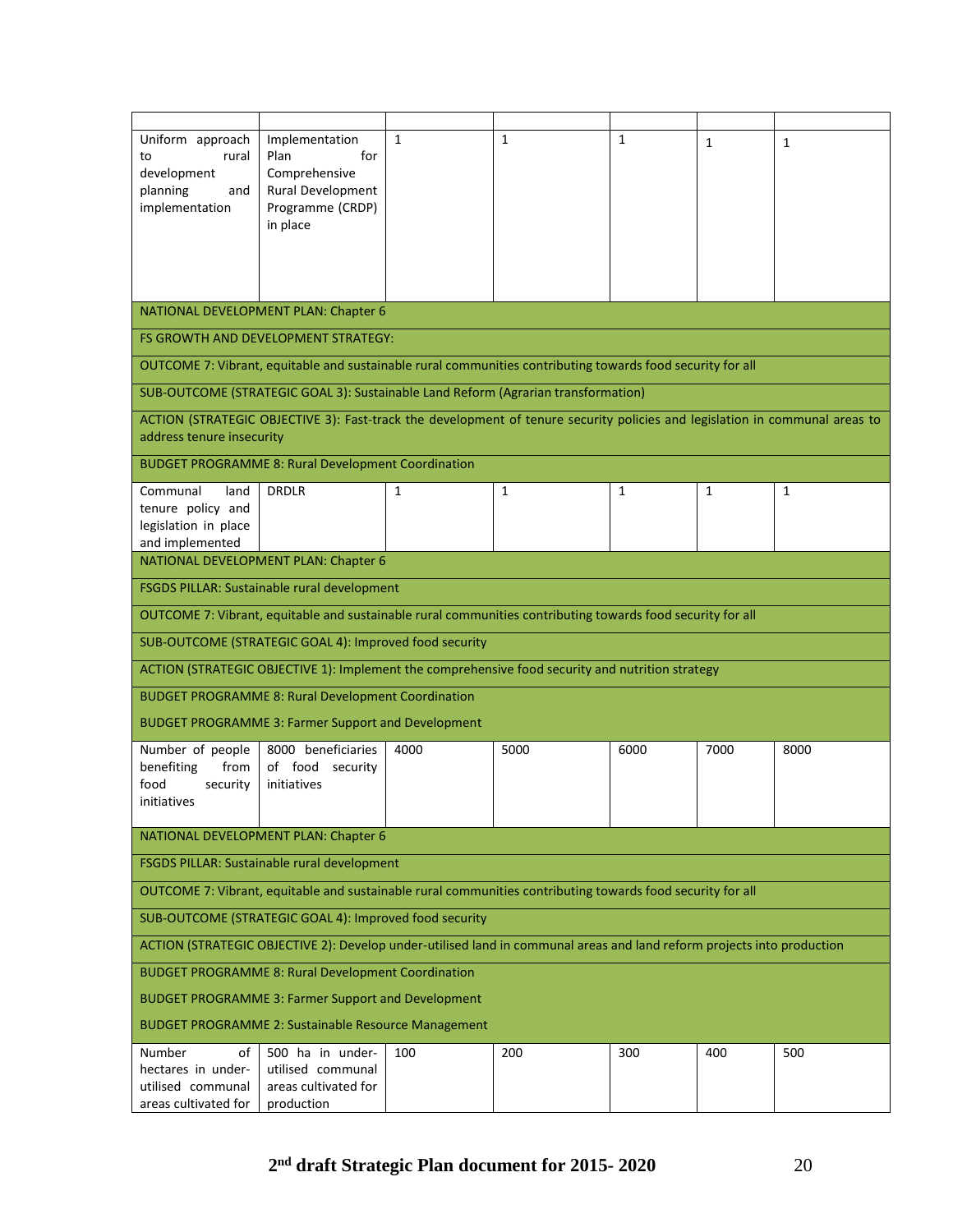| nr |  |  |  |
|----|--|--|--|
|    |  |  |  |
|    |  |  |  |

## **6. VISION 2030 AND STRATEGIC GOALS**

## **6.1 Vision 2030**

By 2030, South Africa's rural communities should have greater opportunities to participate fully in the economic, social and political life of the country. People should be able to access high-quality basic services that enable them to take charge of their own development. Rural economies will be supported through agriculture, and where possible by mining, tourism, agro-processing and fisheries.

The vision includes better integration of the country's rural areas, achieved through successful land reform, job creation and poverty alleviation. The driving force behind this will be an expansion of irrigated agriculture, supplemented by dry-land production where feasible. In areas with low economic potential, quality education, health care, basic services and social security will support the development of human capital. In areas with some economic potential, non-agricultural activities such as agro-industry, tourism, small enterprises or fisheries will boost development.

## **6.2 Agriculture**

As primary economic activity in rural areas, agriculture has the potential to create close to 1 million new jobs by 2030, a significant contribution to the overall employment target. This can be achieved by:

- Expanding irrigated agriculture by at least 500 000 hectares through the better use of existing water resources and developing new water schemes.
- Converting some under-used land in communal areas and land reform projects into commercial production.
- Picking and supporting commercial agriculture sectors and regions that have the highest potential for growth and employment.
- Supporting job creation in the upstream and downstream industries.
- Developing strategies that give new entrants access to product value-chains and support from better resourced players.

To expand agriculture and create an additional 1 million jobs in the sector, the NDP makes the following recommendations:

- Substantially increase investment in water resource and irrigation infrastructure where the natural resource base allows and improve the efficiency of existing irrigation to make more water available.
- Invest substantially in providing innovative market linkages for small-scale farmers in the communal and land reform areas, with provisions to link these farmers to markets in South Africa, and further afield in the subcontinent. This will require infrastructure to improve the time and place utility of farm products through road, rail and communications infrastructure that gets the products from the farm gate through the different stages of the value chain.
- Information on buying and selling prices and supply and demand trends needs to be provided to farmers, traders, processors and consumers. Linking farmers to markets will also require new forms of intermediaries, such as cooperatives, to assist small producers create economies of scale in processing and all forms of value addition to raw commodities. Finally, it requires the infrastructure to operate cold chains. If this is not achieved, these farmers will be excluded from markets for high-value produce and rural consumers' will continue to pay higher prices for food than their urban counterparts.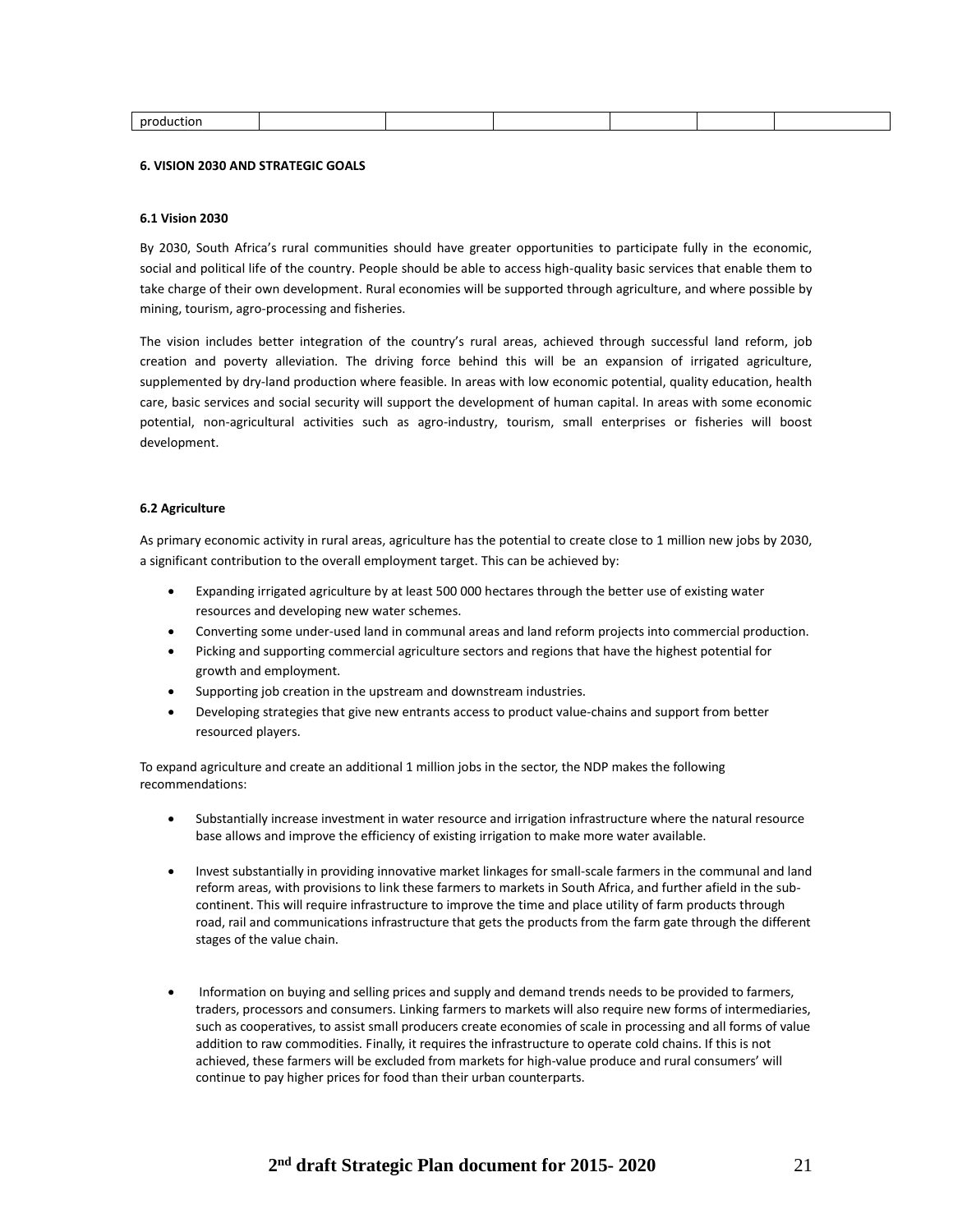- Linking farmers to existing markets is not enough. A substantial proportion of agricultural output is consumed in the "food away from home" market in South Africa. While this includes restaurants and takes away outlets, which are hardly relevant in rural areas, it also includes school feeding schemes and other forms of institutionalized catering, such as food service in hospitals, correctional facilities, and emergency food packages where the state is the main purchaser. As part of comprehensive support packages for farmers, preferential procurement mechanisms should be put in place to ensure that the new entrants into agriculture can also access these markets.
- Create tenure security for communal farmers. Tenure security is vital to secure incomes for all existing farmers and for new entrants. Investigate the possibility of flexible systems of land use for different kinds of farming on communal lands.
- Investigate different forms of financing and vesting of private property rights to land reform beneficiaries that does not hamper beneficiaries that does not hamper beneficiaries with a high debt burden.
- There should be great support for innovative public-private partnerships. South Africa's commercial farming sector is full of examples of major investments that have resulted in new growth, and new job opportunities.
- Increase and refocus investments in research and development for the agricultural sector. Growth in agricultural production in South Africa has always been fuelled by technology, and the returns on investment in agricultural research and development have always been high, partly because South Africa has specialized in adapting technology from all over the world to its circumstances. This should again become the focus of agricultural research for all scales of farming in research councils, universities and the private sector.
- The consequences of industrialized agriculture and the country's unique ecosystems also demand that serious attention is paid to advances in ecological approaches to sustainable agriculture. This includes greater attention to alternative energy, soil quality, minimum tillage, and other forms of conservation farming.
- Improve and extend skills development and training in the agricultural sector, including entrepreneurship training. This should include the training of a new cadre of extension officers that will respond effectively to the needs of small- holding farmers and contribute to their successful integration into the food value chain. The value of farmer-to-farmer skills transfer and commercial farmers must be encouraged to contribute to developing a new generation of farmers. Every effort must be made to de-racialise the agricultural sector.
- For extension officers to be successful, it is necessary to investigate whether extension and other agricultural services are appropriately located at provincial level. Innovative means for agricultural extension and training by the state in partnership with industries be sought.

To expand non-agricultural activities in rural areas, the vision recommends the following:

- Develop strategies for economic cooperation or association that give poor producers greater collective market power in value chains, create synergies and access information, allowing them to achieve the minimum supply volumes required for participation, negotiate improved levels of market access and /or better terms of participation.
- Identify other potential partners in the agro-processing value chain to support smallholder development.
- As a specific example, encourage supermarkets to open up value chains by partnering with local producers in rural areas.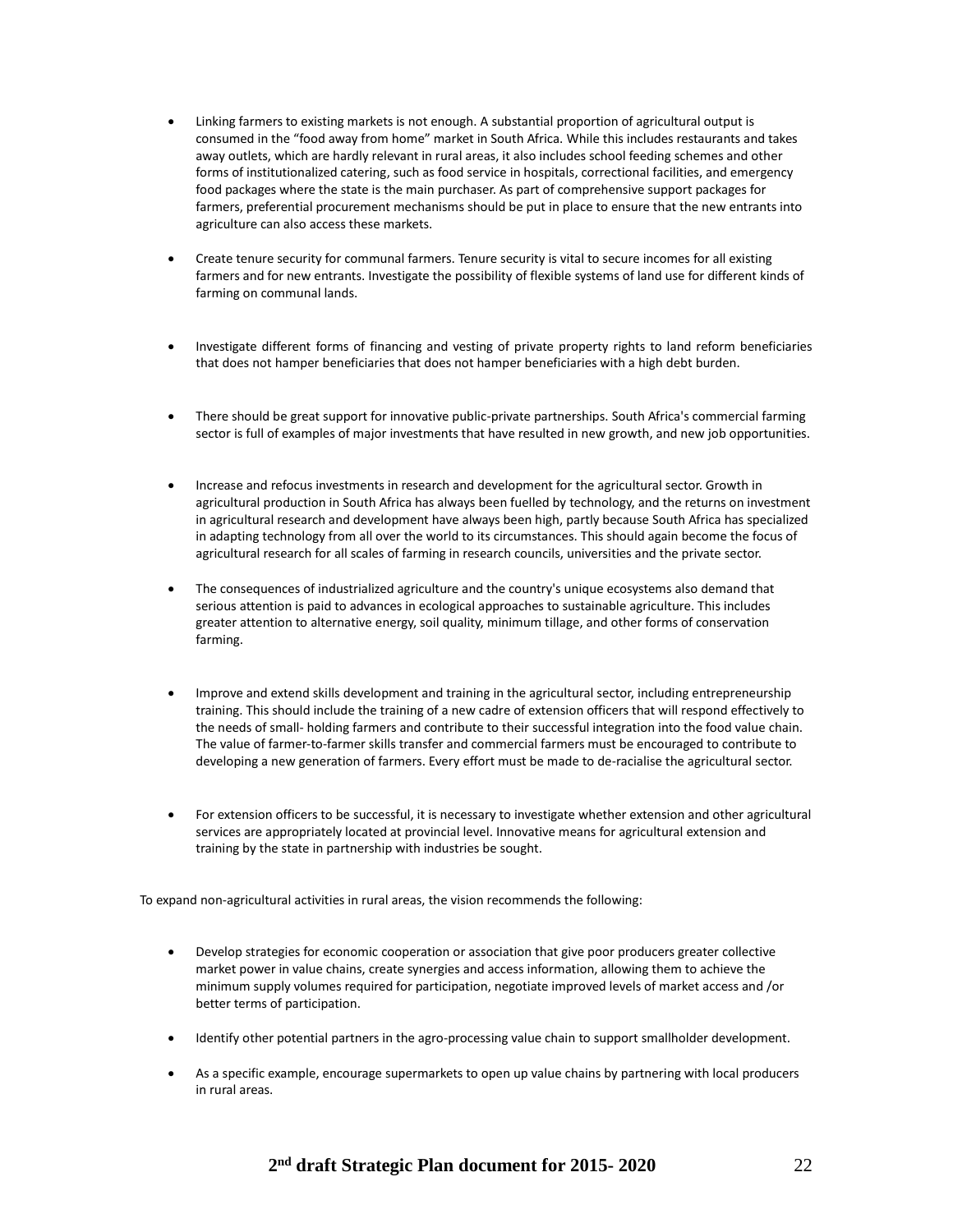- Develop and incentivize the development of niche markets to promote smaller producers.
- Allocate economically viable fishing rights.
- Review fisheries policies to determine the best way to allocate rights to maximize employment.
- The national food security goal for South Africa should be to maintain a positive trade balance and not to strive for food-sufficiency in staple foods at all costs.
- Opportunities for regional food security strategies that could contribute to greater supply and price stability should be investigated.
- Household food security strategies should include using and expanding existing public work programmes. In particular, the community works Programme for rural infrastructure development should be used, ensuring all eligible households have access to social grants and that the most vulnerable groups (Particularly the elderly and chronically ill persons) have access to nutritional services.
- Investigate measures to close the urban/rural food gap. This will contribute substantially to ensuring greater food security for people in rural areas. Measures that should be investigated: solutions to improve efficiencies, including better access to price information for farmers, effective communication between transport companies and wholesalers, educating packers and retailers on safe food handling, and costeffective packaging to lessen losses after harvesting.
- Suitable arrangements to ensure safe pregnancy and child birth and to enable working mothers to breastfeed exclusively for the first six months must be put in place for farm workers.
- Effective nutrition education of health workers, mothers and other caregivers should be national priority.
- Food fortification should be extended to include home-based fortification of foods for young children including making fortified mixes( for example, as low-cost spreads or powders) widely available Links between agriculture and nutrition can be strengthened, particularly in producing, processing, preparing and consuming nutrient-rich foods, such as legumes and other vegetables.
- Policy measures to increase intakes of fruits and vegetables and reduce intakes of saturated fats, sugar and salt, as recommended in South African dietary guidelines, should accompany strategies to increase vegetable and fruits production.
- Special nutritional services may also be for households with a shortage of able-bodied persons, child-headed households with chronically ill or elderly members. Provision for nutritional services during natural disasters or other emergencies has not received much attention.
- Innovative measures, such as procurement from small-scale farmers to create local buffer stocks and community -owned emergency services, could be explored.
- The relationship between farmers and farm workers is difficult. Far better relations are needed to achieve the benefits of agricultural expansion, higher employment and better living conditions. A threat to normalizing labour relations is the link between housing and employment on farms. This means that farm workers remain highly vulnerable to eviction if they demand better wages and conditions. Or try to get supplementary part-time work away from the farm.

## **6.3 Inclusive rural development by 2030**

In 2030 therefore, there will be integrated rural areas, where residents will be economically active, have food security, access to basic services, health care and quality education. Achieving this vision will require leadership on land reform,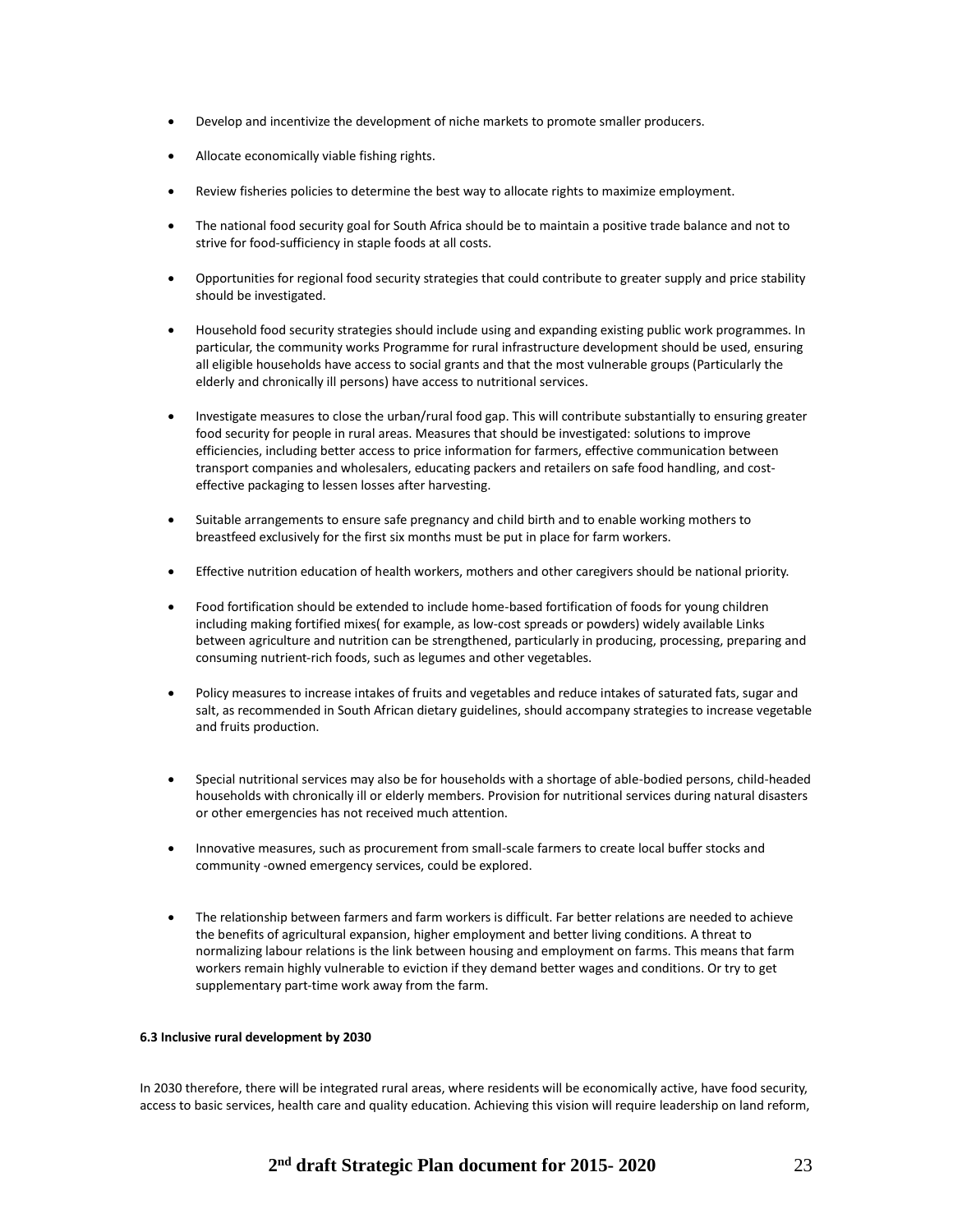communal tenure security, infrastructure and financial and technical support to farmers, and building the capacity of state institutions and industries to implement these interventions.

# **6.4 Strategic goal aligned to NDP and Outcomes**

| <b>Strategic Goal: 1</b> | Improved Food Security and Sustainable Agrarian Transformation                                     |
|--------------------------|----------------------------------------------------------------------------------------------------|
| <b>Goal statement</b>    | Vibrant and equitable sustainable rural communities contributing towards food security for all     |
| Justification            | Outcome 7: Vibrant, Equitable, Sustainable Rural Communities contributing to food security for all |
| Links                    | NDP Chapter 6                                                                                      |

| <b>Strategic Goal: 2</b> | Increased contribution of the sector to economic growth and development |
|--------------------------|-------------------------------------------------------------------------|
| <b>Goal statement</b>    | Decent employment through inclusive economic growth                     |
|                          | Skilled and capable workforce to support an inclusive growth path       |
| <b>Justification</b>     | <b>Outcome 1: Quality Basic Education</b>                               |
|                          | Outcome 4: Decent Employment through inclusive economic growth          |
| Links                    | NDP Chapter 3 and 9                                                     |

| <b>Strategic Goal: 3</b> | Sustained ecosystems and use of natural resources                          |
|--------------------------|----------------------------------------------------------------------------|
| <b>Goal statement</b>    | Protect and enhance our environmental assets and natural resources         |
| <b>Justification</b>     | Outcome 10: Protect and Enhance Environmental assets and natural resources |
| Links                    | NDP Chapter 5                                                              |

| Strategic Goal; 4    | <b>Effective National Regulatory Services and Risk Management Systems</b> |
|----------------------|---------------------------------------------------------------------------|
| Goal statement       | Protect and enhance our environmental assets and natural resources        |
| <b>Justification</b> | Outcome 3: All people in South Africa are and fill safe                   |
| Links                | NDP Chapter 12 and 14                                                     |

| <b>Strategic Goal: 5</b> | Improved land administration and spatial planning for integrated development with a bias towards rural<br>areas                                                                                         |
|--------------------------|---------------------------------------------------------------------------------------------------------------------------------------------------------------------------------------------------------|
| <b>Goal statement</b>    | An efficient, competitive and responsive economic infrastructure.<br>Protect and enhance our environmental assets and natural resources.<br>Create better south Africa, better Africa and better World. |
| <b>Justification</b>     | Outcome 6: An Efficient, Competitive and Responsive Economic Infrastructure network<br>Outcome 10: Protect and Enhance Environmental assets and natural resources                                       |
| <b>Links</b>             | NDP Chapter 4 and 5                                                                                                                                                                                     |

| Up scaled rural development as a result of coordinated and integrated planning, resource allocation and<br>Strategic Goal: 6 |  |
|------------------------------------------------------------------------------------------------------------------------------|--|
|------------------------------------------------------------------------------------------------------------------------------|--|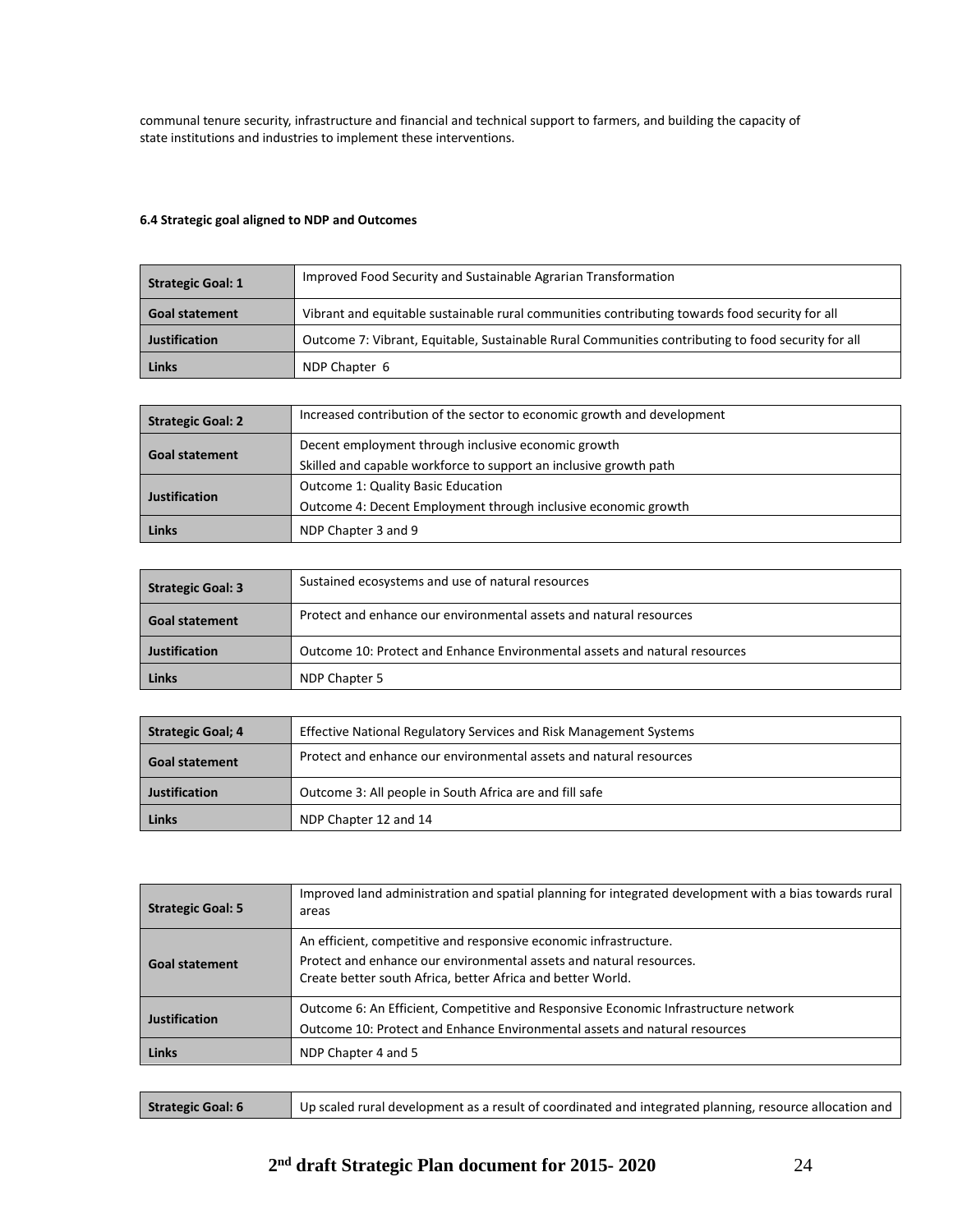|                       | implementation by stakeholders                                                                     |
|-----------------------|----------------------------------------------------------------------------------------------------|
| <b>Goal statement</b> | Vibrant and equitable sustainable rural communities contributing towards food security for all     |
| <b>Justification</b>  | Outcome 7: Vibrant, Equitable, Sustainable Rural Communities contributing to food security for all |
| <b>Links</b>          | NDP Chapter 6                                                                                      |

| Strategic Goal: 7    | Sustainable land reform (agrarian transformation)                                                  |
|----------------------|----------------------------------------------------------------------------------------------------|
| Goal statement       | Vibrant and equitable sustainable rural communities contributing towards food security for all     |
| <b>Justification</b> | Outcome 7: Vibrant, Equitable, Sustainable Rural Communities contributing to food security for all |
| <b>Links</b>         | NDP Chapter 6                                                                                      |

| <b>Strategic Goal: 8</b> | Growth of sustainable rural enterprises and industries, characterised by strong rural/urban linkages,<br>increased investment in agro-processing, trade development and access to local markets and financial<br>services resulting in rural job creation |
|--------------------------|-----------------------------------------------------------------------------------------------------------------------------------------------------------------------------------------------------------------------------------------------------------|
| <b>Goal statement</b>    | Decent employment through inclusive economic growth                                                                                                                                                                                                       |
| <b>Justification</b>     | <b>Outcome 1: Quality Basic Education</b>                                                                                                                                                                                                                 |
| Links                    | NDP Chapter 9                                                                                                                                                                                                                                             |

| <b>Strategic Goal: 9</b> | Improved, effective and efficient governance and stakeholder relations                                                                                              |
|--------------------------|---------------------------------------------------------------------------------------------------------------------------------------------------------------------|
| <b>Goal statement</b>    | An efficient, effective and development oriented public services                                                                                                    |
| <b>Justification</b>     | Outcome 9: Responsive, Accountable, Effective and Efficient Local Government System<br>Outcome 12: An Efficient, Effective, and Development oriented Public Service |
| Links                    | NDP Chapter 13                                                                                                                                                      |

# **PART B: STRATEGIC OBJECTIVES ALIGNED TO GOALS**

# **7. PROGRAMMES**

**7.1 Programme 1: Administration**

# **Programme Purpose**

The purpose of the programme is to provide Strategic Direction and Leadership to the Department of Agriculture and Rural Development through the Office of MEC, Office of HOD and Executive Management Services.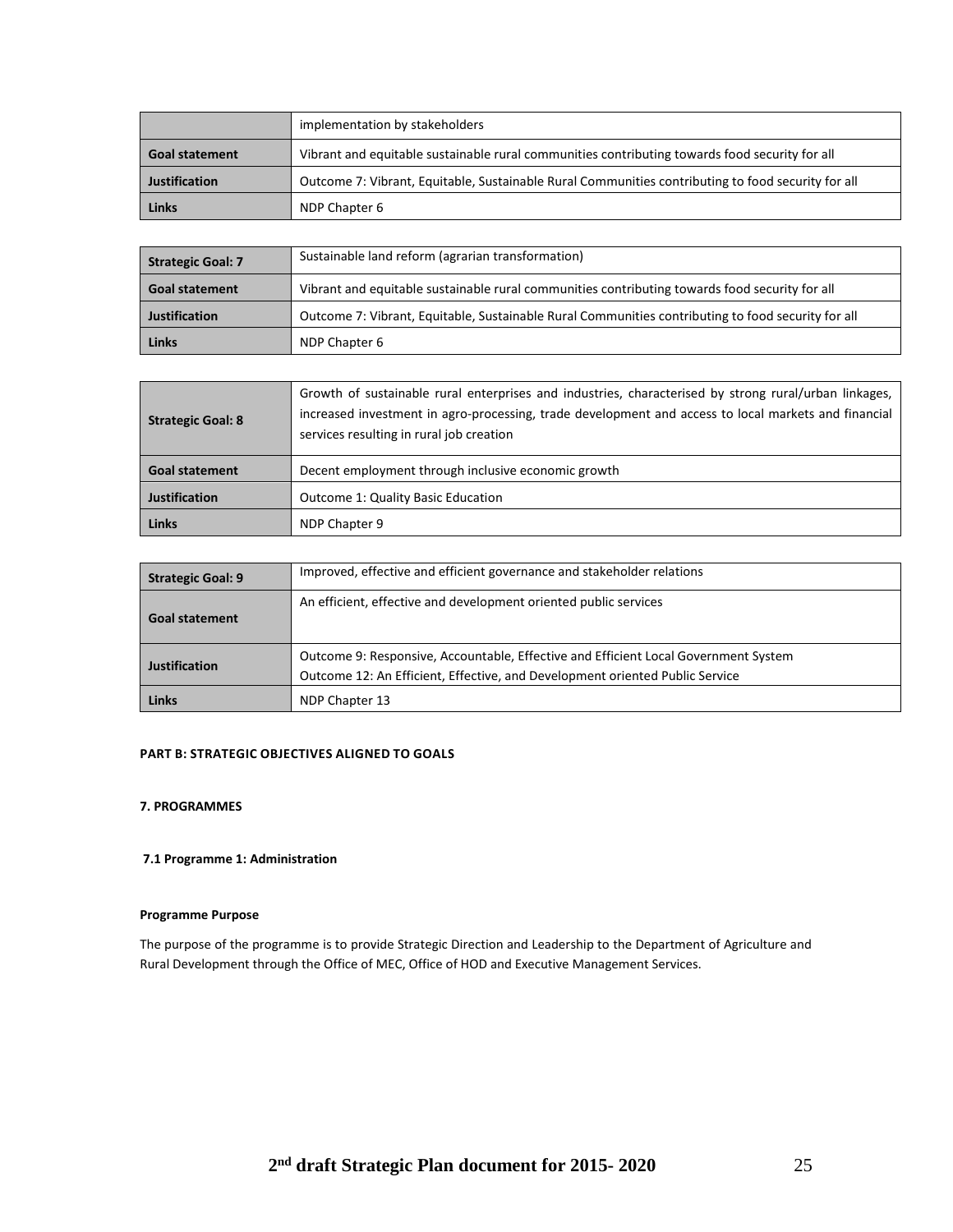# **7.1.1 Office of the MEC**

## **7.1.2 Office of HOD and Executive Management**

# **Strategic objectives**

| <b>Strategic Objective</b> | To provide administrative leadership and strategic direction to the Department of Agriculture and Rural<br>Development                                                       |
|----------------------------|------------------------------------------------------------------------------------------------------------------------------------------------------------------------------|
| <b>Objective statement</b> | Improved, effective and efficient governance and stakeholder relations An efficient, effective and<br>development oriented public services                                   |
| <b>Baseline</b>            | Approved MTSF 2014-2019, and Departmental Strategic Plan, APP and aligned MTEF 2014-2019                                                                                     |
| Justification              | The Mandate of the Government of the Day, and effective and efficient implementation of policies and<br>programmes.                                                          |
| Links                      | Creating a better South Africa, a better Africa and better world<br>Responsive, accountable, effective and efficient local government<br>Nation building and social cohesion |

# **7.1.3 Corporate and Operational Services**

## **Purpose**

The purpose of the sub-programme is to provide corporate support services to the Department of Agriculture and Rural Development in areas of Human Resource Management and Development; Infrastructure and Maintenance, Fleet Management, Legal Services , Security Services, Information and Communication Technology and Office Auxiliary Services

| <b>Strategic Objective</b> | Provide effective and efficient corporate services                                                                                                                           |
|----------------------------|------------------------------------------------------------------------------------------------------------------------------------------------------------------------------|
| <b>Objective statement</b> | Improved, effective and efficient governance and stakeholder relations An efficient, effective and<br>development oriented public services                                   |
| <b>Baseline</b>            | Number of employees, vacancy rate, Turnover %, availability of critical systems                                                                                              |
| <b>Justification</b>       | An efficient, effective and development oriented public services                                                                                                             |
| <b>Links</b>               | Creating a better South Africa, a better Africa and better world<br>Responsive, accountable, effective and efficient local government<br>Nation building and social cohesion |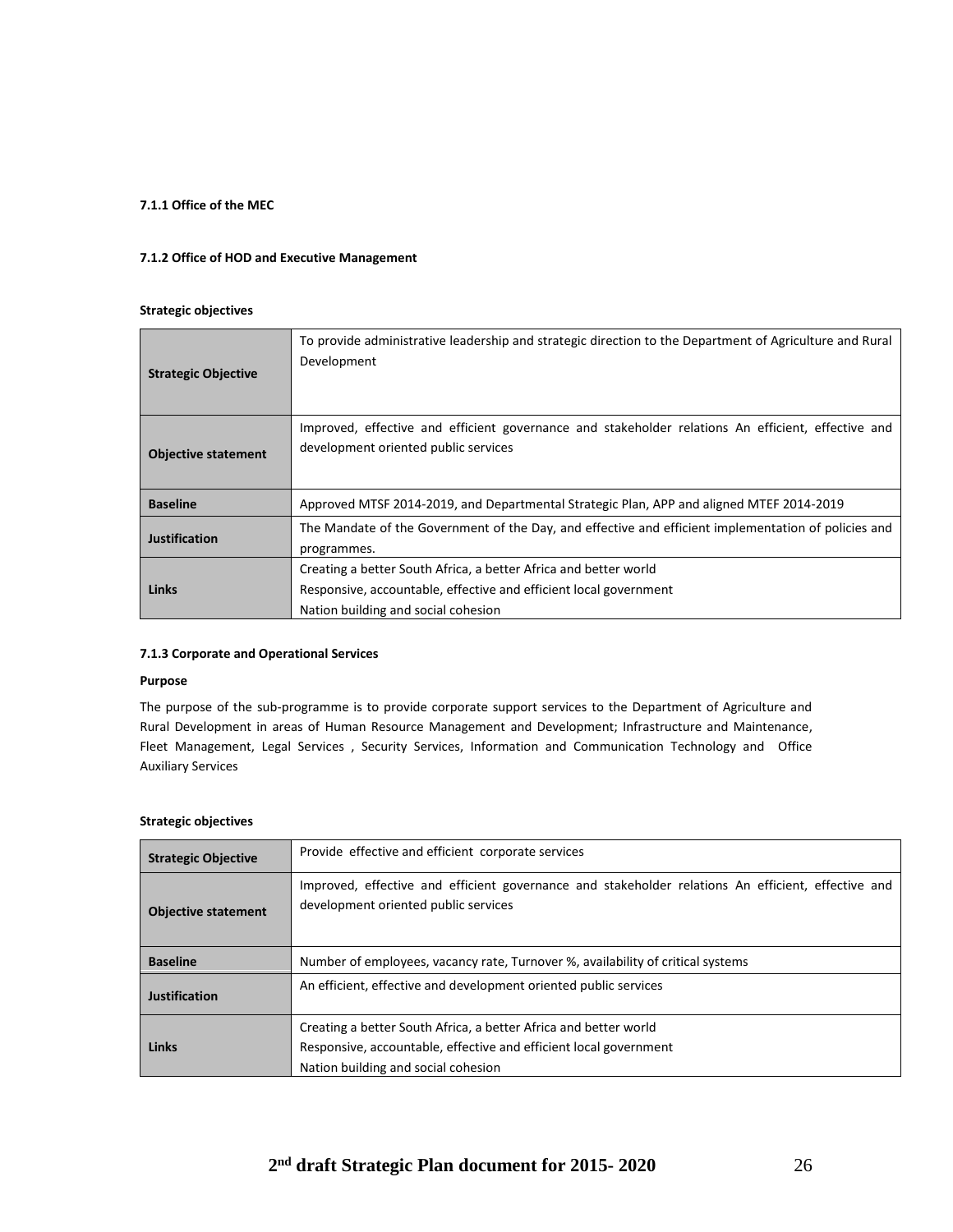## **7.1.4 Financial Management Services**

# **Purpose**

The purpose of the sub-programme is to provide financial and management accounting, Risk Management and Supply Chain Management and Transport Services.

## **Strategic objectives**

| <b>Strategic Objective</b> | Provide effective and efficient financial services                     |  |
|----------------------------|------------------------------------------------------------------------|--|
| <b>Objective statement</b> | Improved, effective and efficient governance and stakeholder relations |  |
| <b>Baseline</b>            | 2013/14 Budget baseline and Operational Cost Challenges, Grant Funding |  |
| <b>Justification</b>       | An efficient, effective and development oriented public services       |  |
|                            | Creating a better South Africa, a better Africa and better world       |  |
| Links                      | Responsive, accountable, effective and efficient local government      |  |
|                            | Nation building and social cohesion                                    |  |

| <b>Strategic Objective</b> | Ensure and maintain clean audit                                                                                                                                              |  |
|----------------------------|------------------------------------------------------------------------------------------------------------------------------------------------------------------------------|--|
| <b>Objective statement</b> | Improved, effective and efficient governance and stakeholder relations                                                                                                       |  |
| <b>Baseline</b>            | 2013/14 Audit Outcome                                                                                                                                                        |  |
| <b>Justification</b>       | An efficient, effective and development oriented public services                                                                                                             |  |
| <b>Links</b>               | Creating a better South Africa, a better Africa and better world<br>Responsive, accountable, effective and efficient local government<br>Nation building and social cohesion |  |

# **7.1.5 Risk Management**

The purpose of this sub-programme is to identify and manage risks to be within the risk appetite, to provide reasonable assurance regarding the achievement of departmental objectives.

| <b>Strategic Objective</b> | Facilitate and coordinate organisation-wide risk management       |  |
|----------------------------|-------------------------------------------------------------------|--|
| <b>Objective statement</b> | Efficient and effective corporate and risk governance             |  |
| <b>Baseline</b>            | PFMA, Treasury Regulations, King III on corporate governance      |  |
| <b>Justification</b>       | An efficient, effective and development oriented public services  |  |
|                            | Creating a better South Africa, a better Africa and better world  |  |
| Links                      | Responsive, accountable, effective and efficient local government |  |
|                            | Nation building and social cohesion                               |  |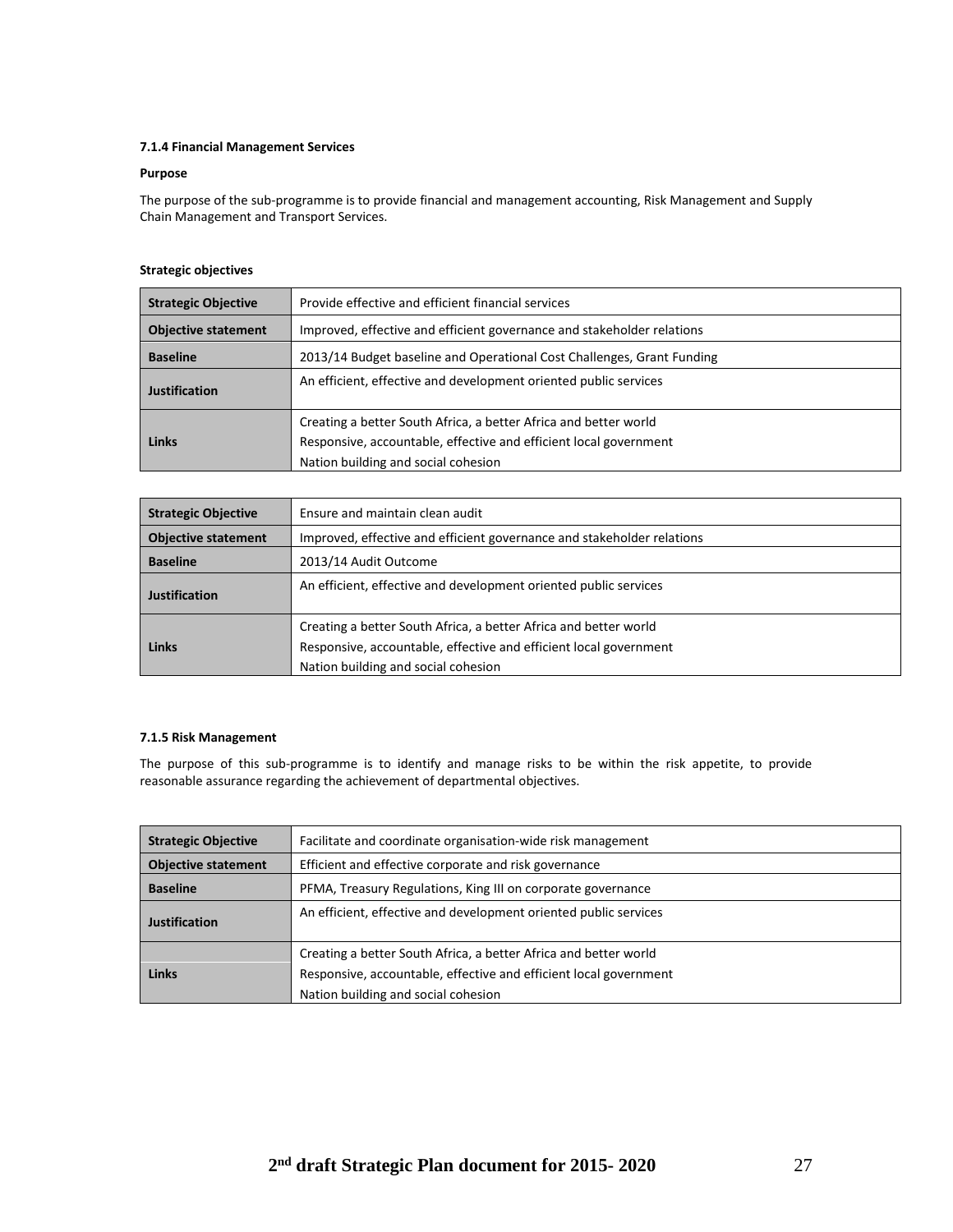## **7.2 Programme 2: Sustainable Resource Management**

## **Programme Purpose**

The purpose of this programme is to ensure implementation of Sustainable Resource Management by providing Engineering Services, Land Care, Land Use Management Services and Disaster Risk Management Support

## **7.2.1 Sub-Programme: Engineering Services**

#### **Purpose**

The purpose of this sub-programme is to provide engineering services to support and increase production and promote sustainable natural resource use

#### **Strategic objectives**

|                            | Provide engineering support, (planning, development, monitoring and evaluation) with regard to<br>irrigation technology, on-farm mechanisation, value adding, farm structures, resource conservation |  |
|----------------------------|------------------------------------------------------------------------------------------------------------------------------------------------------------------------------------------------------|--|
| <b>Strategic Objective</b> | management, and the operation and maintenance of farm equipment, machinery, tools and<br>implements solutions                                                                                        |  |
| <b>Objective statement</b> | Sustained ecosystems and use of natural resources                                                                                                                                                    |  |
|                            | Number of Ha under Irrigation:                                                                                                                                                                       |  |
| <b>Baseline</b>            | Number of Irrigation projects:                                                                                                                                                                       |  |
|                            | Number of Irrigation projects Supported:                                                                                                                                                             |  |
|                            | Number of projects implemented in line with regulations and standards:                                                                                                                               |  |
| <b>Justification</b>       | Protect and enhance our environmental assets and natural resources                                                                                                                                   |  |
| <b>Links</b>               | NDP 6                                                                                                                                                                                                |  |

| <b>Risk Management</b>                                                                                               |                                                                                                                                                                                                                                                                                                                                                                                                                                                                                                               |  |
|----------------------------------------------------------------------------------------------------------------------|---------------------------------------------------------------------------------------------------------------------------------------------------------------------------------------------------------------------------------------------------------------------------------------------------------------------------------------------------------------------------------------------------------------------------------------------------------------------------------------------------------------|--|
| <b>Strategic Risk</b>                                                                                                | <b>Control / Mitigation</b>                                                                                                                                                                                                                                                                                                                                                                                                                                                                                   |  |
| Failure<br>provide<br>to<br>adequate<br>information,<br>solutions and sustainable<br>management<br>resource<br>plans | 1. Quality control measures in the systems of engineering planning and design process.<br>2. Focused and continuous training programme for engineers<br>3. Sourcing of<br>information from districts timeously<br>4. Implement good<br>communication and documentation systems to understand and translate the needs of the clients.<br>5. Upkeep of a technology knowledge bank on related agricultural engineering topics.<br>6. Matching of client needs with the most recent and affordable technologies. |  |

## **7.2.2 Sub-Programme: Land Care**

## **Purpose**

The Land Care programme is structured to coordinate and facilitate the implementation of Conservation of Agricultural Resources Act 43 of 1983 (CARA) and Subdivision of Agricultural Land (Act 70 of 1970). This includes the land rehabilitation, planning, survey and design of infrastructure such as waterways, contours, water reticulation systems, drainage structures and erosion structures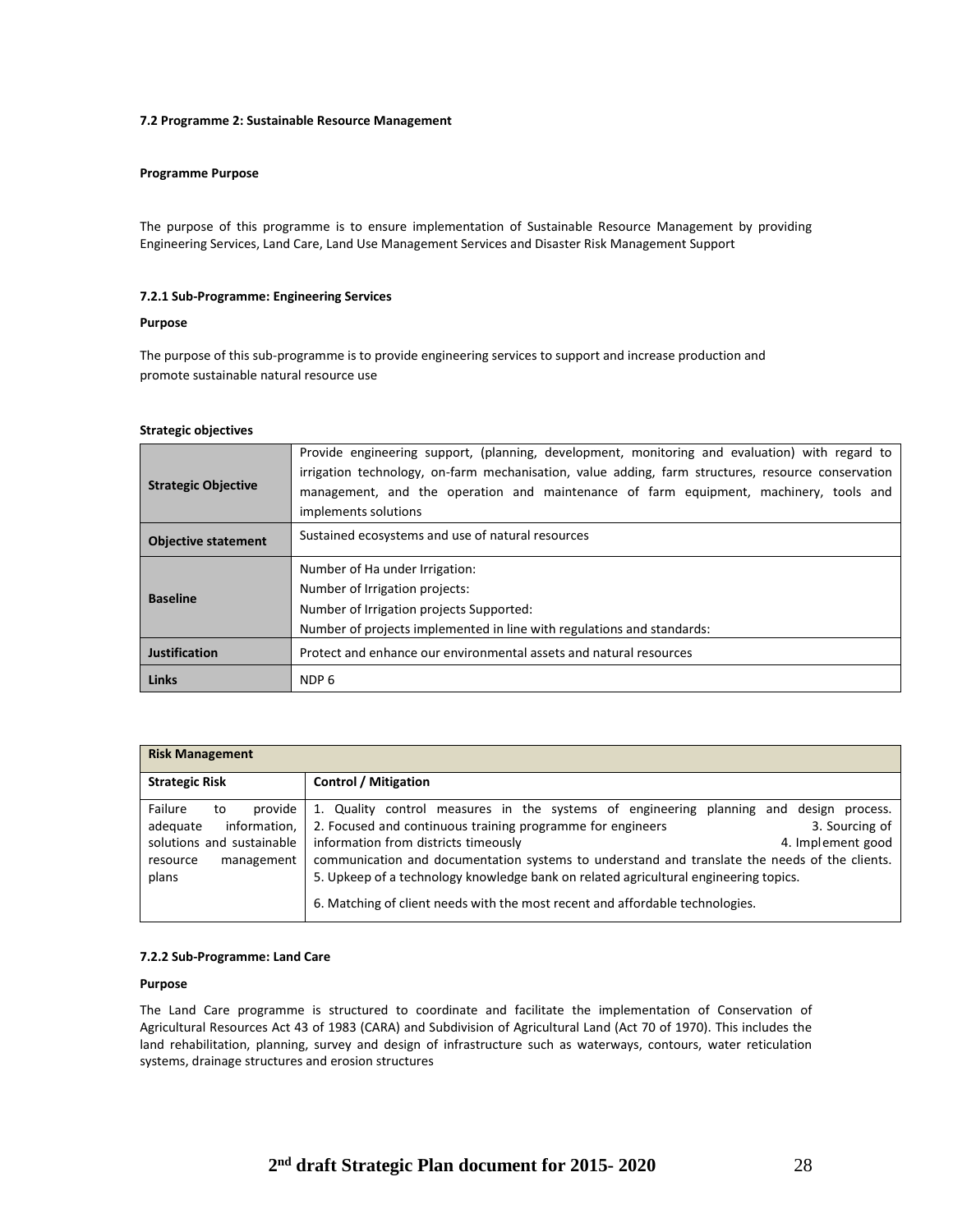# **Strategic objectives**

| <b>Strategic Objective</b> | To promote the sustainable use and management of natural agricultural resources                                         |  |
|----------------------------|-------------------------------------------------------------------------------------------------------------------------|--|
| Objective statement        | Sustained ecosystems and use of natural resources Protect and enhance our environmental assets and<br>natural resources |  |
| <b>Baseline</b>            | Number of Ha invaded: and number of Ha supported:<br>Number of green job created:                                       |  |
| Justification              | Protect and enhance our environmental assets and natural resources                                                      |  |
| Links                      | NDP Chapter 5 and 6                                                                                                     |  |

| <b>Risk Management</b>                                                               |                                                                                                |
|--------------------------------------------------------------------------------------|------------------------------------------------------------------------------------------------|
| <b>Strategic Risk</b>                                                                | <b>Control / Mitigation</b>                                                                    |
| Unsustainable<br>management<br>agricultural resources according<br>to<br><b>CARA</b> | of   1. Targeted implementation/ roll-out of CARA<br>Assessments conducted and request funding |

## **7.2.3 Sub-Programme: Land Use Management**

# **Purpose**

The unit is structured to implement (Conservation of Agricultural Resources Act 43 of 1983 (CARA) by implementing farm plans and Subdivision of Agricultural Land (Act 70 of 1970)

| <b>Strategic Objective</b> | To promote the implementation of sustainable use and management of natural agricultural resources<br>through regulated land use (Act 43 of 1983, Act 70 of 1970, and related legislation) |  |
|----------------------------|-------------------------------------------------------------------------------------------------------------------------------------------------------------------------------------------|--|
| <b>Objective statement</b> | Protect and enhance our environmental assets and natural resources                                                                                                                        |  |
| <b>Baseline</b>            | GIS maintained for spatial planning and commodity based production                                                                                                                        |  |
| Justification              | There is a need to optimize and protect our natural resources.                                                                                                                            |  |
| <b>Links</b>               | NDP Chapter 5 and 6                                                                                                                                                                       |  |

| <b>Risk Management</b>                                                               |                                                                                                |
|--------------------------------------------------------------------------------------|------------------------------------------------------------------------------------------------|
| <b>Strategic Risk</b>                                                                | <b>Control / Mitigation</b>                                                                    |
| Unsustainable<br>management<br>agricultural resources according<br>to<br><b>CARA</b> | of   1. Targeted implementation/ roll-out of CARA<br>Assessments conducted and request funding |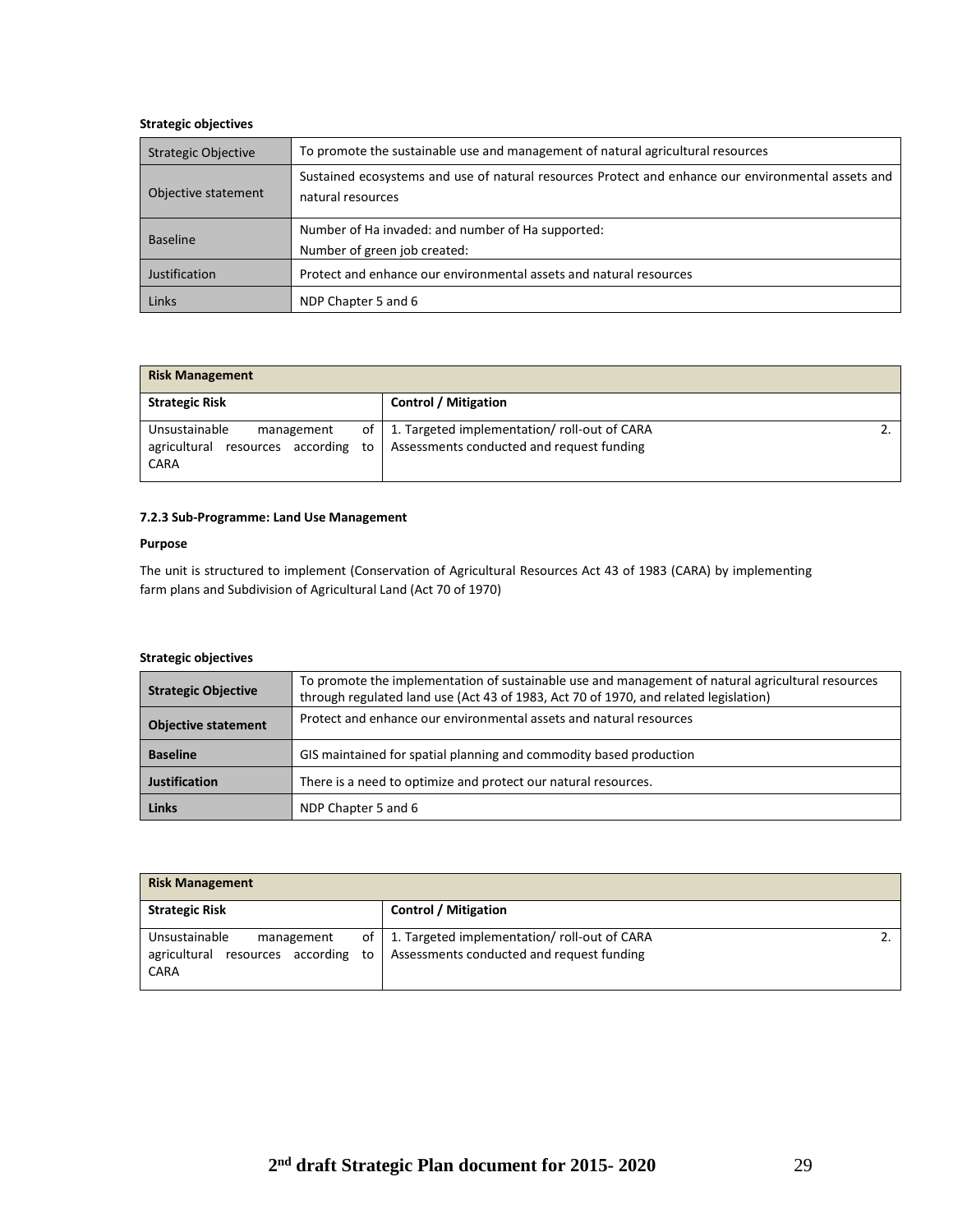## **7.2.4 Sub-Programme: Disaster Risk Management**

# **Purpose**

The Sub-programme is responsible for managing Agricultural Disaster and Risk Management associated with natural and human related disasters and assurance of access to face, quality agricultural food production by developing appropriate departmental policies as well as co-ordinating the development and dissemination of information to clients to minimise risks.

## **Strategic objectives**

| <b>Strategic Objective</b> | Provide agricultural disaster risk management support services to clients / farmers |  |
|----------------------------|-------------------------------------------------------------------------------------|--|
| <b>Objective statement</b> | All people in South Africa are and feel safe                                        |  |
| <b>Baseline</b>            | 700 clients per annum                                                               |  |
| Justification              | Protect and enhance our environmental assets and natural resources                  |  |
| <b>Links</b>               | NDP 6                                                                               |  |

| <b>Risk Management</b>                                                                                                                                             |                                                                                                                                                                                                                                        |                                                                                                              |
|--------------------------------------------------------------------------------------------------------------------------------------------------------------------|----------------------------------------------------------------------------------------------------------------------------------------------------------------------------------------------------------------------------------------|--------------------------------------------------------------------------------------------------------------|
| <b>Strategic Risk</b>                                                                                                                                              | <b>Control / Mitigation</b>                                                                                                                                                                                                            |                                                                                                              |
| 1. Ineffective transmission of early<br>mitigation<br>risk<br>warning<br>and<br>information<br>2. Inability to manage agricultural risks<br>and mitigate disasters | 1. Providing high quality information and reports<br>of dissemination of information<br>players e.g. municipalities<br>projects<br>Implementation of mitigation<br>5.<br>6. Motivate for funding from National and Provincial Treasury | 2. Speeding up<br>3. Involvement of other role-<br>4. Raising awareness<br>and disaster<br>relief<br>schemes |

## **7.3 Programme 3: Farmer Support and Development**

## **Programme Purpose**

The purpose of the programme is to promote agricultural development and Food Security support to farmers through Farmer settlement and development, Extension Services, and Food Security.

## **7.3.1 Sub-Programme: Farmer Settlement and Development**

## **Purpose**

## **The purpose of the sub-programme is to facilitate and coordinate support to farmers**

| <b>Strategic Objective</b> | To provide support to smallholder and commercial producers for sustainable agricultural development |  |
|----------------------------|-----------------------------------------------------------------------------------------------------|--|
| <b>Objective statement</b> | Improved Food Security and Sustainable Agrarian Transformation                                      |  |
| <b>Baseline</b>            | Land Reform Transferred Ha: 371 000, 2013/14 supported                                              |  |
|                            | Land Reform Farms: 834, 2013/14 supported                                                           |  |
| <b>Justification</b>       | Vibrant and equitable sustainable rural communities contributing towards food security for al       |  |
| Links                      |                                                                                                     |  |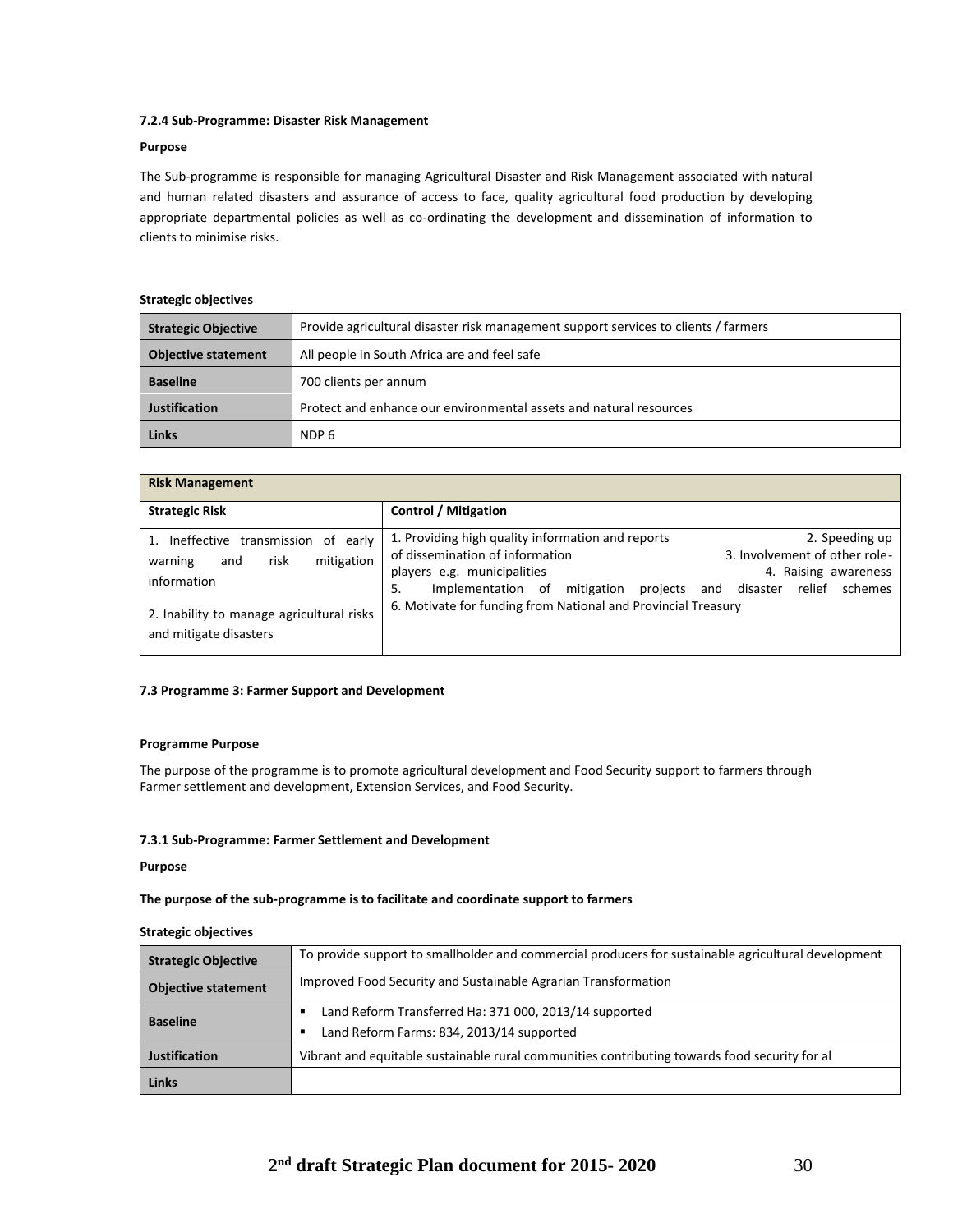| <b>Risk Management</b>                                                                     |                                                                                                                          |  |
|--------------------------------------------------------------------------------------------|--------------------------------------------------------------------------------------------------------------------------|--|
| <b>Strategic Risk / Risk Description</b>                                                   | <b>Control / Mitigation</b>                                                                                              |  |
| Poor planning and implementation of<br>policies<br>and<br>reform<br>agrarian<br>programmes | 1. Implementation of agrarian reform programmes and projects<br>Adopted and implemented focused commodity-based approach |  |

# **7.3.2 Sub-Programme: Extension and Advisory Services**

## **Purpose**

The aim of the sub-programme is to render technical support and advisory services to enhance sustainable agricultural development.

# **Strategic objectives**

| <b>Strategic Objective</b> | To provide extension and advisory services to farmers                                                                              |
|----------------------------|------------------------------------------------------------------------------------------------------------------------------------|
| <b>Objective statement</b> | Improved Food Security and Sustainable Agrarian Transformation                                                                     |
| <b>Baseline</b>            | Land Reform Transferred Ha: 371 000, 2013/14 supported<br>Land Reform Farms: 834, 2013/14 supported<br>Number of Mentors Provided: |
| Justification              | Vibrant and equitable sustainable rural communities contributing towards food security for al.                                     |
| <b>Links</b>               |                                                                                                                                    |

| <b>Risk Management</b>                                                                                                                                                                                        |                                            |
|---------------------------------------------------------------------------------------------------------------------------------------------------------------------------------------------------------------|--------------------------------------------|
| <b>Strategic Risk / Risk Description</b>                                                                                                                                                                      | <b>Control / Mitigation</b>                |
| Low/ Lack of productivity of farming<br>units, cottage industry, community<br>farming and farming households and<br>lack of effective coordination in the<br>implementation of food<br>security<br>programmes | Implementation of food security programmes |

# **7.3.3 Sub-Programme: Food Security**

# **Purpose**

The Food Security sub-programme is aimed at ensuring household food security

| Strategic Objective        | To support, advise and coordinate the implementation of pillar one of the Integrated Food Security<br>Strategy of South Africa (IFSS) |
|----------------------------|---------------------------------------------------------------------------------------------------------------------------------------|
| <b>Objective statement</b> | Improved Food Security and Sustainable Agrarian Transformation                                                                        |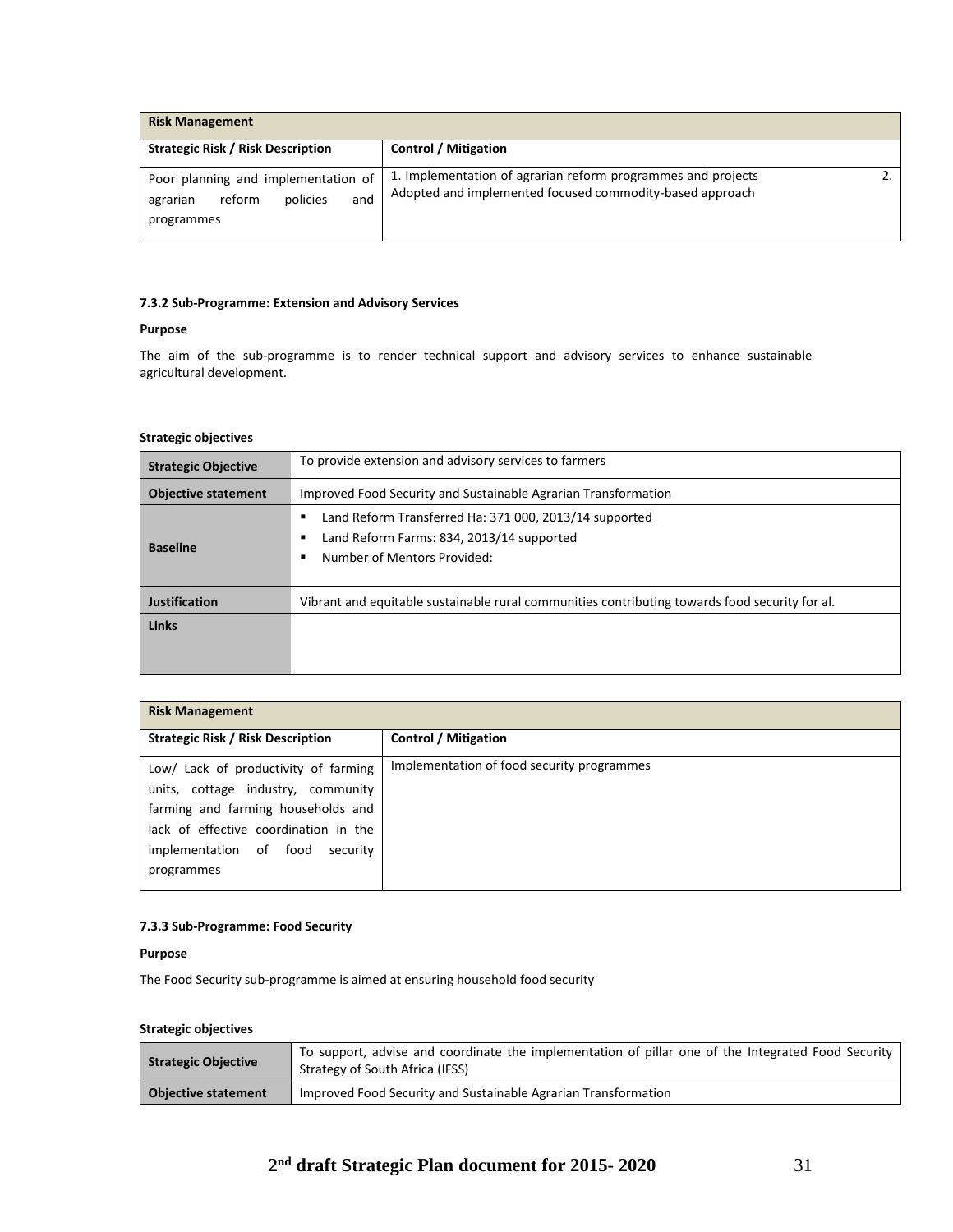|                      | Number of Indigent Households 143 200                                                         |
|----------------------|-----------------------------------------------------------------------------------------------|
| <b>Baseline</b>      | Number of Community Gardens                                                                   |
|                      | Number of Subsistence Farmers                                                                 |
| <b>Justification</b> | Vibrant and equitable sustainable rural communities contributing towards food security for al |
| Links                |                                                                                               |

| <b>Risk Management</b>                                                                                                                                                                                        |                                            |
|---------------------------------------------------------------------------------------------------------------------------------------------------------------------------------------------------------------|--------------------------------------------|
| <b>Strategic Risk / Risk Description</b>                                                                                                                                                                      | <b>Control / Mitigation</b>                |
| Low/ Lack of productivity of farming<br>units, cottage industry, community<br>farming and farming households and<br>lack of effective coordination in the<br>implementation of food<br>security<br>programmes | Implementation of food security programmes |

# **7.4 Programme 4: Veterinary Services**

# **Programme Purpose**

The purpose of the programme is to provide veterinary services to clients in order to ensure healthy animals, safe animal products and welfare of people and contribute to economic growth.

# **7.4.1 Sub-Programme: Animal Health**

## **Purpose**

The purpose of the sub-programme is to promote a healthy animal population through the implementation of Animal Disease Act (Act 35 of 1984) and related regulations

| <b>Strategic Objective</b> | To facilitate and provide animal health services, in order to protect the animal and human<br>population against identified zoonotic and diseases of economic importance, and primary animal<br>health and welfare programme / projects; and to allow for the export of animals and animal<br>products |
|----------------------------|--------------------------------------------------------------------------------------------------------------------------------------------------------------------------------------------------------------------------------------------------------------------------------------------------------|
| <b>Objective statement</b> | Effective National Regulatory Services and Risk Management Systems                                                                                                                                                                                                                                     |
| <b>Baseline</b>            | % of prevalent diseases in the province                                                                                                                                                                                                                                                                |
| <b>Justification</b>       | All people in South Africa are and feel safe                                                                                                                                                                                                                                                           |
| <b>Links</b>               |                                                                                                                                                                                                                                                                                                        |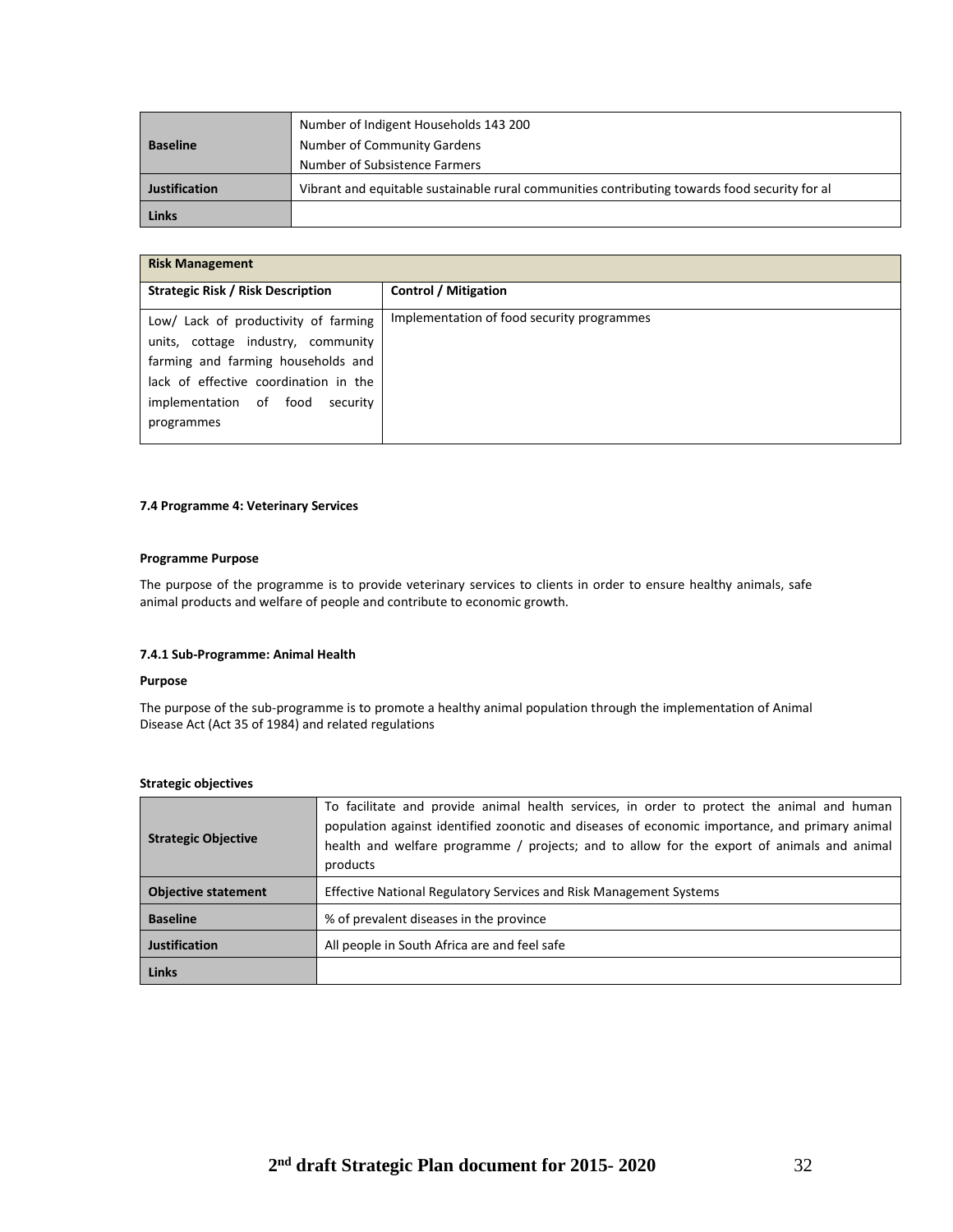| <b>Risk Management</b>                              |                                                                                                                                                                                                                                                                                                                                                                                                                                                    |
|-----------------------------------------------------|----------------------------------------------------------------------------------------------------------------------------------------------------------------------------------------------------------------------------------------------------------------------------------------------------------------------------------------------------------------------------------------------------------------------------------------------------|
| <b>Strategic Risk / Risk Description</b>            | <b>Control / Mitigation</b>                                                                                                                                                                                                                                                                                                                                                                                                                        |
| Increased incidences of animal disease<br>outbreaks | 1. Targeted disease surveillance, disease prevention and disease control in compliance<br>Disease Act (Act 35 of 1984)<br>and related<br>regulations<br>Animal<br>with<br>2. Restructuring Vet Services and building capacity<br>3. Liaison with<br>other stakeholders e.g. Private vets<br>4. On-going awareness<br>5. Harmonisation of conflicting<br>campaigns<br>legislations through IGR processes 6. Vaccination of officials against rabies |

## **7.4.2 Sub-Programme: Export Control**

# **Purpose**

The purpose of the sub-programme is to facilitate trade of animals and animal products with international trade partners

# **Strategic objectives**

| <b>Strategic Objective</b> | To facilitate the export of animals and animal products through certification of health status |
|----------------------------|------------------------------------------------------------------------------------------------|
| <b>Objective statement</b> | Increased contribution of the sector to economic growth and development                        |
| <b>Baseline</b>            | Amount generated by exportation of animals and animal products                                 |
|                            | Decent employment through inclusive economic growth                                            |
| <b>Justification</b>       |                                                                                                |
|                            | Skilled and capable workforce to support an inclusive growth path                              |
| Links                      |                                                                                                |

# **7.4.3 Sub-Programme: Veterinary Public Health**

## **Purpose**

The purpose of the sub-programme is to promote food safety in accordance with the Meat Safety Act (Act 40 of 2000) and related regulations

| <b>Strategic Objective</b> | To promote the safety of meat and meat products at harvesting level through the registration and<br>monitoring of abattoirs                                                |
|----------------------------|----------------------------------------------------------------------------------------------------------------------------------------------------------------------------|
| <b>Objective statement</b> | <b>Effective National Regulatory Services and Risk Management Systems</b>                                                                                                  |
| <b>Baseline</b>            | Number of Municipal Veterinary Public Health Awareness<br>Number of District Veterinary Public Health Awareness<br>Number of Provincial Veterinary Public Health Awareness |
| <b>Justification</b>       | All people in South Africa are and feel safe                                                                                                                               |
| Links                      |                                                                                                                                                                            |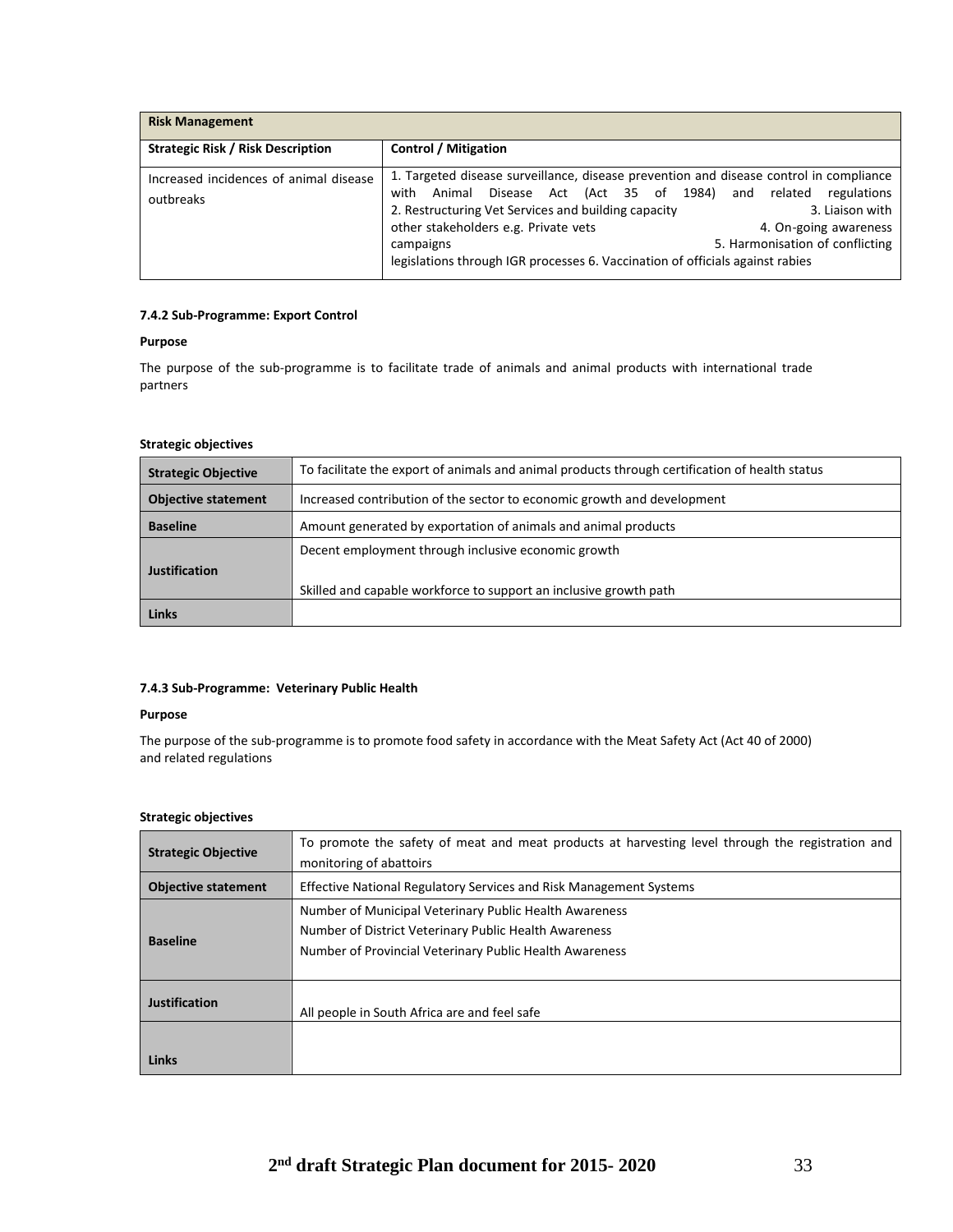# **7.4.4 Sub-Programme: Veterinary Laboratory Services**

## **Purpose**

The purpose of the sub-programme is to provide veterinary diagnostic services

# **Strategic objectives**

| <b>Strategic Objective</b> | To provide veterinary diagnostic laboratory and investigative services that support and promote animal<br>health and production towards the provision of safe food |
|----------------------------|--------------------------------------------------------------------------------------------------------------------------------------------------------------------|
| <b>Objective statement</b> | Effective National Regulatory Services and Risk Management Systems                                                                                                 |
| <b>Baseline</b>            |                                                                                                                                                                    |
| <b>Justification</b>       | All people in South Africa are and feel safe                                                                                                                       |
| <b>Links</b>               |                                                                                                                                                                    |

## **7.5 Programme 5: Research and Technology Development Services**

## **Programme Purpose**

The purpose of the program is to render needs based research, development and technology transfer services*.*

## **7.5.1 Sub-Programme: Research**

#### **Purpose**

The purpose of the sub-programme is to conduct, facilitate and co-ordinate research and to participate in multidisciplinary development projects

| <b>Strategic Objective</b> | To improve the agricultural production through conducting, facilitating and coordinating medium to<br>long term research and technology development projects |
|----------------------------|--------------------------------------------------------------------------------------------------------------------------------------------------------------|
| <b>Objective statement</b> | Improved land administration and spatial planning for integrated development with a bias towards rural<br>areas                                              |
| <b>Baseline</b>            | Number of Research Projects<br>Number of Public Research Publications                                                                                        |
| <b>Justification</b>       | An efficient, competitive and responsive economic infrastructure.                                                                                            |
|                            | Protect and enhance our environmental assets and natural resources.                                                                                          |
|                            | Create better south Africa, better Africa and better World                                                                                                   |
| Links                      |                                                                                                                                                              |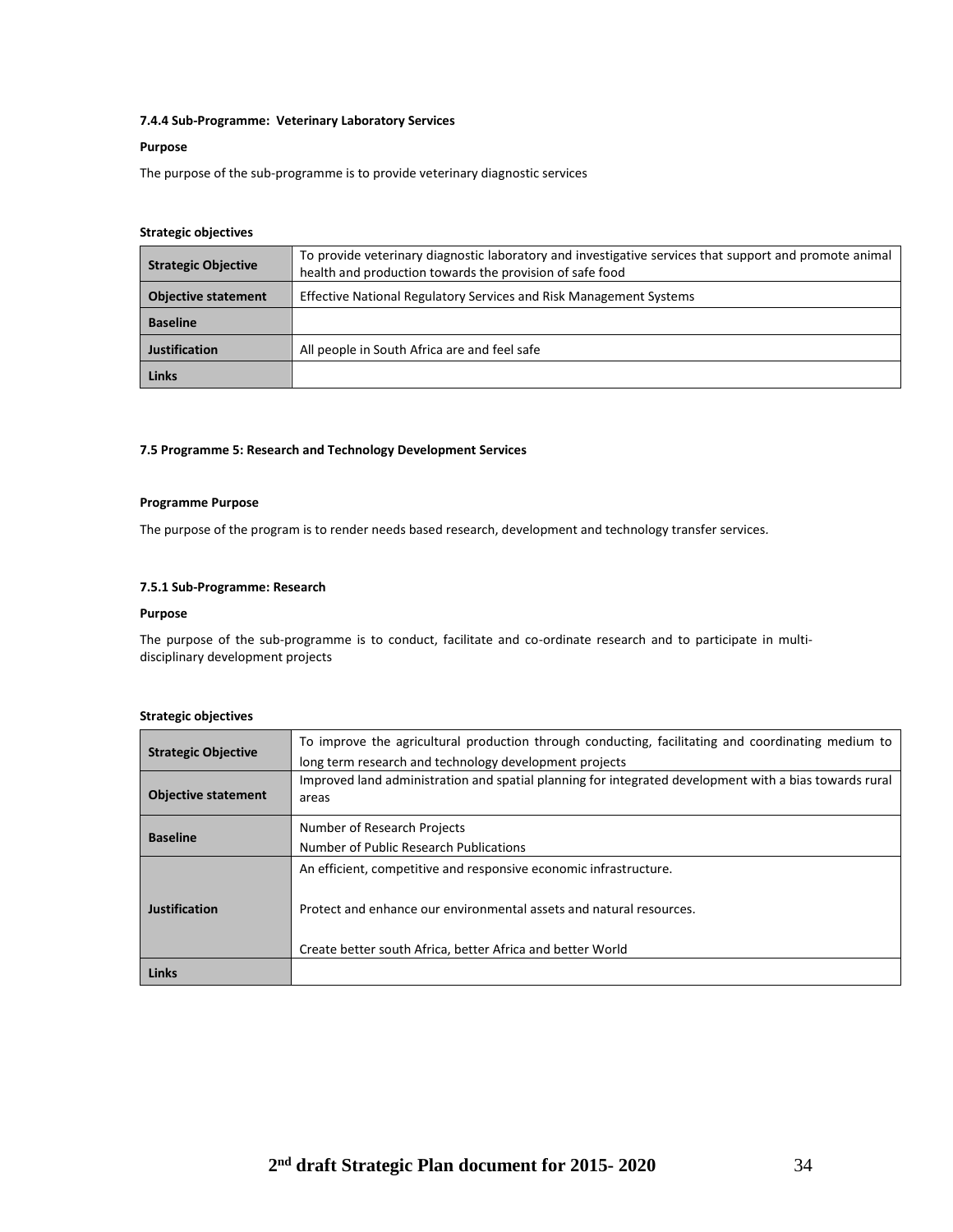# **7.5.2 Sub-Programme: Technology Transfer Services**

# **Purpose**

The purpose of the sub-programme is to disseminate information on research and technology developed

# **Strategic objectives**

| <b>Strategic Objective</b> | To disseminate information on research and technology developed to clients, peers and scientific<br>community   |
|----------------------------|-----------------------------------------------------------------------------------------------------------------|
| <b>Objective statement</b> | Improved land administration and spatial planning for integrated development with a bias towards rural<br>areas |
| <b>Baseline</b>            | Number of technology transfer sessions held                                                                     |
| <b>Justification</b>       | An efficient, competitive and responsive economic infrastructure.                                               |
|                            | Protect and enhance our environmental assets and natural resources.                                             |
|                            | Create better south Africa, better Africa and better World                                                      |
| <b>Links</b>               |                                                                                                                 |

# **7.5.3 Sub-Programme: Farming Information Services**

# **Purpose**

The purpose is to gather and disseminate agricultural farming information to clients

| <b>Strategic Objective</b> | Provide geographically referenced and other agricultural farming information                                                                                                                           |
|----------------------------|--------------------------------------------------------------------------------------------------------------------------------------------------------------------------------------------------------|
| <b>Objective statement</b> | Improved land administration and spatial planning for integrated development with a bias towards rural<br>areas                                                                                        |
| <b>Baseline</b>            | <b>Crop Commodities Production</b><br>Livestock commodities Production                                                                                                                                 |
| Justification              | An efficient, competitive and responsive economic infrastructure.<br>Protect and enhance our environmental assets and natural resources.<br>Create better south Africa, better Africa and better World |
| <b>Links</b>               |                                                                                                                                                                                                        |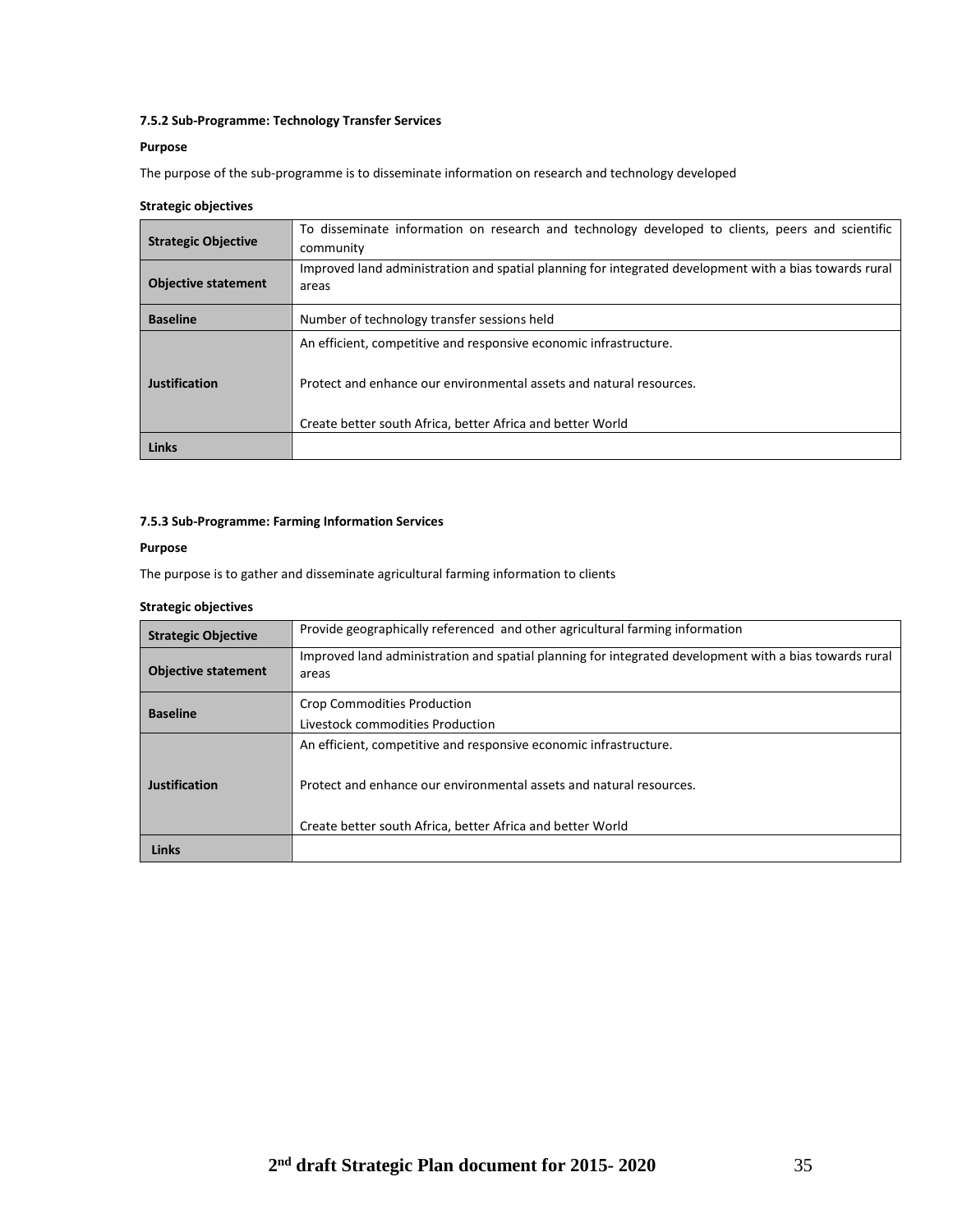## **7.5.4 Sub-Programme: Infrastructure Support Services**

## **Purpose**

The purpose of the Infrastructure Support Services sub-programme is to manage production in commercial way infrastructure facilities for research, education and training

# **Strategic objectives**

| <b>Strategic Objective</b> | To provide and maintain infrastructure facilities for the line function to perform their research and<br>other functions, i.e. experiment farms |
|----------------------------|-------------------------------------------------------------------------------------------------------------------------------------------------|
| <b>Objective statement</b> | Improved land administration and spatial planning for integrated development with a bias towards<br>rural areas                                 |
| <b>Baseline</b>            | Crop Commodities Production<br>Livestock commodities Production                                                                                 |
|                            | An efficient, competitive and responsive economic infrastructure.                                                                               |
| <b>Justification</b>       | Protect and enhance our environmental assets and natural resources.                                                                             |
|                            | Create better south Africa, better Africa and better World                                                                                      |
| <b>Links</b>               |                                                                                                                                                 |

#### **7.6 Programme 6: Agricultural Economics**

## **Programme Purpose**

The purpose of the programme is to provide agricultural economic services to the sector in support of sustainable agricultural and agri-business development to increase economic growth.

## **7.6.1 Sub-Programme: Agric-Business Development and Support**

#### **Purpose**

The purpose of this sub-programme is to provide Agri-Business support through entrepreneurial development, agricultural marketing services, statistics, value adding, agro-processing, production and resource economics.

| <b>Strategic Objective</b> | To provide Agri-Business support through entrepreneurial development, marketing services, value<br>adding, production and resource economics |
|----------------------------|----------------------------------------------------------------------------------------------------------------------------------------------|
| <b>Objective statement</b> | Increased contribution of the sector to economic growth and development                                                                      |
|                            | Number of Commodity Groups Supported                                                                                                         |
| <b>Baseline</b>            | Number of Farmers linked with Markets                                                                                                        |
|                            | Number of Co-operatives Developed and Supported                                                                                              |
| Justification              | Decent employment through inclusive economic growth                                                                                          |
|                            | Skilled and capable workforce to support an inclusive growth path                                                                            |
| <b>Links</b>               |                                                                                                                                              |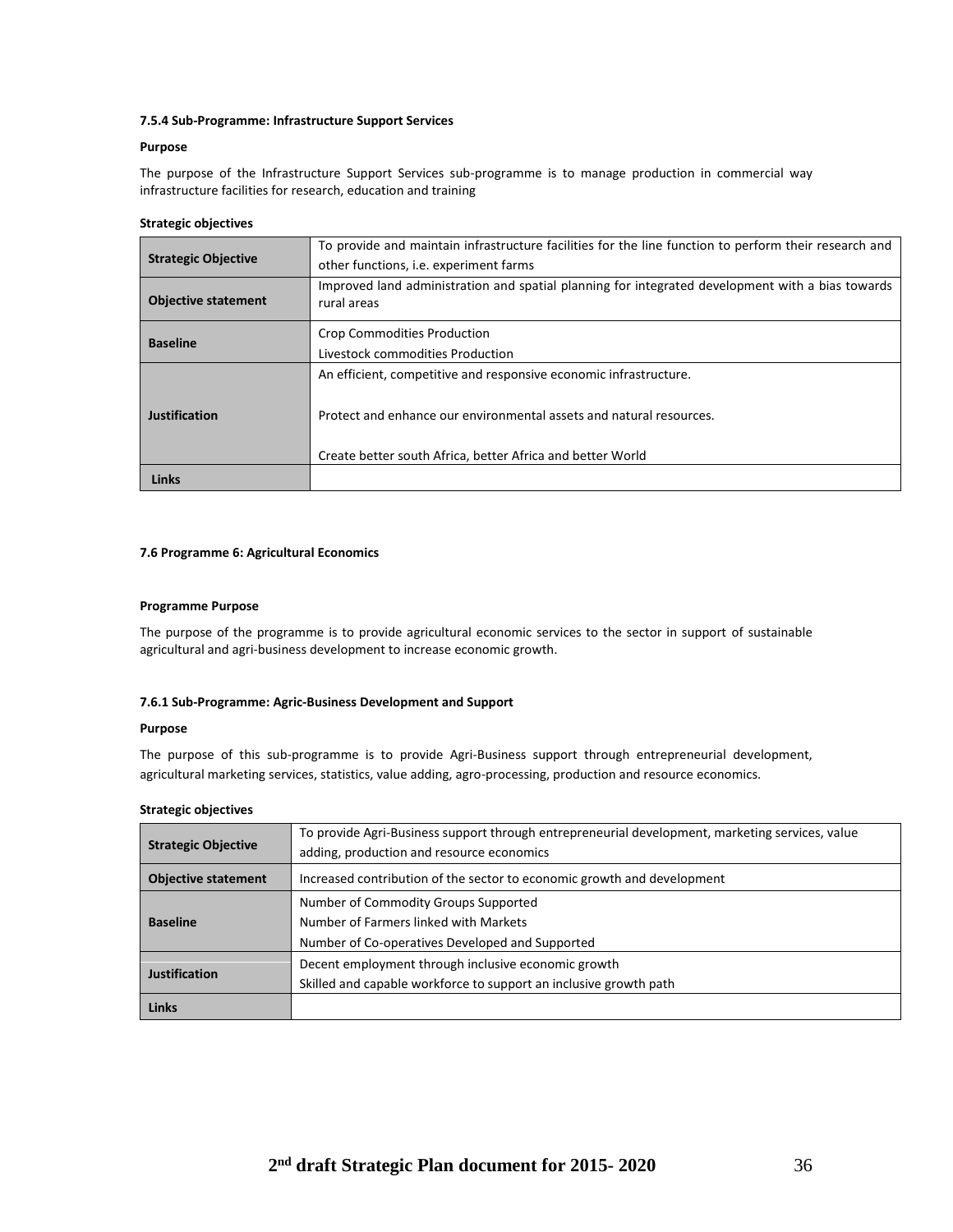## **7.6.2 Sub-Programme: Macro-Economic Support**

## **Purpose**

The purpose of this sub-programme is to provide macro-economic and statistical information on the performance of the agricultural sector in order to inform planning and decision-making.

## **Strategic objectives**

| <b>Strategic Objective</b> | To provide macroeconomic and statistical information on the performance of the agricultural sector in<br>order to inform planning and decision making |
|----------------------------|-------------------------------------------------------------------------------------------------------------------------------------------------------|
| <b>Objective statement</b> | Improved Food Security and Sustainable Agrarian Transformation                                                                                        |
| <b>Baseline</b>            | Number of Performance reports produced<br>Number of statistical information produced                                                                  |
| <b>Justification</b>       | Vibrant and equitable sustainable rural communities contributing towards food security for all                                                        |
| <b>Links</b>               |                                                                                                                                                       |

## **7.7 Programme 7: Structured Agricultural Education and Training**

## **Programme Purpose**

The purpose of the programme is to facilitate and provide structured agricultural education and training

# **7.7.1 Sub-Programme: Higher Education and Training**

## **Purpose**

The purpose of the sub-programme is to provide higher education and training qualifications NQF level 5 to 7

| To provide tertiary agricultural education and training from NQF levels 5 to anybody who meets the |
|----------------------------------------------------------------------------------------------------|
| minimum requirements to study in agriculture and related fields                                    |
| Increased contribution of the sector to economic growth and development                            |
| Number of Students Registered                                                                      |
| Number of students Graduated                                                                       |
| Decent employment through inclusive economic growth                                                |
|                                                                                                    |
| Skilled and capable workforce to support an inclusive growth path                                  |
|                                                                                                    |
|                                                                                                    |

| <b>Strategic Objective</b> | Improved governance systems and accreditation compliance               |
|----------------------------|------------------------------------------------------------------------|
| <b>Objective statement</b> | Improved, effective and efficient governance and stakeholder relations |
| <b>Baseline</b>            | <b>Conditional Accreditation</b>                                       |
| <b>Justification</b>       | An efficient, effective and development oriented public services       |
| Links                      |                                                                        |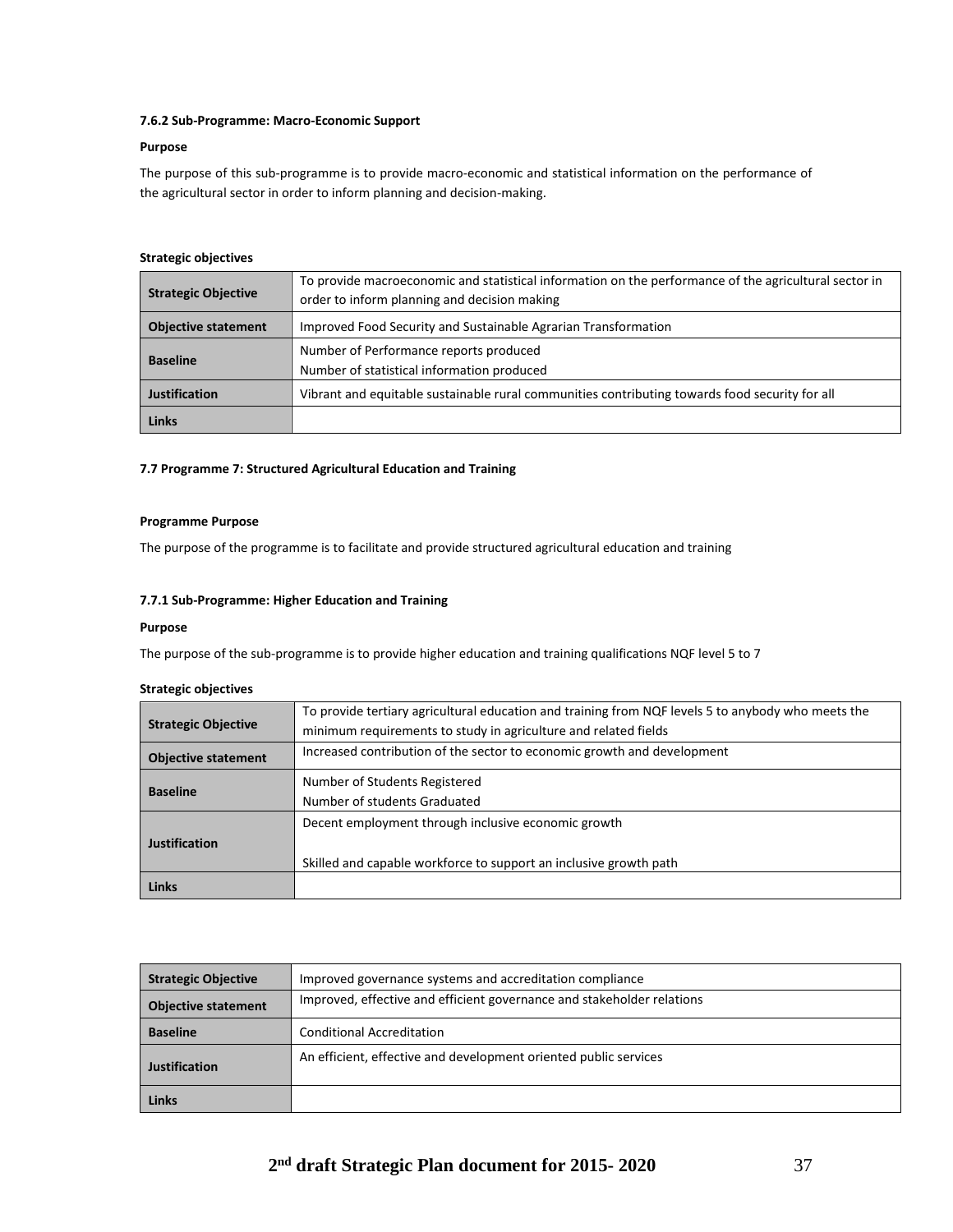## **7.7.2 Sub-Programme:** Agricultural Skills Development

#### **Purpose**

The purpose of the sub-programme is to provide and facilitate sector specific further education and training of clients through accredited programmes at NQF level  $1 - 4$ 

#### **Strategic objectives**

| <b>Strategic Objective</b> | To provide formal and non-formal training on NQF levels 1 to 4 through FET structured education and |
|----------------------------|-----------------------------------------------------------------------------------------------------|
|                            | training programmes to all interested agricultural role players                                     |
| <b>Objective statement</b> | Improved Food Security and Sustainable Agrarian Transformation                                      |
| <b>Baseline</b>            | 2500 Farmers, 1000 farmworkers and 100 learnership students per annum supported with training.      |
| Justification              | Vibrant and equitable sustainable rural communities contributing towards food security for all      |
| <b>Links</b>               |                                                                                                     |

## **7.8 Programme 8: Rural Development**

## **Programme Purpose**

The purpose of this programme is to lead and coordinate all provincial and private sector government initiatives and projects directed at rural areas in achieving Outcome 7 and the NDP.

#### **7.8.1 Sub-Programme: Development Planning and Reporting**

#### **Purpose**

The purpose of the sub-programme is to coordinate and Implement Comprehensive Rural Development Strategy, through the co-ordination of public and private sector initiatives and projects directed at rural areas.

| <b>Strategic Objective</b> | To strengthen coordination across the three spheres of government and external stakeholders to<br>implement the Comprehensive Rural Development Programme (CRDP) in line with the spatial<br>development plans |
|----------------------------|----------------------------------------------------------------------------------------------------------------------------------------------------------------------------------------------------------------|
| Objective statement        | Growth of sustainable Rural Enterprises and Industries with strong rural and urban linkages;<br>Increased investment in agro-processing, trade development, job creation and access to local market            |
| <b>Baseline</b>            | Number of CRDP Sites<br>Number of CRDP Sites Implementation Plans                                                                                                                                              |
| Justification              | Vibrant, equitable and sustainable rural communities contributing towards food security for all                                                                                                                |
| Links                      | Sustainable human settlement and improved quality of household life<br>Responsive, accountable, effective and efficient local government system<br>Social protection                                           |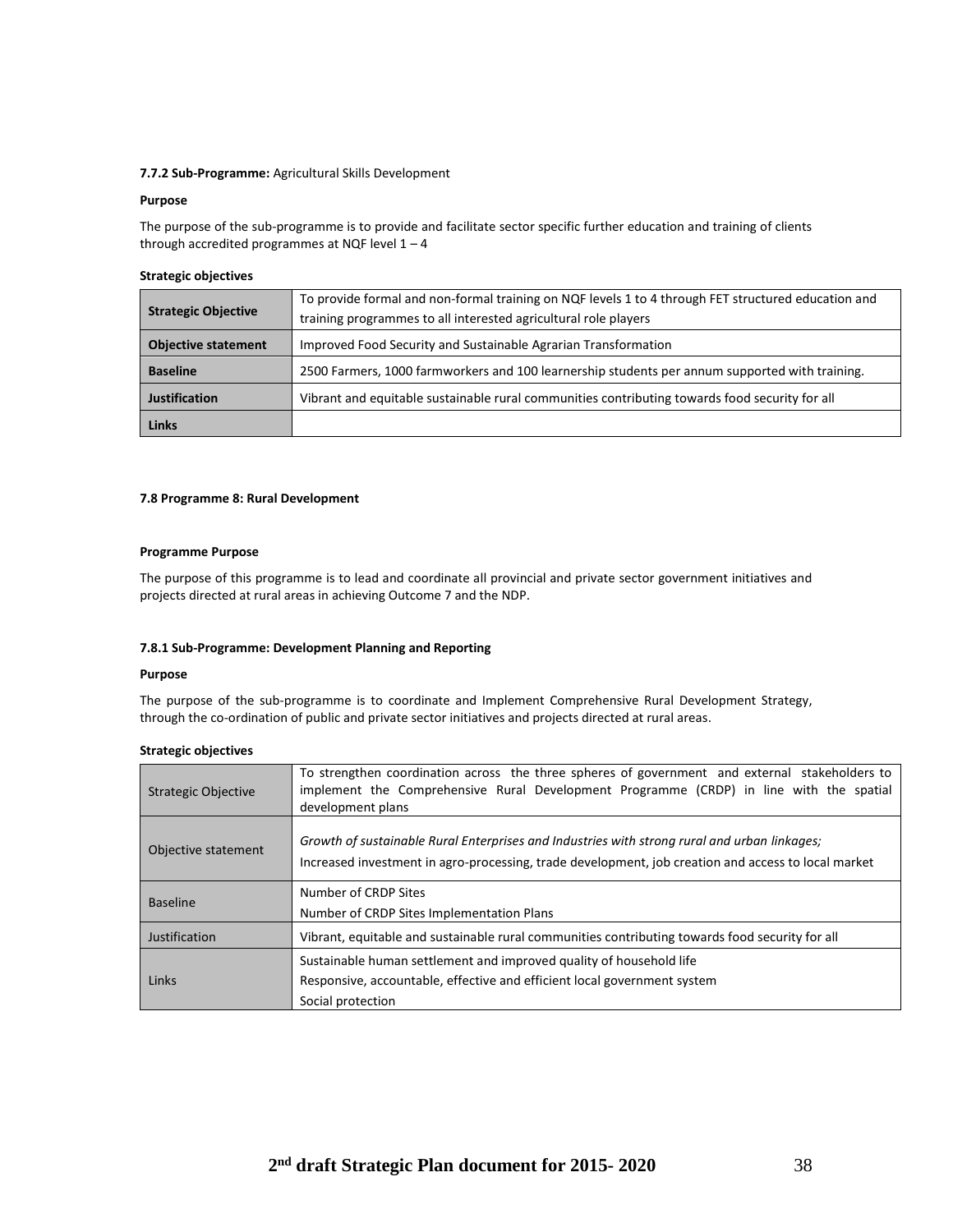# **7.8.2 Sub-Programme: Social Facilitation**

## **Purpose**

The purpose of the sub-programme to bring development within the most vulnerable society in the farming communities

# **Strategic objectives**

| <b>Strategic Objective</b> | Co-ordinate the Implementation of the comprehensive food security and nutrition strategy            |
|----------------------------|-----------------------------------------------------------------------------------------------------|
| <b>Objective statement</b> | Growth of sustainable Rural Enterprises and Industries with strong rural and urban linkages;        |
|                            | Increased investment in agro-processing, trade development, job creation and access to local market |
| <b>Baseline</b>            | Number of Registered Farm Workers: NEW                                                              |
|                            | Number of Farm Worker's Projects Supported:                                                         |
| <b>Justification</b>       | Vibrant, equitable and sustainable rural communities contributing towards food security for all     |
| Links                      | Sustainable human settlement and improved quality of household life                                 |
|                            | Responsive, accountable, effective and efficient local government system                            |
|                            | Social protection                                                                                   |

## **PART C LINKS AND OTHER PLANS**

## **8. LINKS TO LONG TERM INFRASTRUCTURE AND OTHE CAPITAL PLANS**

Refer to relevant Annual Performance Plan for details.

# **9. CONDITIONAL GRANTS**

| Name of grant     | Comprehensive Agricultural Support Programme                                                                 |
|-------------------|--------------------------------------------------------------------------------------------------------------|
| <b>Purpose</b>    | To expand the provision of agricultural support services, and promote and facilitate agricultural            |
|                   | development by targeting subsistence, emerging and commercial farmers                                        |
| Performance       | The number of beneficiaries actively, effectively, efficiently, economically and sustainably involved in the |
| indicator         | development projects                                                                                         |
| Continuation      | To be continued throughout the term                                                                          |
| <b>Motivation</b> | Comprehensive Rural Development Programme (CRDP)                                                             |
|                   | Land Reform Act, 1997 (Act No. 3 of 1997)                                                                    |

| Name of grant     | Agricultural Disaster Management Programme                                                                    |
|-------------------|---------------------------------------------------------------------------------------------------------------|
| <b>Purpose</b>    | To relieve farmers from the effects of drought/veldfire, cold spell, hail storm and flood in identified areas |
| Performance       | The speed with which beneficiaries from the Programme can be assisted and brought back into the               |
| indicator         | continuation of sustainable production                                                                        |
| Continuation      | To be continued throughout the term                                                                           |
| <b>Motivation</b> | National Veld and Forest Fire Act, 1998 (Act No. 101 of 1998)                                                 |